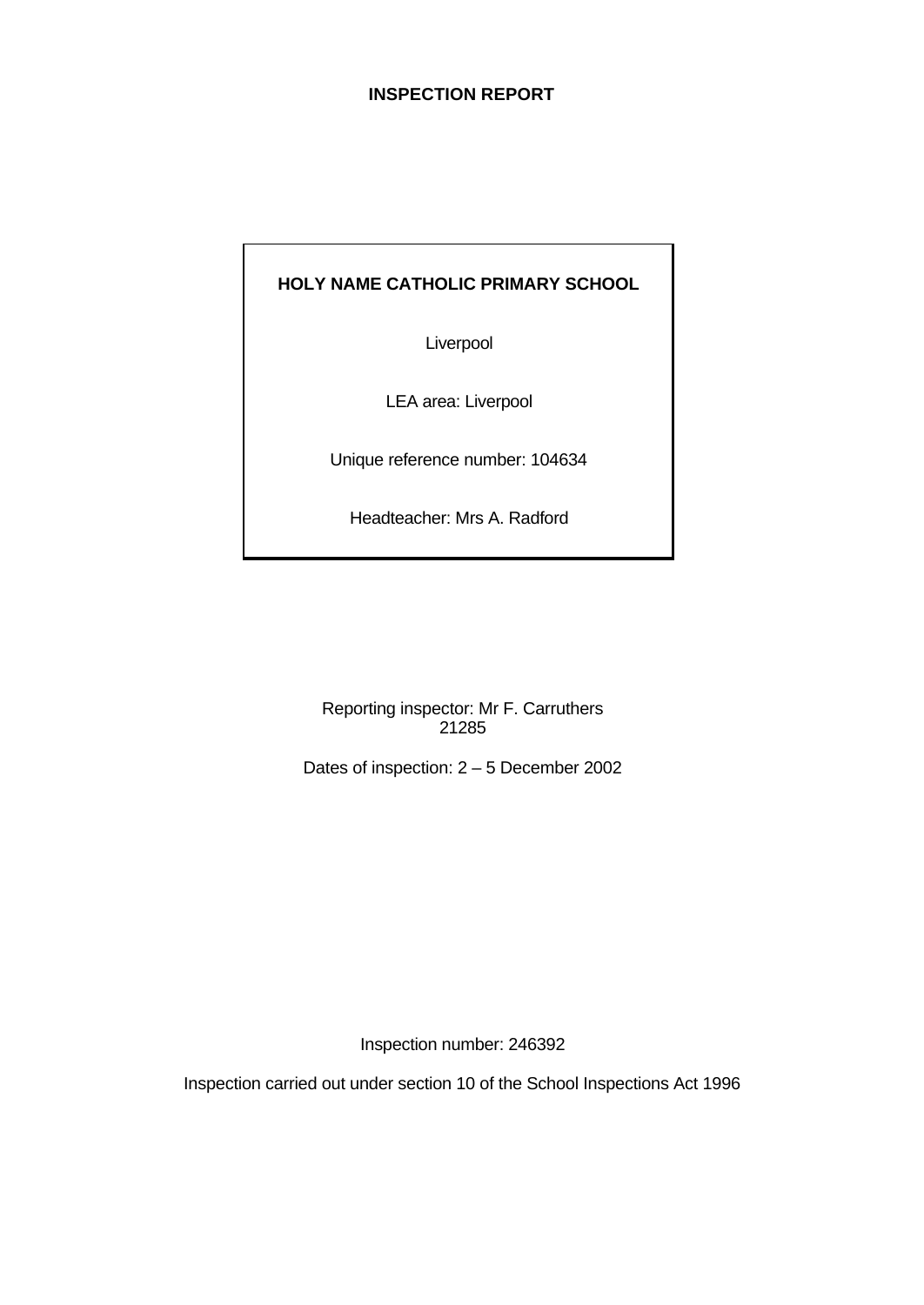# © Crown copyright 2003

This report may be reproduced in whole or in part for non-commercial educational purposes, provided that all extracts quoted are reproduced verbatim without adaptation and on condition that the source and date thereof are stated.

Further copies of this report are obtainable from the school. Under the School Inspections Act 1996, the school must provide a copy of this report and/or its summary free of charge to certain categories of people. A charge not exceeding the full cost of reproduction may be made for any other copies supplied.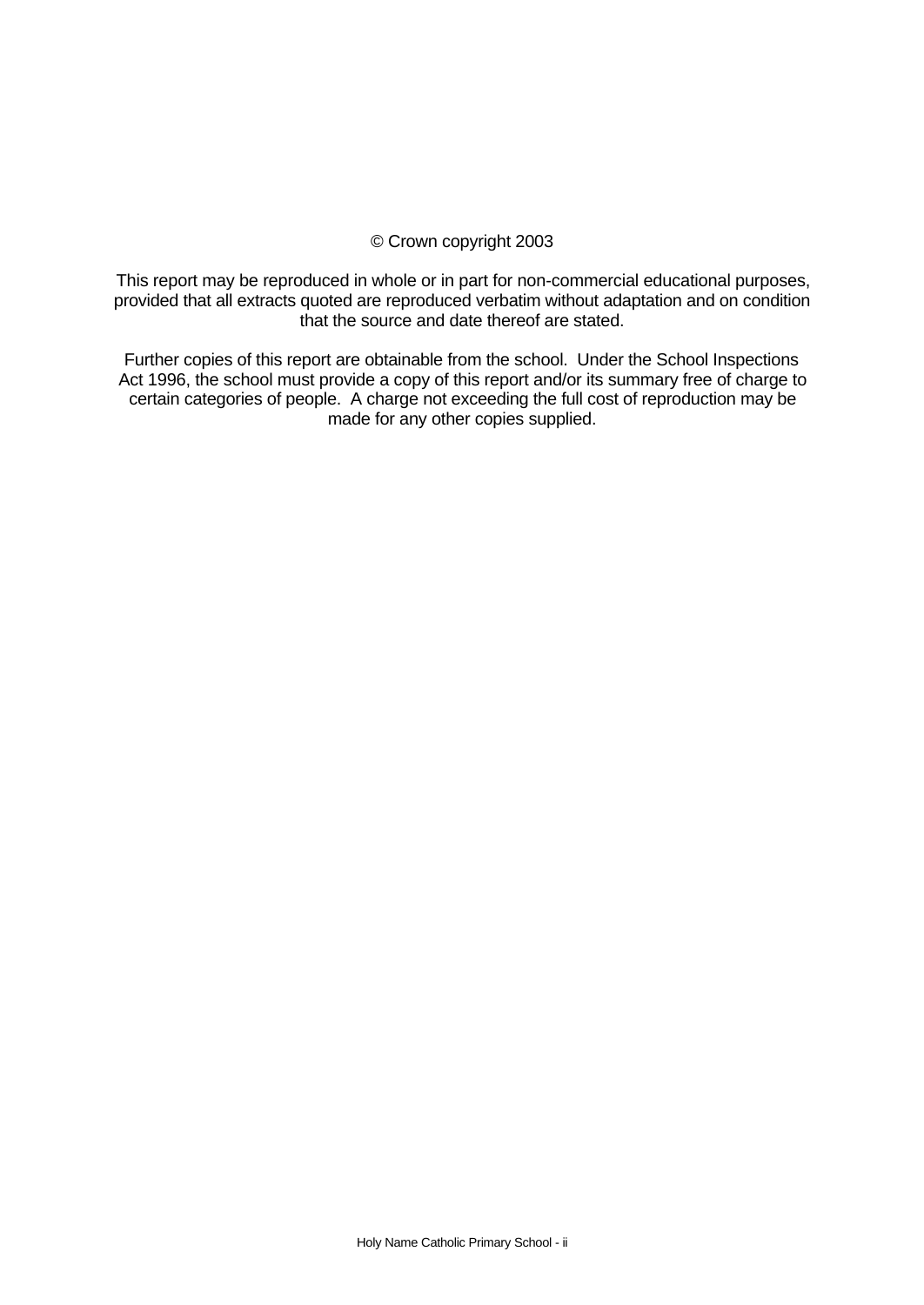# **INFORMATION ABOUT THE SCHOOL**

| Type of school:                             | Infant and junior                               |
|---------------------------------------------|-------------------------------------------------|
| School category:                            | Voluntary aided                                 |
| Age range of pupils:                        | $3 - 11$                                        |
| Gender of pupils:                           | Mixed                                           |
| School address:                             | <b>Mosspits Lane</b><br>Fazakerley<br>Liverpool |
| Postcode:                                   | L <sub>10</sub> 9LG                             |
| Telephone number:                           | 0151 525 3545                                   |
| Fax number:                                 | 0151 525 6292                                   |
|                                             |                                                 |
| Appropriate authority:                      | The governing body                              |
| Name of chair of governors: Fr. Paul Seddon |                                                 |
|                                             |                                                 |

Date of previous inspection: March 1997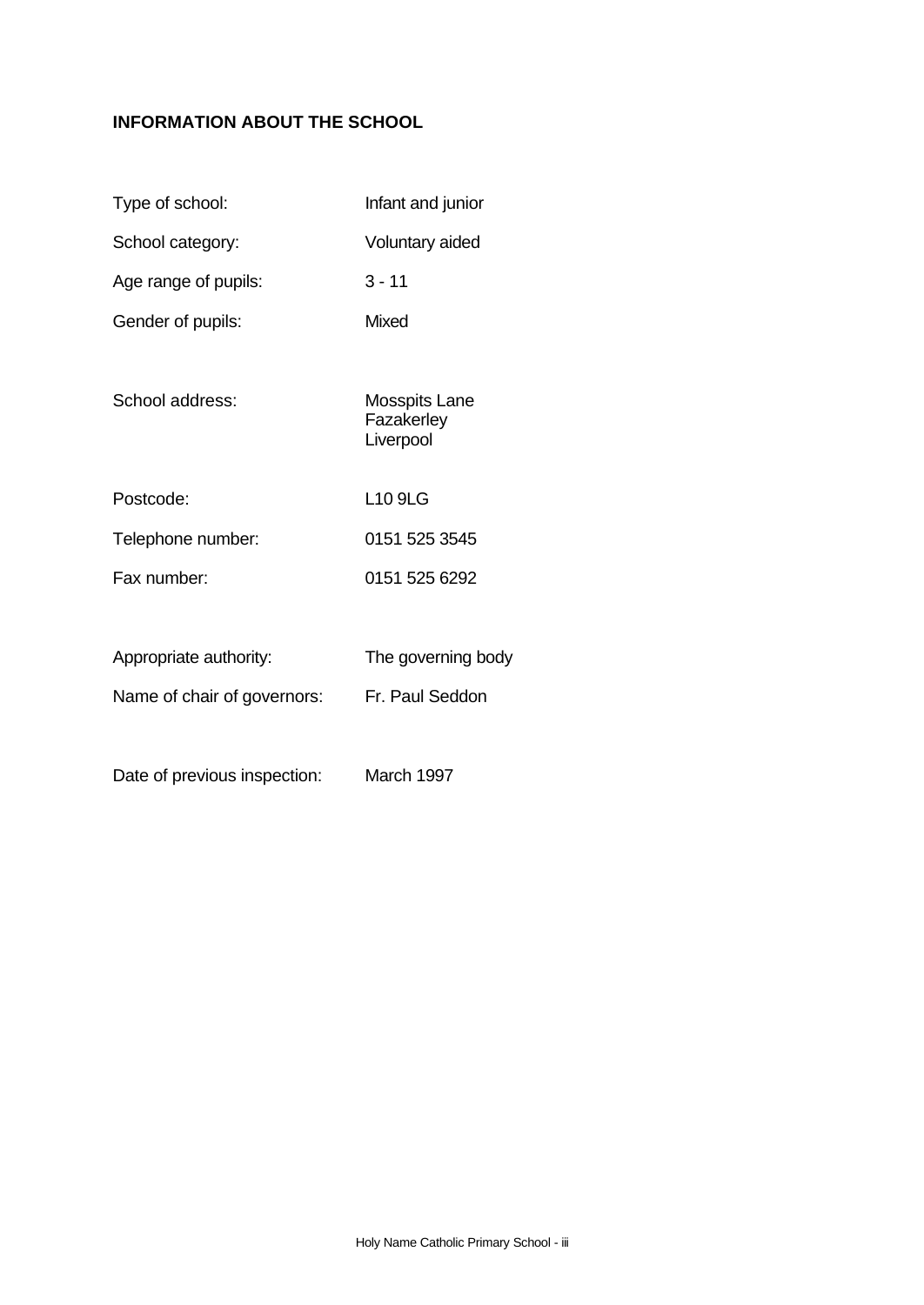# **INFORMATION ABOUT THE INSPECTION TEAM**

|       | <b>Team members</b> |                                                                                                                                                                            | <b>Subject</b><br>responsibilities                                      | <b>Aspect responsibilities</b>                                                                                                                                                |
|-------|---------------------|----------------------------------------------------------------------------------------------------------------------------------------------------------------------------|-------------------------------------------------------------------------|-------------------------------------------------------------------------------------------------------------------------------------------------------------------------------|
| 21285 | MrF.<br>Carruthers  | Information and<br>Registered<br>inspector<br>communication<br>technology,<br>Modern foreign<br>languages,<br>Equal Opportunities,<br>English as an additional<br>language |                                                                         | What sort of school is it?<br>How high are standards?<br>How well is the school led<br>and managed?<br>What should the school do<br>to improve further?                       |
| 19741 | Mr T. Smith         | Lay<br>inspector                                                                                                                                                           |                                                                         | Pupils' attitudes, values and<br>personal development<br>How well does the school<br>care for its pupils?<br>How well does the school<br>work in partnership with<br>parents? |
| 25509 | Mrs J.<br>Clarke    | Team<br>inspector                                                                                                                                                          | English,<br>Physical education,                                         | How well are pupils taught?                                                                                                                                                   |
| 31012 | Mrs A.<br>Welch     | Team<br>inspector                                                                                                                                                          | Mathematics, Music                                                      |                                                                                                                                                                               |
| 28686 | Mrs E.<br>Walker    | Team<br>inspector                                                                                                                                                          | <b>The Foundation Stage</b><br>Art and design, Design<br>and technology |                                                                                                                                                                               |
| 23319 | Mr V Leary          | Team<br>inspector                                                                                                                                                          | SCI<br>Geography, History,<br>Special educational<br>needs              | How good are curricular<br>and other opportunities?                                                                                                                           |

The inspection contractor was:

Quality in Focus Thresher House Lea Hall Park Demage Lane Lea-by-Backford **Chester** CH1 6LP

Any concerns or complaints about the inspection or the report should be raised with the inspection contractor. Complaints that are not satisfactorily resolved by the contractor should be raised with OFSTED by writing to:

> The Complaints Manager Inspection Quality Division The Office for Standards in Education Alexandra House 33 Kingsway London WC2B 6SE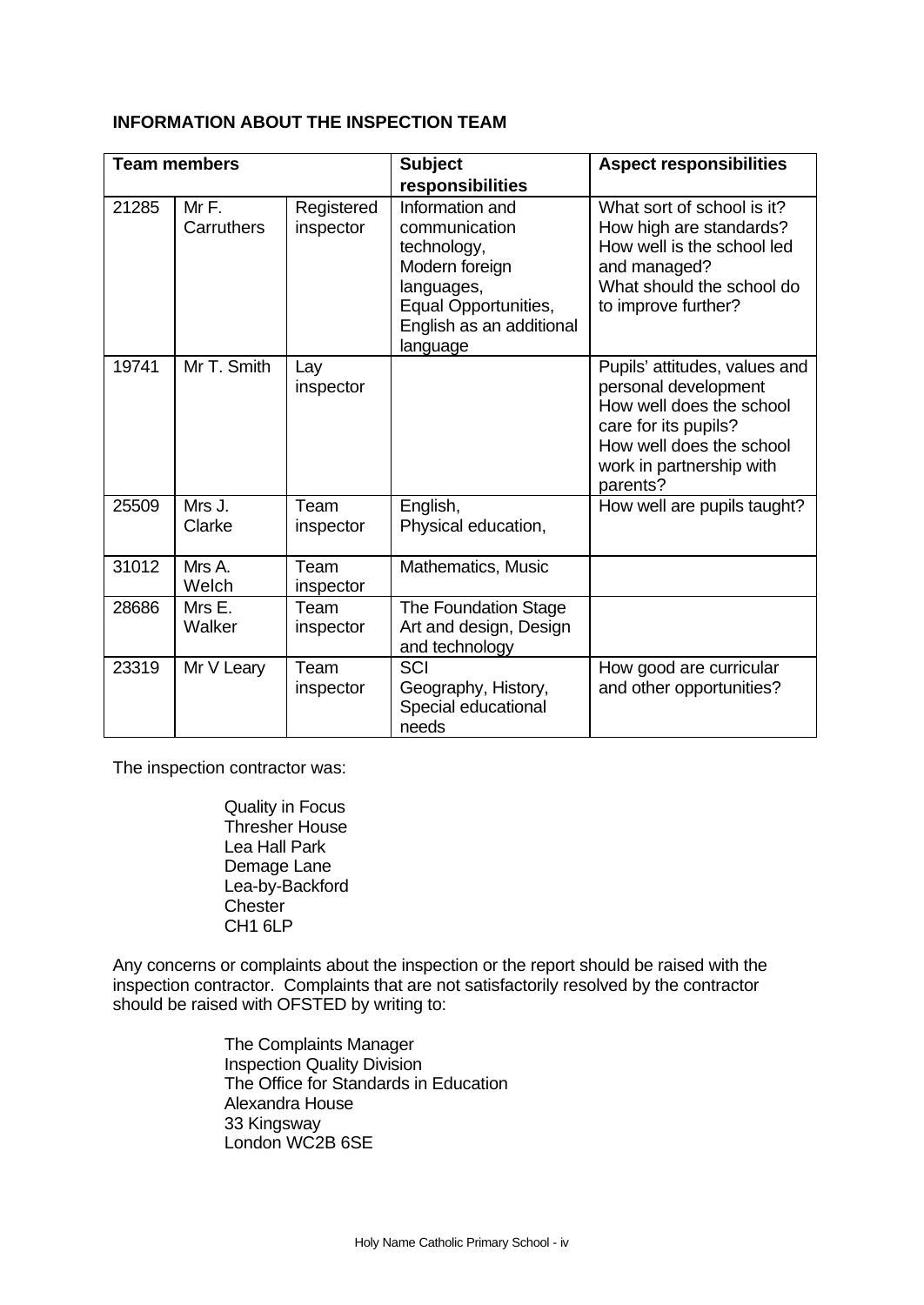# **REPORT CONTENTS**

|                                                                                                                                                                                                                                                                                                                                                                          | Page |
|--------------------------------------------------------------------------------------------------------------------------------------------------------------------------------------------------------------------------------------------------------------------------------------------------------------------------------------------------------------------------|------|
| <b>PART A: SUMMARY OF THE REPORT</b>                                                                                                                                                                                                                                                                                                                                     | 1    |
| Information about the school<br>How good the school is<br>What the school does well<br>What could be improved<br>How the school has improved since its last inspection<br><b>Standards</b><br>Pupils' attitudes and values<br>Teaching and learning<br>Other aspects of the school<br>How well the school is led and managed<br>Parents' and carers' views of the school |      |
| <b>PART B: COMMENTARY</b>                                                                                                                                                                                                                                                                                                                                                |      |
| <b>HOW HIGH ARE STANDARDS?</b>                                                                                                                                                                                                                                                                                                                                           | 6    |
| The school's results and pupils' achievements<br>Pupils' attitudes, values and personal development                                                                                                                                                                                                                                                                      |      |
| <b>HOW WELL ARE PUPILS TAUGHT?</b>                                                                                                                                                                                                                                                                                                                                       | 9    |
| <b>HOW GOOD ARE THE CURRICULAR AND OTHER</b><br><b>OPPORTUNITIES OFFERED TO PUPILS?</b>                                                                                                                                                                                                                                                                                  | 11   |
| <b>HOW WELL DOES THE SCHOOL CARE FOR ITS PUPILS?</b>                                                                                                                                                                                                                                                                                                                     | 14   |
| HOW WELL DOES THE SCHOOL WORK IN<br><b>PARTNERSHIP WITH PARENTS?</b>                                                                                                                                                                                                                                                                                                     | 15   |
| HOW WELL IS THE SCHOOL LED AND MANAGED?                                                                                                                                                                                                                                                                                                                                  | 16   |
| WHAT SHOULD THE SCHOOL DO TO IMPROVE FURTHER?                                                                                                                                                                                                                                                                                                                            | 18   |
| <b>PART C: SCHOOL DATA AND INDICATORS</b>                                                                                                                                                                                                                                                                                                                                | 19   |
| <b>PART D: THE STANDARDS AND QUALITY OF TEACHING IN</b><br>AREAS OF THE CURRICULUM, SUBJECTS AND COURSES                                                                                                                                                                                                                                                                 | 24   |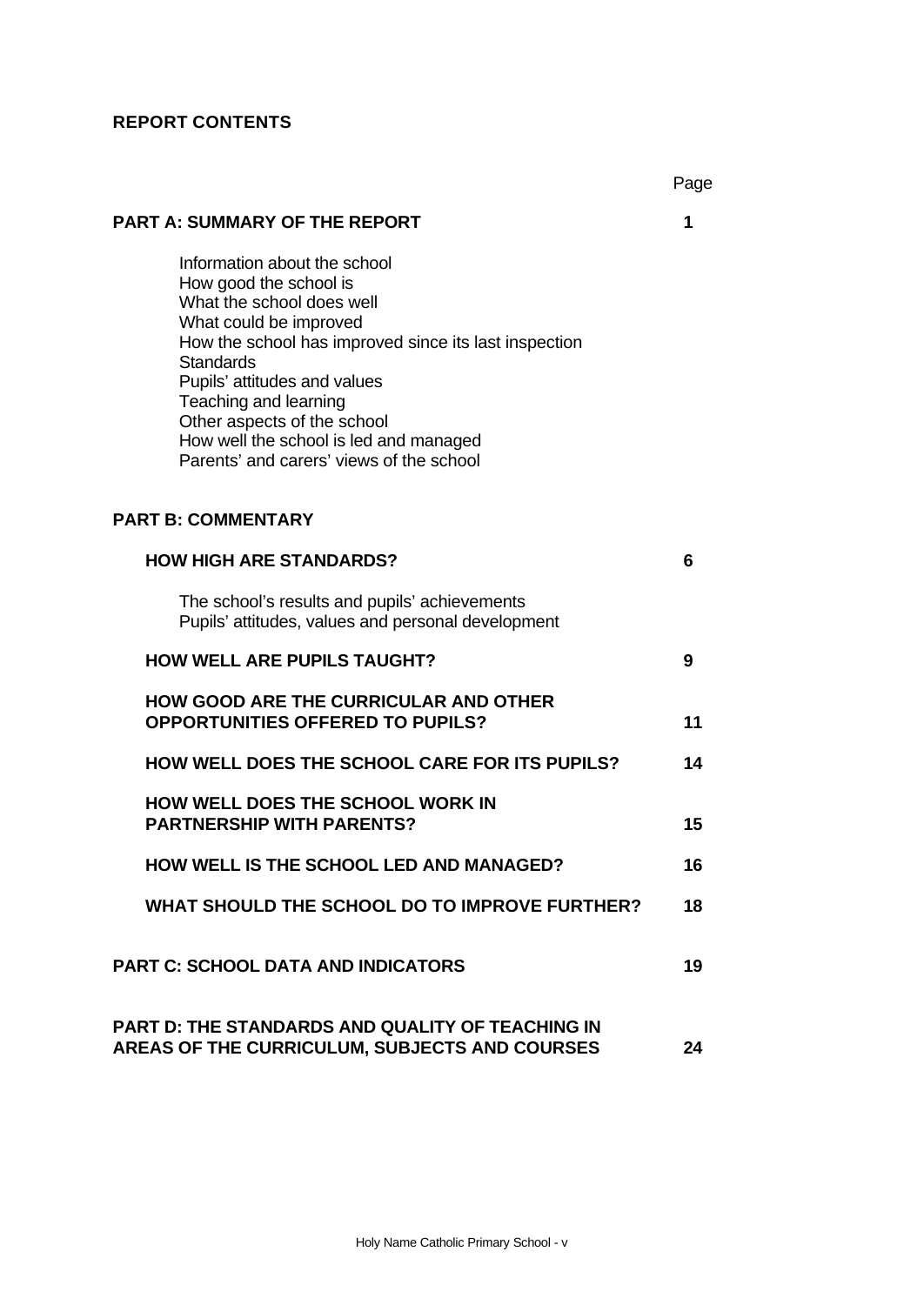# **PART A: SUMMARY OF THE REPORT**

# **INFORMATION ABOUT THE SCHOOL**

This voluntary aided Catholic primary school has 326 pupils on roll aged three to 11, including 48 children who attend part time in the nursery; this is above the average size of primary schools nationally. The great majority of pupils are of white British origin and a few pupils are Indian, Asian, Chinese or from other ethnic minorities. Seven pupils are at the early stages of learning English as an additional language and the range of their first languages include Malay, Hindi and Spanish. There are above average levels of social deprivation among the families of pupils in school. For example, the proportion of families eligible for free school meals (29 per cent in the last school year) is above the average of schools nationally. Pupil mobility is about the same as in most primary schools. The proportion of pupils with special educational needs is similar to that found in most primary schools and their needs cover moderate learning difficulties, speech and communication problems, physical difficulties and autism. There are three pupils with statements of special educational need. The attainment of most of the children on entry to the nursery is well below the average expected for children at the age of three. At the time of the inspection, the headteacher had been in post for seven months and the deputy headteacher for three months. Religious education and collective worship are the subject of a separate inspection.

#### **HOW GOOD THE SCHOOL IS**

After a period of change and uncertainty at senior management level last year, the school is now providing a good education for its pupils, who have very good attitudes to their work. The quality of teaching is good and reinvigorated leadership by the new headteacher is putting in place strategies for pupils to achieve well by the time they leave the school. The cost of educating a pupil at the school is above the average for primary schools but the school provides sound value for money.

#### **What the school does well**

- Dynamic leadership by the headteacher and senior management team is creating a vibrant learning environment for pupils and promoting good learning.
- Staff look after the pupils and manage their behaviour very well so that the pupils have very good attitudes to learning and behave very well.
- The school's provision for pupils' personal development, that is their spiritual, moral, social and cultural development, is very good.
- Pupils' attainment in art and design is well above average and in design and technology it is above average.
- The curriculum is enriched by good opportunities in subjects such as information and communication technology (ICT), music and physical education. Pupils in Year 5 are taught French and there is a very good range of activities outside lessons.

#### **What could be improved**

- Standards in English, mathematics and science could be higher.
- Support for pupils with special educational needs and for those at the early stages of learning English as an additional language could be better.

*The areas for improvement will form the basis of the governors' action plan.*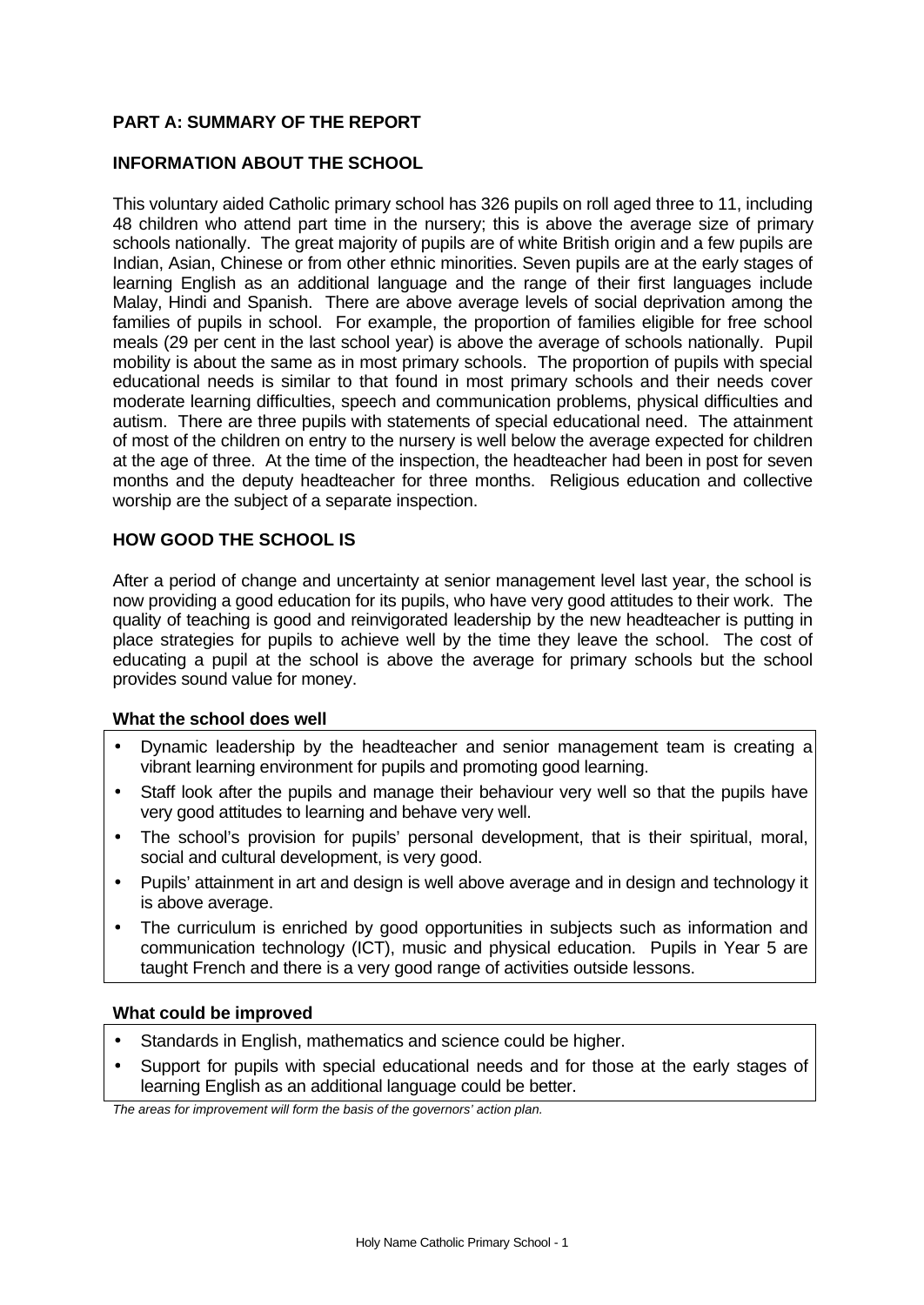# **HOW THE SCHOOL HAS IMPROVED SINCE ITS LAST INSPECTION**

The school was last inspected in March 1997 and has made good progress in resolving the three key issues arising from the report. Satisfactory progress has been made on raising standards in school, though there is more still to do. Teaching in Junior classes and teachers' planning have improved and the curriculum for design and technology and ICT now meets statutory requirements. Satisfactory progress has been made on improving procedures to check how much progress pupils are making. Management issues have been resolved well, so that governors are now monitoring the performance of the school and its finances well. Subject co-ordinators are more effective in their roles and levels of resources for learning are much improved. In addition, there have been major improvements in the school's internal accommodation, including a nursery class, computer suite, library, staff room and *Quiet Room.*

# **STANDARDS**

|                 |      |                    | compared with |                    |                                     |        |  |
|-----------------|------|--------------------|---------------|--------------------|-------------------------------------|--------|--|
| Performance in: |      | <b>All schools</b> |               | similar<br>schools | Key                                 |        |  |
|                 | 2000 | 2001               | 2002          | 2002               |                                     |        |  |
| English         | C    | B                  | С             | В                  | Well above average<br>Above average | A<br>B |  |
| mathematics     | D    | C                  | E             |                    | Average<br><b>Below average</b>     |        |  |
| science         |      | D                  | E             |                    | Well below average                  | E      |  |

The table shows the standards achieved by pupils at the end of Year 6 based on average point scores in National Curriculum tests.

Standards in National Curriculum tests at the end of Year 6 in English, mathematics and science have fluctuated during the last three years and fell between 2001 and 2002. This is accounted for by a period of instability and change at senior management level as well as high teacher turnover during the last school year. In English, the school's performance was in line with the average for schools nationally and above the average of schools with a similar proportion of pupils eligible for free school meals*.* In both mathematics and science, too few pupils achieved the higher level, Level 5, and the overall results fell compared with the previous year. Consequently, results were well below the national average in both subjects. Over the last three years, the trend in test results has been below the national trend upward, and pupils' achievement was not as good as it might have been last year.

Evidence from the inspection shows that achievement in the current Year 6 is improving. In English, most pupils in Year 6 read fluently and make good progress in writing. Their work is neatly presented and contains interesting and varied vocabulary. Overall, standards of writing are average and a good minority are producing work of above average quality. In mathematics, pupils' ability to solve problems is improving. Standards of numeracy overall are below average across the school but getting close to average in the current Year 6. In science, pupils are becoming confident investigators, as a result of the better focus that teachers are putting on experimental work. The school sets ambitious targets for Year 6 pupils. The target in English, for 87 per cent of pupils to achieve the expected level, is likely to be reached. The target in mathematics is for 79 per cent of pupils to achieve expected levels. Attainment in art and design is well above average and is a strength of the pupils'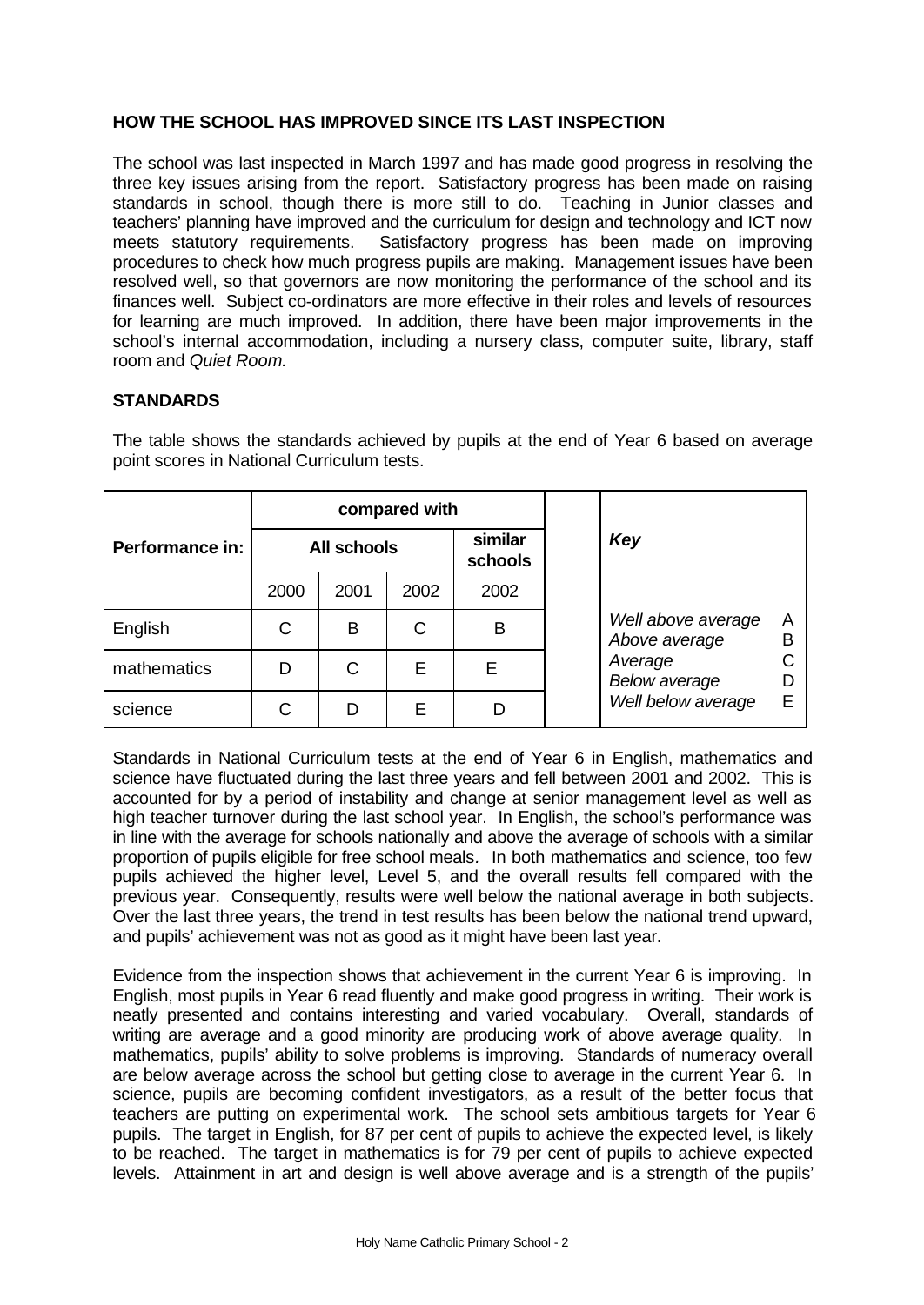achievement, and in design and technology it is above average. In geography, history, ICT, music and physical education, pupils' attainment is average.

At the end of Year 2, standards in test results in 2002 were below the national average in reading and mathematics and in line with standards in similar schools. In writing, standards matched the national average and were above the average of those in similar schools. Standards in the current Year 2 are average in reading and writing and below average in mathematics and science. Children in the nursery and reception year make good progress. Many achieve the majority of the *Early Learning Goals* in all six areas of learning by the time they finish in the reception classes.

| <b>Aspect</b>                             | Comment                                                                                                                                                                                                                                                                           |
|-------------------------------------------|-----------------------------------------------------------------------------------------------------------------------------------------------------------------------------------------------------------------------------------------------------------------------------------|
| Attitudes to the school                   | Very good. Pupils enjoy school, want to work and eagerly pursue<br>all tasks given to them.                                                                                                                                                                                       |
| Behaviour, in and out of<br>classrooms    | Very good. Pupils have high levels of self-discipline and clearly<br>know what is expected of them.                                                                                                                                                                               |
| Personal development<br>and relationships | Very good. Most pupils are confident learners who are able to<br>work well on their own and generally capable of researching<br>information for themselves. Relationships are very strong<br>amongst pupils and between pupils and staff.                                         |
| Attendance                                | Well below the national norm last year. However, steps taken<br>recently to raise levels of attendance mean they are rising and<br>currently almost in line with the national average.<br>are<br>Unauthorised absence has also been significantly reduced and is<br>now very low. |

# **PUPILS' ATTITUDES AND VALUES**

# **TEACHING AND LEARNING**

| Teaching of pupils in:<br><b>Nursery and</b><br><b>Reception</b> |      | Years $1 - 2$ | Years $3-6$ |  |
|------------------------------------------------------------------|------|---------------|-------------|--|
| Quality of teaching                                              | Good | Good          | Good        |  |

*Inspectors make judgements about teaching in the range: excellent; very good; good; satisfactory; unsatisfactory; poor; very poor. 'Satisfactory' means that the teaching is adequate and strengths outweigh weaknesses.*

Teaching is good and there are significant strengths in teachers' relationships with pupils and how well they manage them. The teaching of English and mathematics is good, and skills of literacy and numeracy are taught well because staff are making effective use of the two national strategies for these subjects. Staff also plan to develop these skills well through other subjects such as science, geography and history. There are several leading mathematics teachers now on the staff and there is good specialist teaching of music and French. Better planning and teachers' expertise in subjects such as ICT are helping to improve the quality of pupils' learning and to lift standards. The teaching of pupils with special educational needs is satisfactory but there are too few classroom assistants to help them to make good progress in Years 1 to 6. There is no extra support for the very few pupils at the early stages of learning English as an additional language. The great majority of pupils in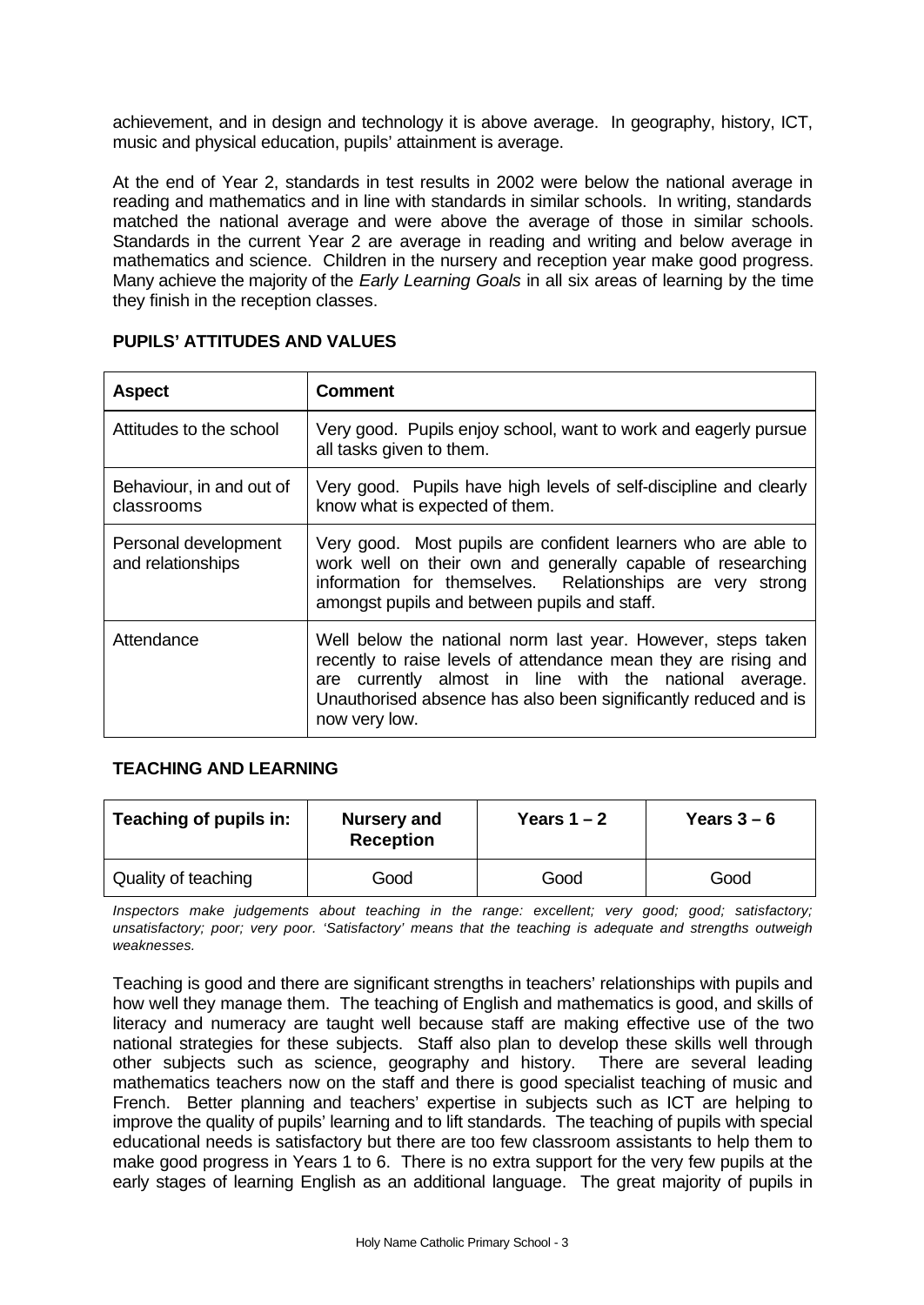school concentrate well and take a full part in lessons. The pace of lessons is generally good and over time pupils work well independently as well as in groups.

# **OTHER ASPECTS OF THE SCHOOL**

| <b>Aspect</b>                                                                                           | <b>Comment</b>                                                                                                                                                                                                                                                                                |
|---------------------------------------------------------------------------------------------------------|-----------------------------------------------------------------------------------------------------------------------------------------------------------------------------------------------------------------------------------------------------------------------------------------------|
| The quality and range of<br>the curriculum                                                              | Good. Very good features include music, and French in Year 5.<br>Links with the associated high school benefit the teaching of<br>physical education. Personal, social and health education is<br>strong and there is a very good range of activities outside<br>lessons for pupils to enjoy. |
| Provision for pupils with<br>special educational<br>needs                                               | Satisfactory overall. Strengths include the good quality of the<br>pupils' individual education plans. However, there are too few<br>classroom assistants to help them in Years 1 to 6.                                                                                                       |
| Provision for pupils with<br>English as an additional<br>language                                       | Satisfactory overall but there are no specific procedures and<br>programmes of work to support those at the early stages of<br>learning English as an additional language.                                                                                                                    |
| Provision for pupils'<br>personal, including<br>spiritual, moral, social<br>and cultural<br>development | Very good. There are significant strengths in all aspects. They<br>have an important impact on pupils' very good attitudes and<br>behaviour.                                                                                                                                                  |
| How well the school<br>cares for its pupils                                                             | Support for pupils' welfare and personal development is good.<br>Procedures to check how well pupils are progressing in their<br>studies is satisfactory and improving.                                                                                                                       |

Links with parents are good. Parents report there have been much appreciated improvements in how the school forges partnerships with them. Information for parents about life in school and what is being taught is good.

# **HOW WELL THE SCHOOL IS LED AND MANAGED**

| <b>Aspect</b>                                                             | <b>Comment</b>                                                                                                                                                                                                                                                                      |
|---------------------------------------------------------------------------|-------------------------------------------------------------------------------------------------------------------------------------------------------------------------------------------------------------------------------------------------------------------------------------|
| Leadership and<br>management by the<br>headteacher and other<br>key staff | Leadership provided by the headteacher is excellent.<br>The<br>headteacher, deputy headteacher, assistant headteacher and<br>Foundation Stage co-ordinator are working very well as a team,<br>providing the staff with a clear focus on school self-evaluation<br>and improvement. |
| How well the governors<br>fulfil their responsibilities                   | The governors fulfil their responsibilities well and make a good<br>contribution to the decision-making in school.                                                                                                                                                                  |
| The school's evaluation<br>of its performance                             | This is improving and is good overall. Senior staff and governors<br>analyse data and compare their performance with schools<br>nationally.                                                                                                                                         |
| The strategic use of                                                      | Satisfactory. Senior staff and governors consult with relevant<br>agencies and compare the effectiveness of services and                                                                                                                                                            |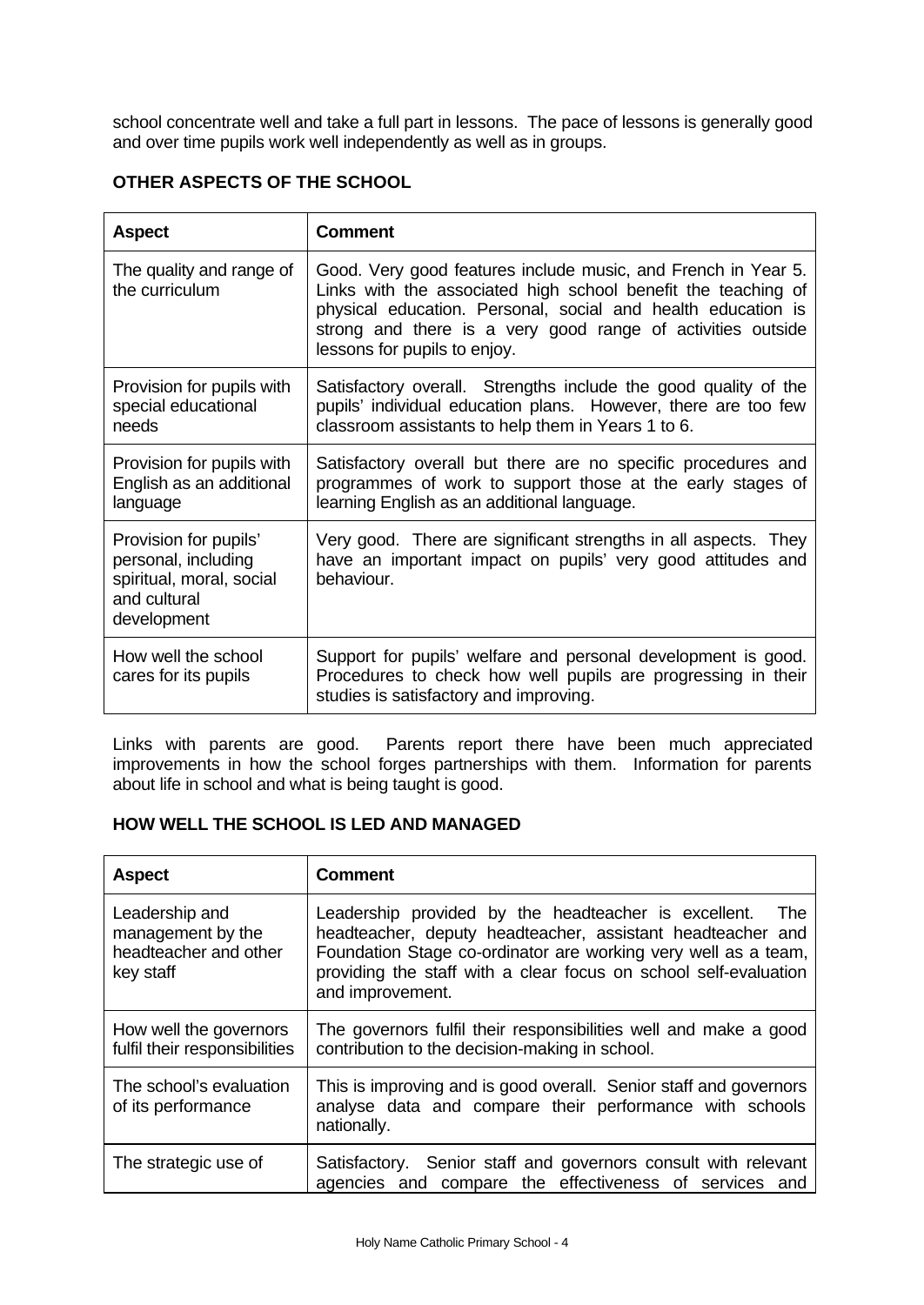| <b>Aspect</b> | <b>Comment</b>  |
|---------------|-----------------|
| resources     | resources well. |

There is a good number of teachers and as a result class sizes are generally favourable. However, there are too few classroom assistants in Years 1 to 6. The accommodation is spacious with a number of specialist rooms and it is well decorated and cared for. Levels of resources for learning are good overall.

# **PARENTS' AND CARERS' VIEWS OF THE SCHOOL**

| What pleases parents most                                                                                                                                                                                                             |           | What parents would like to see improved                                                                                      |
|---------------------------------------------------------------------------------------------------------------------------------------------------------------------------------------------------------------------------------------|-----------|------------------------------------------------------------------------------------------------------------------------------|
| A very high level of support for all aspects<br>of the work of the school was expressed<br>by parents.                                                                                                                                | $\bullet$ | Parents at the meeting with inspectors<br>expressed the view that they would like<br>to see better arrangements, for example |
| Parents are very appreciative of<br>the<br>developments introduced by the<br>new<br>headteacher<br>Οf<br>the<br>in l<br>respect<br>learning<br><i>improvements</i><br>the<br>to<br>environment, and links between home<br>and school. |           | at playtimes, to help pupils in Year 2 to<br>adjust to joining the Junior section of the<br>school.                          |

Inspectors fully support the very positive views of parents. The school has plans to monitor and improve the transition from Infant to Junior classes.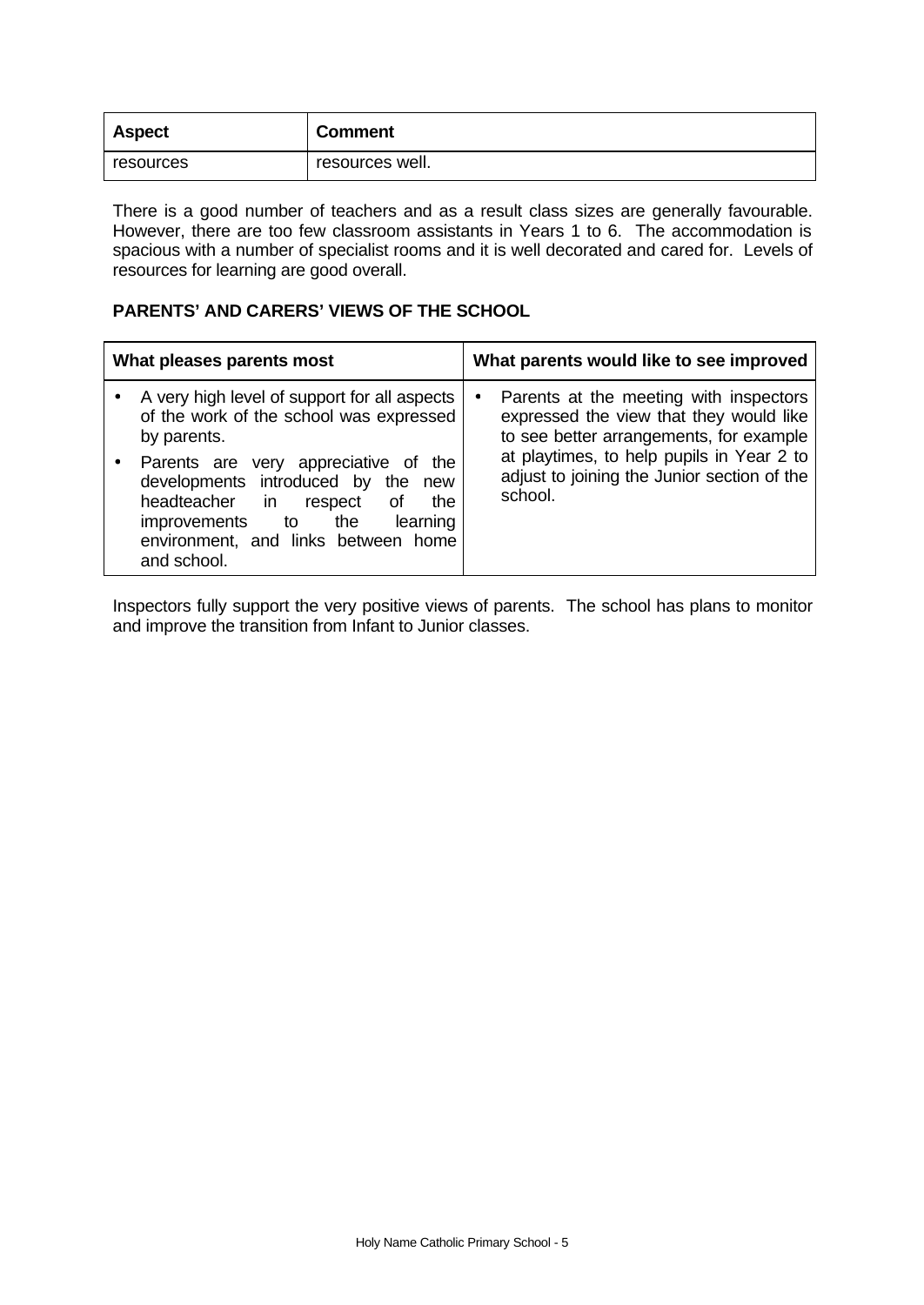# **PART B: COMMENTARY**

## **HOW HIGH ARE STANDARDS?**

#### **The school's results and pupils' achievements**

- 1. Standards in National Curriculum tests at the end of Year 6 in English, mathematics and science have fluctuated during the last three years and fell between 2001 and 2002. Pupils' achievement was not as good as it might have been last year. This is accounted for by a period of instability and change at senior management level as well as high teacher turnover during that year. This led, for example, to more than one change of teacher in one of the Year 6 classes and resulted in fewer pupils achieving the nationally expected level, Level 4, in the three subjects. Whereas the school achieved its target for 80 per cent of pupils to reach the expected level or better in English, results fell far short of the target for 85 per cent of pupils to do so in mathematics. Over the last three years, the trend in test results has been below the national trend upward.
- 2. There is clear evidence from the inspection, however, that this trend has been reversed and pupils' achievement in the current Year 6, for instance, is improving. This is the result of concerted efforts by the new senior management team to put in place strategies that promote better teaching and learning. Improved monitoring of teaching in English and mathematics by senior staff and advisors from the local education authority has pinpointed where there are weaknesses, and steps have been taken to eradicate them. An example is in mathematics, where classes throughout the school now have targets to improve specific elements of pupils' learning, such as solving calculations with missing numbers. The school has ambitious targets for pupils in the current Year 6. The target in English, for 87 per cent of pupils to achieve the expected level, is likely to be reached and there are plans to provide high quality teaching in extra classes (called *Booster classes)* to help pupils achieve well in all three subjects next summer. The target in mathematics is for 79 per cent of pupils to achieve expected levels.
- 3. In English, most pupils in Year 6 read fluently and with a good degree of expression and understanding. Pupils make good progress in writing and their work is neatly presented and contains interesting and varied vocabulary. Overall, standards of writing are average and a good minority are producing work of above average quality. During the inspection, poetry was a focus and pupils used personification and rhyme well in their poems. Standards of literacy are average overall and teachers make good use of other subjects to help pupils to practise their skills of reading for information and writing for specific purposes. In mathematics, pupils' ability to solve problems is improving as a result of making this a target for teaching. Lessons of the National Numeracy Strategy have good purpose and are helping to make pupils more aware of their own strengths and areas to improve. It is evident from a sample of pupils' work this term, however, that above average pupils are not always sufficiently challenged and are working at the same level as the majority of the class. This aspect remains an area for improvement. Standards of numeracy overall are below average across the school but getting close to average in the current Year 6. In science, pupils in Year 6 are becoming confident investigators, as a result of the better focus that teachers are putting on experimental work. Pupils' understanding of topics such as physical processes is satisfactory and the pupils make the connections with everyday life when they study evaporation and condensation for example.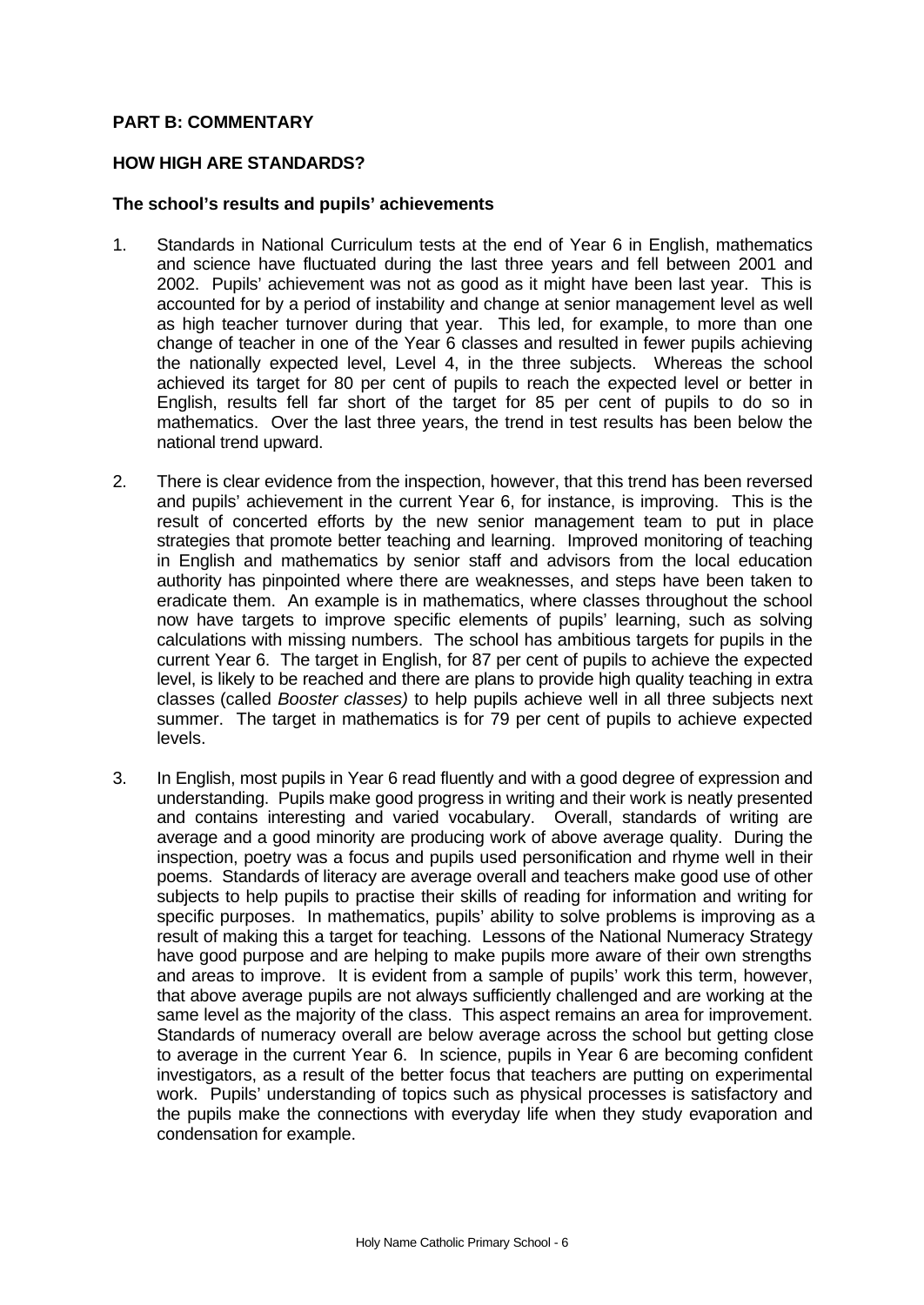- 4. Pupils with special educational needs make satisfactory progress. The school is aware of pupils' strengths and weaknesses through its assessment and testing procedures in English and mathematics, and teachers plan appropriate work for these pupils. However, because of insufficient number of trained support staff in Years 1 to 6, many pupils with special educational needs receive inadequate support. In addition, during the term of the inspection, there was a vacancy to be filled and two further assistants were absent through illness. As a result, most of the pupils have not been achieving as well as they should. Their progress overall has been satisfactory rather than good. The school will need to address this shortcoming if it is to achieve its targets for English and mathematics in 2003.
- 5. The very few pupils at the early stages of learning English as an additional language make satisfactory progress through contact with adults, other pupils and the languagerich environment of the classroom. One or two are making good progress. Here again, more trained support from both teachers and assistants would help the progress that these pupils make.
- 6. The attainment of pupils in Year 6 in art and design is well above average and is a strength of the pupils' achievement. Because of good and very good teaching, pupils learn to use sketchbooks in a purposeful manner, to pay close attention to the detail of their work and to improve their first efforts well. Attainment in design and technology is above average. In both of these subjects and in information and communication technology (ICT), music and physical education, standards have improved since the time of the last inspection. Pupils' computer skills are developing well as a result of improved provision, access to hardware and software, and the better expertise of staff. In geography, history, ICT, music and physical education, pupils' attainment is average. Pupils in Year 5 achieve well in their weekly French lessons.
- 7. At the end of Year 2, standards in test results in 2002 were below the national average in reading and mathematics and in line with standards in similar schools. In writing, standards matched the national average and were above the average of those in similar schools. As with test results in Year 6 last summer, there was a decline in standards between 2001 and 2002. Girls performed better than boys in all three subjects. Senior staff have recognised this trend and have begun to take action to bolster the progress of boys by making achievement a key focus in class and in weekly achievement assemblies. Teachers' assessments of pupils' attainment in science last summer indicated standards were below the national average and in line with those in similar schools. Inspection evidence indicates that standards in the current Year 2 are average in reading and writing and below average in mathematics and science. Pupils' attainment in the current Year 2 is above average in art and design, and design and technology, and average in geography, history, ICT, music and physical education.
- 8. Children in the Foundation Stage, that is the nursery and reception year, make good progress. From being well below average overall on entry to the nursery, many achieve the majority of the *Early Learning Goals* in all six areas of learning by the time they finish in the reception classes. However, a large minority of children enter Year 1 with good speaking and listening skills but their reading and writing skills are not yet meeting the *Early Learning Goals*. The children's personal, social and emotional development improves very well in the nursery and this continues in the reception year.

# **Pupils' attitudes, values and personal development**

9. Pupils' attitudes to learning have improved even more since the time of the last inspection, when they were good, and are now very good. Pupils enjoy school, want to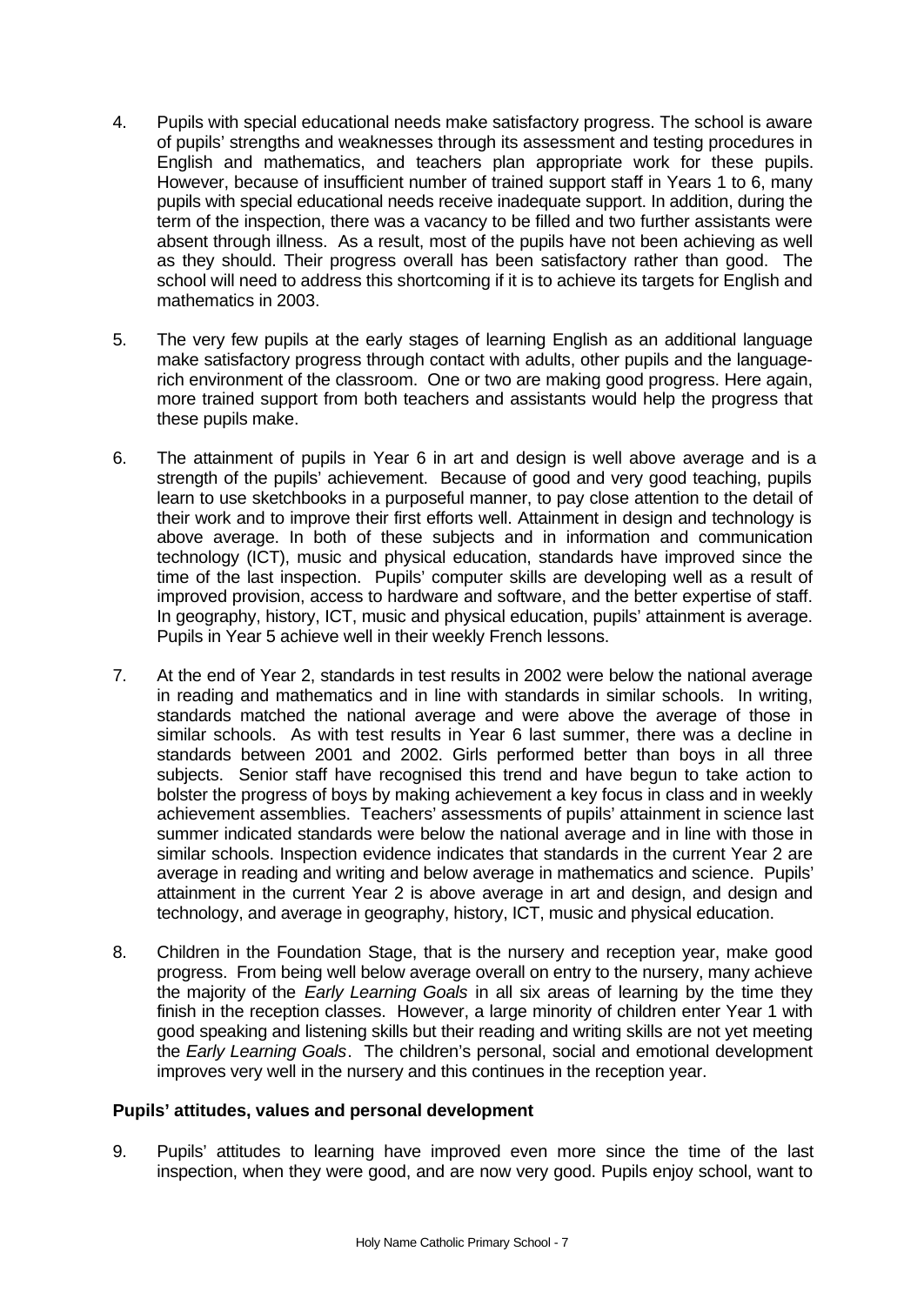work and eagerly pursue all tasks given to them. They listen carefully when their teacher or other adults are speaking and always respond sensibly. Most take pride in their work. The attitudes and behaviour of children in the nursery and reception classes are also very good and they care for each other very well. Pupils with special educational needs have good attitudes to school. Most are attentive and follow instructions well. The majority are confident and show enthusiasm for learning. They work well together and support each other in their learning. During the week of the inspection, a pupil with a statement of special educational need was observed working well with other pupils. He was paired with higher-attaining pupils and they worked well co-operatively, which enhanced his research skills.

- 10. Behaviour has improved significantly since the last inspection and is now very good both in and out of class. Pupils, including those with special educational needs, now have high levels of self-discipline and clearly know what is expected of them. Bullying is not a problem. No incidents were observed or reported during the inspection. There have been no exclusions in recent years.
- 11. Pupils' personal development has also much improved and is now very good. Most pupils are confident learners who are able to work well on their own and generally capable of researching information for themselves. They have a clear understanding of the impact of their actions upon others, and show due respect for each other's feelings, values and beliefs. This was very evident in a Year 5 class assembly when all pupils made positive and thoughtful comments about the person sitting next to them. The youngest children in the nursery and reception classes already show good levels of independence for their age, and are starting to develop good work habits. Pupils willingly accept responsibility and carry out duties given to them well. The school council is a particularly good example of this. It functions very effectively and provides good opportunities for pupils to show initiative.
- 12. Relationships are now very strong amongst pupils and between pupils and staff. This makes a significant contribution to the quality of education provided. The school has a relaxed and harmonious feel about it. Pupils are polite, courteous and work well together.
- 13. Levels of attendance have fallen steadily in recent years. The reported level for 2002 is well below the national norm. However, the school is well aware of this and is taking active steps to address the situation. Home-school links have been strengthened significantly and a wide range of suitable rewards have been introduced for pupils. As a result, attendance is rising and is currently almost in line with the national average. Unauthorised absence has also been significantly reduced and is now very low. This is because the new first-day contact scheme is operating effectively. Punctuality is generally good. Almost all pupils arrive on time and lessons start promptly.

# **HOW WELL ARE PUPILS TAUGHT?**

14. The quality of teaching is good overall. In three quarters of the lessons observed the quality of teaching was good or better. One in five lessons were very good or excellent. There were no unsatisfactory lessons observed during the inspection. This is a significant improvement since the last inspection when 13 of the 98 lessons observed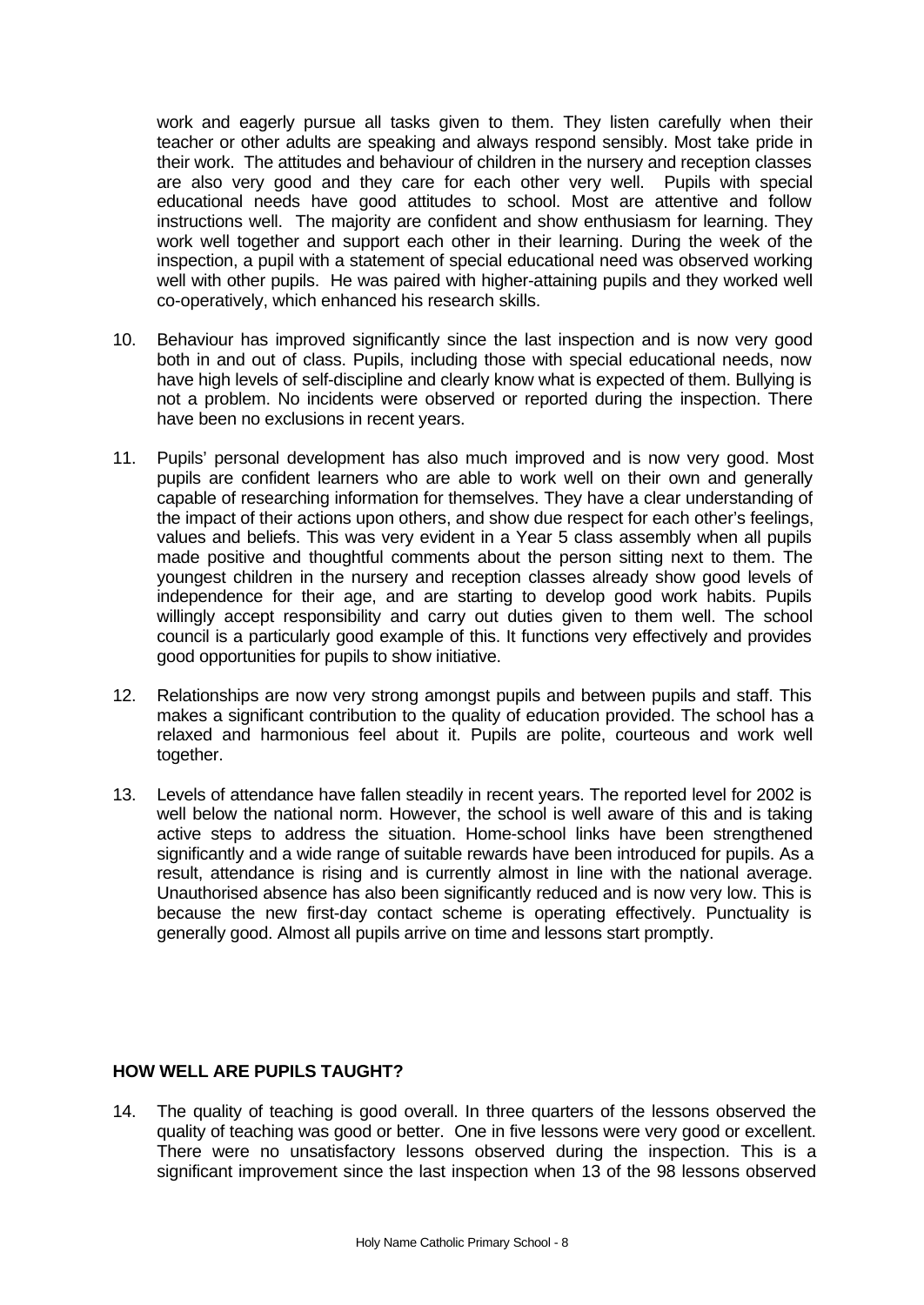were unsatisfactory. This improvement is the result of new leadership in the school, new members of staff joining the school, increased checking of teachers' planning and a drive to improve the quality of teaching. Recent improvements mean that pupils' achievements are improving and are currently good. The teachers have worked hard to improve their teaching and are by no means complacent, seeking further training and expertise to improve still more.

- 15. The teaching of the children in the Foundation Stage is good overall. The quality of teaching in the nursery is satisfactory, with some good lessons observed. The teacher was not originally trained to teach this age group and has had some training to support her. However, she recognises that she needs further training to achieve the high standards she aspires to. The teaching of class routines and the children's personal development is very good. In some lessons activities are not focused enough and the talents of the very good classroom assistant are not used effectively enough. Teaching in the reception classes is good overall because there is a clear focus and purpose to the children's learning. There were examples of excellent and very good teaching in one class. The teachers provide a wide variety of activities, which promote the children's listening and speaking skills well. In these classes the classroom assistants are well used and effective. Careful planning ensures that the relevant curriculum for these young children is taught.
- 16. Throughout the school, the teaching of literacy in English lessons and numeracy in mathematics lesson is good. The teachers have been effective in introducing both of these national strategies. They have made good use of time during the school day to promote both reading and writing. The teachers are good at devising many interesting ways to engage the pupils and encourage them to learn well. For example, in one Year 3 literacy lesson the teacher used a scientific text to share with the pupils, which was effective in engaging the interests of all the pupils. The use of the computer suite for the pupils to use spreadsheets to work out mathematical problems extends and develops the work that the pupils learn in their numeracy lessons. In numeracy lessons the teachers ensure the pupils work at a brisk pace and with such enthusiasm and application that they complete their work accurately and quickly.
- 17. The teaching of literacy and numeracy is very effective in the way it supports learning in other subjects. For example, in science pupils in Year 1 made non-fiction books of day and night time animals in support of their scientific learning. In this way the pupils' activities were both purposeful and productive.
- 18. The teaching of pupils with special educational needs is satisfactory overall and is a balance of strengths and some weaknesses. Most teachers have an appropriate understanding of the needs of pupils who have individual difficulties, especially in English and mathematics. They take care to plan activities which take account of pupils' capabilities. This means that the pupils make satisfactory progress overall. The special educational needs co-ordinator provides teachers with advice on assessment and resources when asked but her liaison with the teaching staff appears to be one of response to their questions, rather than one of instigating strategies and methods. There are too few classroom assistants in classes from Years 1 to 6 to support pupils with special educational needs. Sometimes they are inadequately briefed to meet the needs of pupils, other than those with statements. Provision for these pupils is well organised with well-focused planning and close liaison with external providers from the local education authority.
- 19. Pupils learning English as an additional language receive satisfactory support from the teaching staff but there are no specific procedures in place to support those pupils at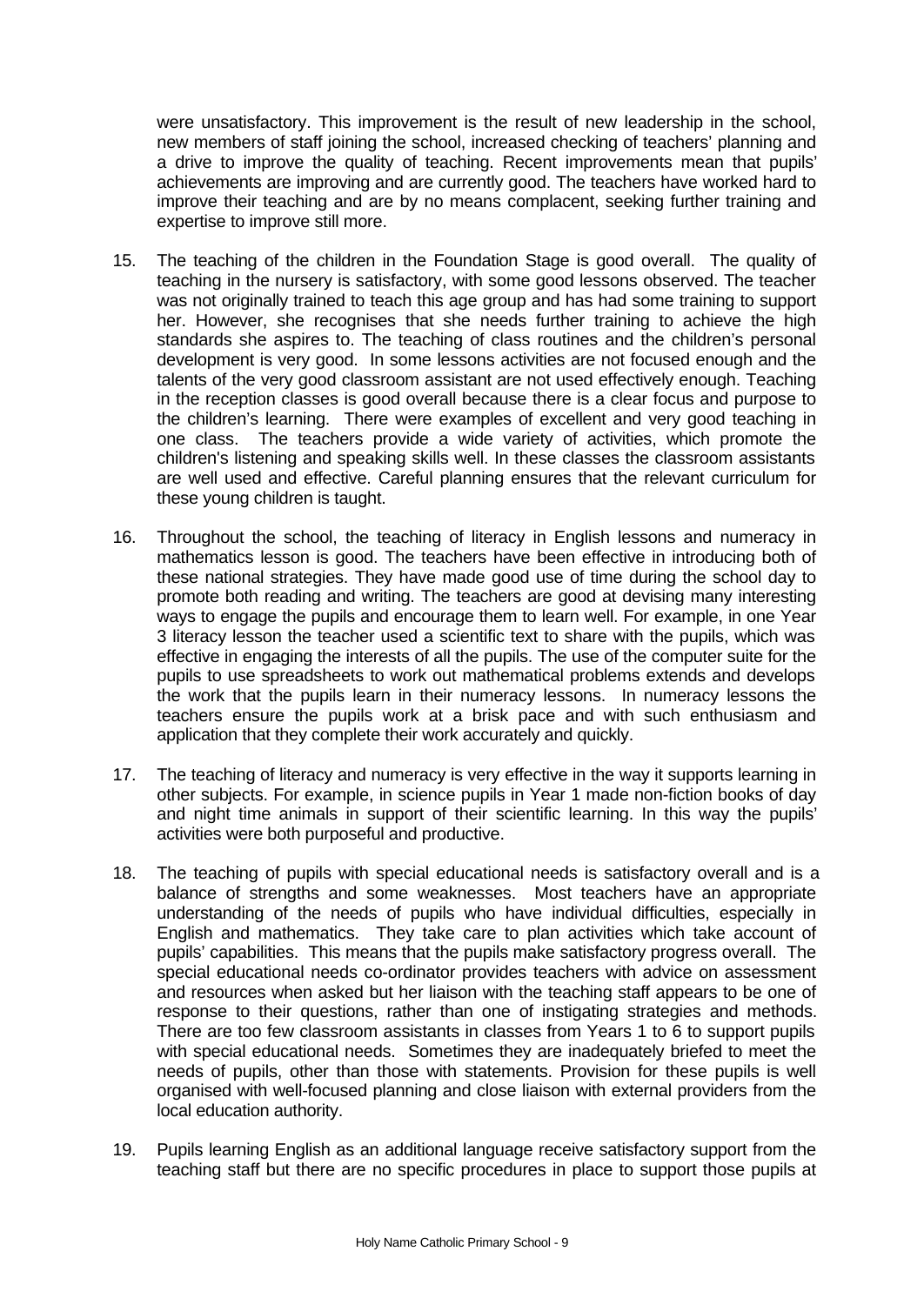the early stages of learning the language. The very few pupils at the early stages make satisfactory progress as a result of their immersion in the language-rich environment of the school and contact with staff and other pupils, rather than through particular programmes of work or specialist help from teachers or support staff. Staff require training to raise their awareness of the needs of such learners so that they have every opportunity to make good progress.

- 20. Teachers have good knowledge and understanding of the subjects they teach. They use the correct technical terms and appropriate subject-specific language to develop pupils' knowledge and understanding of each subject. This high focus on technical language is evident in all subjects. The school is also effective in using part-time teachers who have expert teaching skills in particular subjects. For example, a talented music teacher comes weekly to teach the pupils. The class teachers work alongside him and so their expertise and skills are developed further under his careful guidance. A French *assistante* comes to the school to teach French to pupils in Year 5, and junior pupils go to the local swimming baths where they have swimming lessons from a swimming specialist. A specialist physical education teacher comes from the local Sports College as part of an initiative to teach the pupils and help the teachers to develop their skills in teaching the subject. In this way the pupils have expert tuition in a large number of subjects, and this makes a very positive impact upon their learning. The teachers make good use of the computer suite and the interactive whiteboard and this adds a significant dimension to their work, enabling the pupils to develop their ICT skills well.
- 21. Teachers' planning is good. Teachers plan carefully and ensure that lessons build securely on what has gone before. They place a significant level of demand upon the pupils to ensure that they learn well. The teachers always share the learning objectives of the lesson with the pupils so that they are clear what it is they are learning and as a result pupils concentrate hard and progress well. Planning takes good account of all the levels of attainment in the classes, so that all are appropriately challenged. Displays of pupils' work always have the learning objectives attached so that the pupils are clear about the learning displayed.
- 22. Teachers' expectations of the pupils and their work are good. All staff have clear expectations that the pupils will listen carefully, behave well and work very hard. The pupils live up to these high expectations and the tremendous application shown by all the pupils is commendable. Teachers praise and encourage the pupils to do their best. As a consequence, the pupils are fully involved in lessons, they work at a good pace and complete a significant amount of work. Pupils and staff have a good relationship with one another and this adds significantly to the quality of the work that the pupils produce and the way in which they learn. The pupils feel their input is valued and this helps them to achieve in many ways and aids their personal development.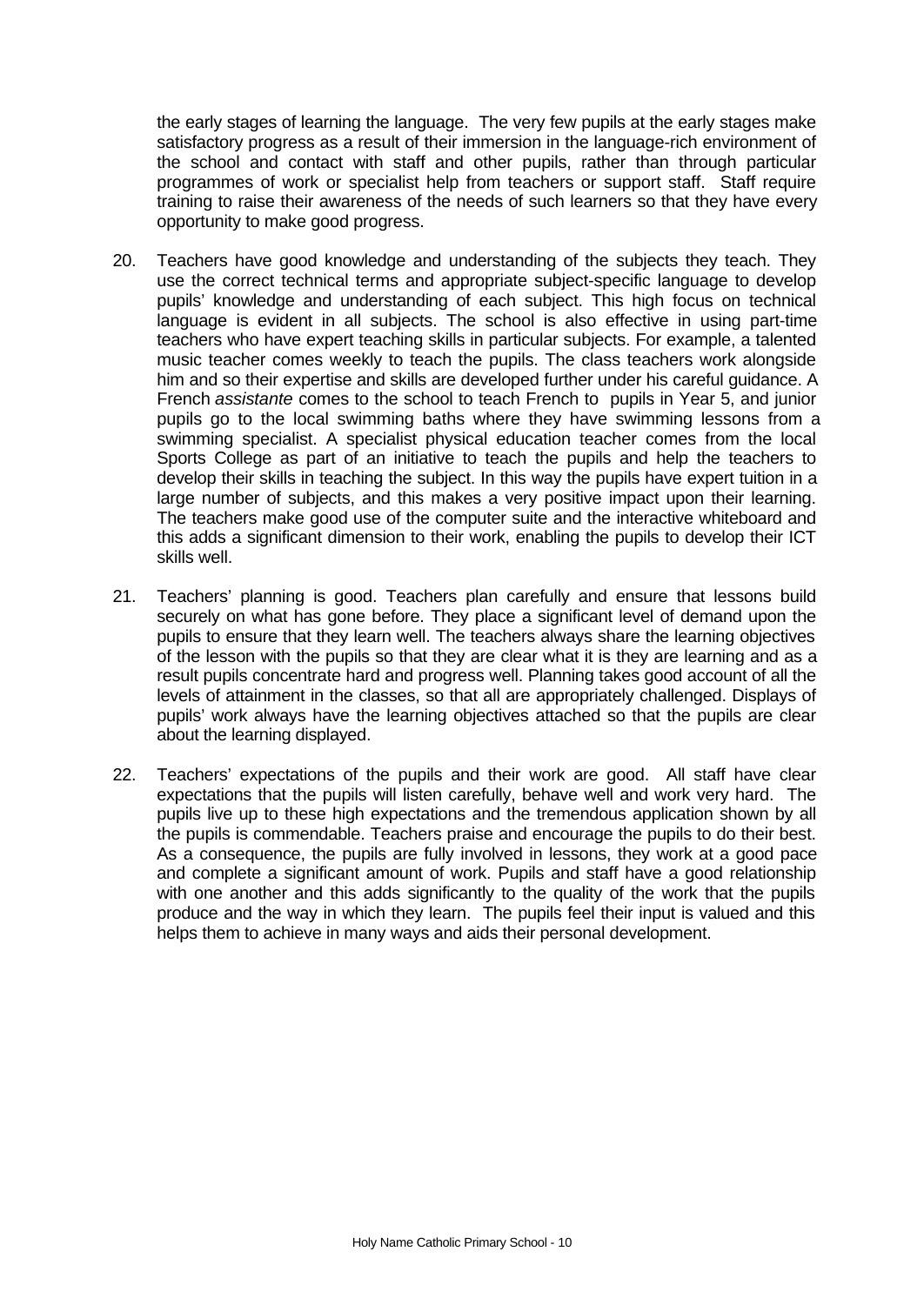- 23. Teachers organise their lessons appropriately. The pupils are encouraged to be independent in their work and often work in groups and take responsibility for organising their own learning. For example, in literacy lessons the teachers work with a group sharing the reading of a book, whilst the rest of the pupils in the class work independently. In some lessons the pupils evaluate each other's learning and consider how they might improve their work. This encourages the pupils to be reflective about their learning.
- 24. The management of the pupils throughout the school is very good, and in some cases it is excellent. The pupils work in a busy and interested manner. The management of pupils is consistently developed throughout the school with the very good behaviour being a reflection of the good relationships in school. Teachers work hard to engage, challenge and intrigue the pupils in their work. Time and resources are used effectively to keep all the pupils on task. Lessons move along at an appropriate pace and there is also time for the pupils to consolidate their work and think about the tasks the teachers have set. Resources are used well to support learning in the classrooms. Classroom assistants give valuable support in the nursery and reception classes. In the rest of the school there are insufficient assistants to aid the teachers in their work, especially in supporting group work in lessons.
- 25. The quality of day-to-day assessment is satisfactory. Teachers monitor the pupils' work well in the class giving support and advice, as needed. This is effective. They mark the pupils' work in a supportive and encouraging way. However, the pupils are not informed about what they need to do next to improve their work and they do not have individual targets set for them. Teachers use questioning well to gain insight into the pupils' levels of understanding and to develop their speaking skills. Homework is systematically set for the pupils, and it is completed, marked and returned to the pupils. Parents report that homework makes a positive impact upon the children's learning.

# **HOW GOOD ARE THE CURRICULAR AND OTHER OPPORTUNITIES OFFERED TO PUPILS?**

- 26. The quality and range of the curriculum are good. The curriculum is relevant to the needs of the pupils, well planned and taught in an appropriate and interesting manner. It is effective in promoting pupils' intellectual, physical and personal development and covers the full range of the National Curriculum subjects and religious education. Acts of collective worship meet requirements in full. In addition to the full primary curriculum, pupils in Year 5 have the opportunity to learn a modern foreign language, French.
- 27. The school has now addressed the issues raised in the last report relating to the curriculum, and policies for all subjects are in place. They have been reviewed in the light of national guidance and are being successfully implemented. There are curriculum *maps* for all subjects, which outline what is taught and how different subjects fit together, and they are reviewed by the co-ordinators and amended where appropriate after full consultation with all staff. As a result, links between subjects, such as ICT and mathematics, science and geography are strong. Good progress has been made in the putting into place schemes of work for design and technology and ICT, and these are helping to raise standards well. The National Literacy and Numeracy Strategies have been successfully implemented and are improving the teaching of these subjects. The time given to each subject is considered to be generally appropriate, providing a curriculum that is well balanced.
- 28. There is an appropriate curriculum planned for the children in Foundation Stage. The co-ordinator ensures that the planning reflects that there are different but related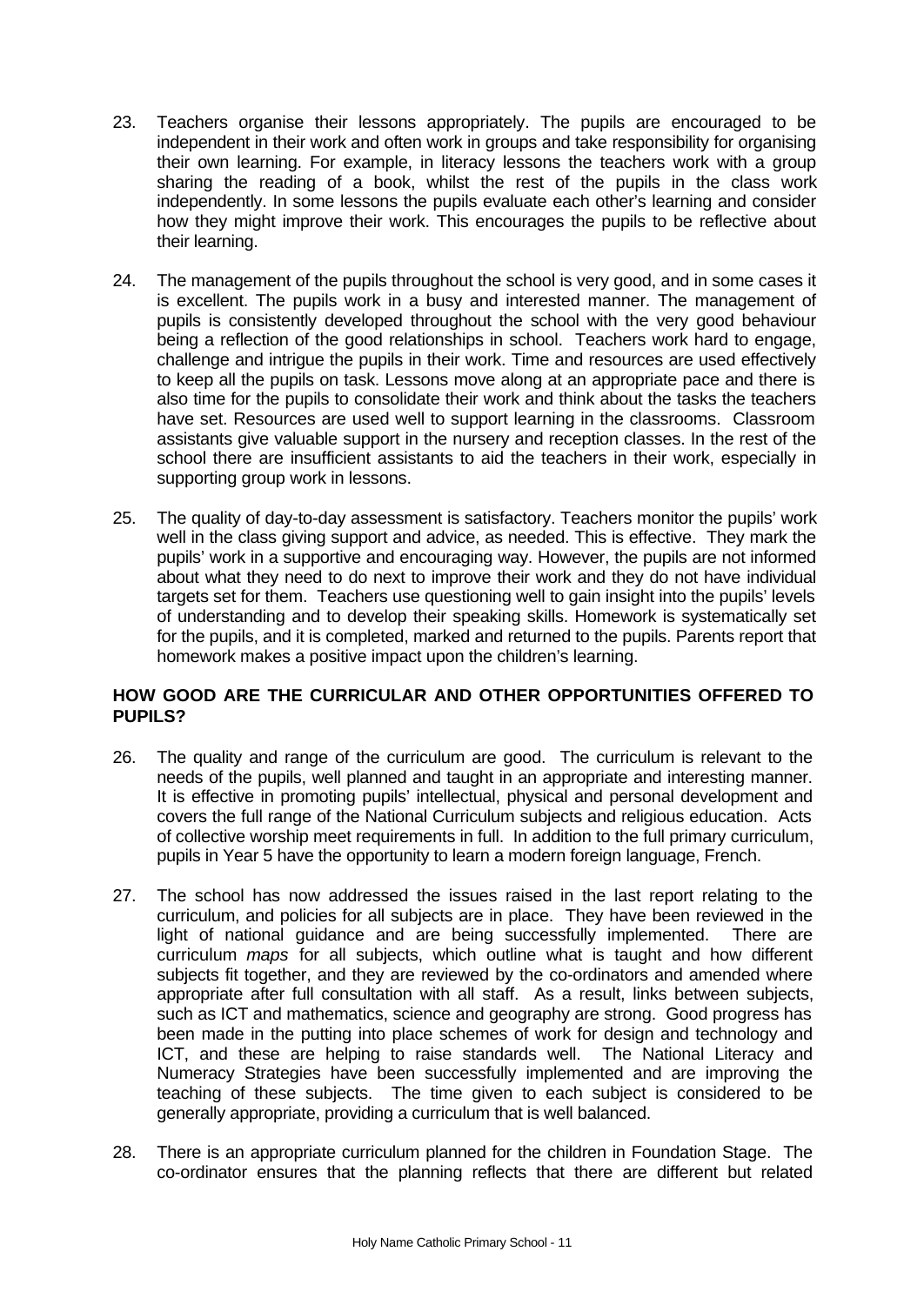objectives for learning so that children make progress through the areas of learning toward achieving the Early Learning Goals.

- 29. Provision for pupils with special educational needs is satisfactory overall. Pupils are identified as early as possible and appropriate steps are taken to assess their needs and write individual education plans. These are reviewed on a regular basis, of good quality and highly specific. For example, one pupil will learn to spell and read correctly the common spelling patterns for the letter blends: *air, or, er,* and progress will be reviewed each half–term. However, pupils are not personally involved in the composition of their own plans.
- 30. The school encourages all pupils to be fully involved in all aspects of school life and is committed to raising the achievements of all. Pupils have full access to the curriculum and to educational visits.Provision for the above average pupils, the gifted and the talented is satisfactory overall, though there are some examples of pupils not being challenged sufficiently well in lessons. This was evident from a sample of pupils' work in mathematics. At the time of the inspection, the new deputy headteacher was introducing a policy and plans that focus well on meeting the needs of these higherattaining pupils. Those pupils with English as an additional language are also well involved in the life of the school, though there are shortcomings in provision for them and there has been little tracking of how well they are achieving.
- 31. Provision for extra-curricular activities is now very good. Activities at lunchtime and after school include netball, soccer, art, design and technology, cookery, computing, recorders and mathematics. They are very well attended and make a valuable contribution to pupils' learning. A few pupils receive instrument tuition. Pupils also benefit from opportunities to take part in a residential visit to an outdoor centre in Wales, although last year it did not take place because of staffing difficulties. However, this year's visit is scheduled to go ahead and, in addition, there are plans to organise a trip to France in 2004 to support the teaching of French.
- 32. Links with the church and local parish are developing well, and this has been the result of the approach adopted by the incoming headteacher. Good links have been maintained with the local community. Visitors to school and a wide programme of educational visits related to topics studied in class provide good first-hand experiences for pupils and support the curriculum well. Pupils continue to give good support for charity and have retained their links with senior citizens, the hospital and local hospice. These help to raise their awareness of the needs of others. Links with the coaching schemes of Liverpool and Everton football clubs help to develop pupils' sporting skills. Older pupils also have opportunities to gain a greater understanding of the world of work through the local business *COMPACT* initiative. Recently, for example, they have worked with a local newspaper to design and produce a paper of their own.
- 33. Strong links have been maintained with the associated high school, particularly though their outreach sports scheme, and more initiatives are planned. Transfer arrangements operate smoothly and ensure that all pupils in Year 6 are properly prepared for the next phase of education.
- 34. Provision for personal, health, social and citizenship education is good, and though the programme of study has not yet been completed, it is developing well. The personal, social and health elements of the course are taught across the curriculum through subjects, such as science, and also through assemblies. Each class has one lesson timetabled to spend in the *Quiet Room* and this helps the pupils to reflect on some of the issues that they study. Citizenship is taught in all classes through regular lessons.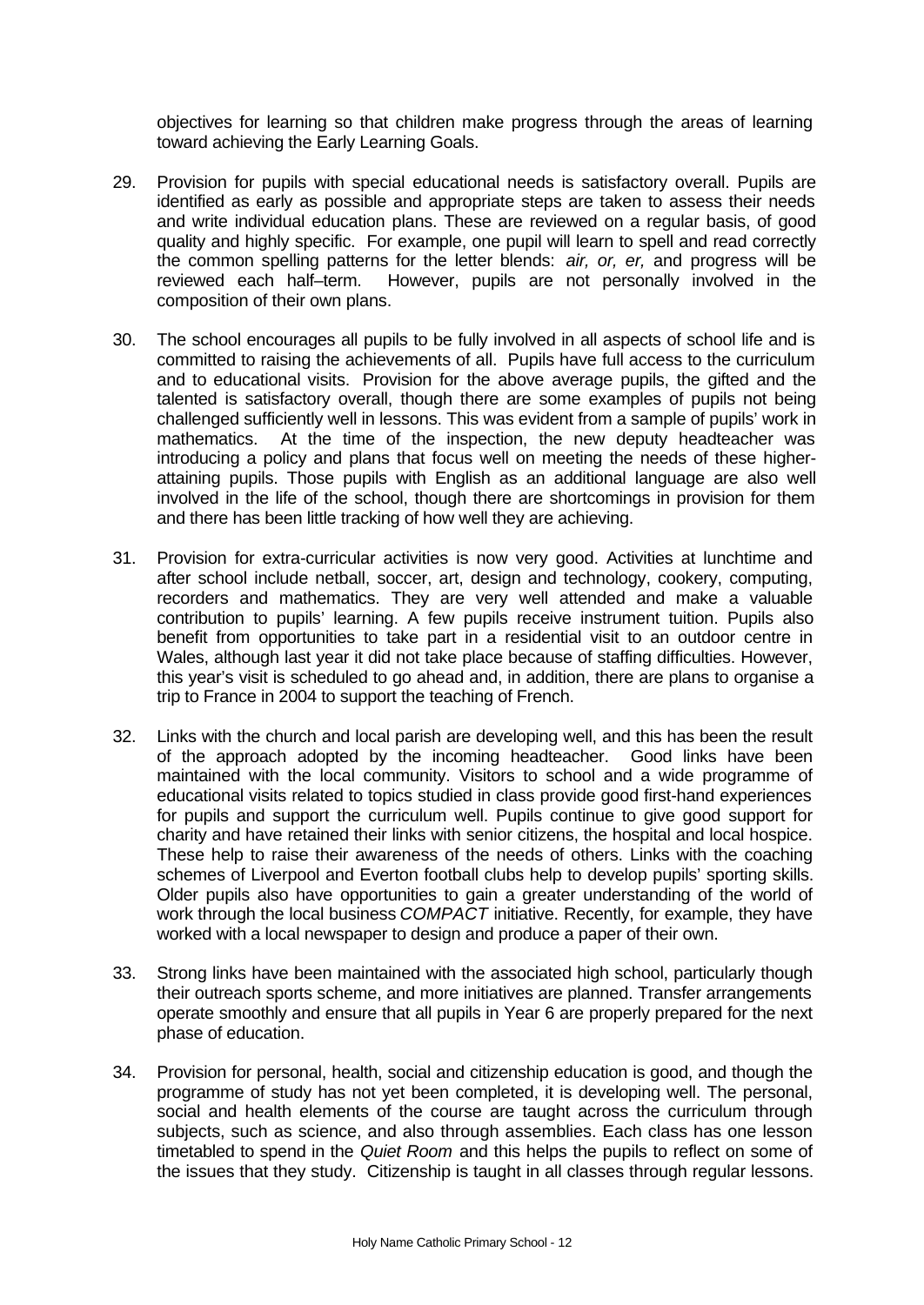It is done well and makes a strong contribution to pupils' understanding about issues such as personal safety and stranger danger. Sex and drugs education are properly incorporated in the curriculum and underpinned by suitable policies.

- 35. Provision for pupils' spiritual, moral, social and cultural development is very good and has improved since the last inspection to become a very strong feature, central to the work of the school. Strong aspects of the provision for pupils' spiritual development lie in the way the adults celebrate pupils' achievements. In assemblies, the headteacher takes the lead in acknowledging the efforts and successes of pupils. Public praise and the issuing of certificates do much to raise pupils' self-esteem. Spiritual development is also promoted well through school and class worship. Teachers give pupils time to reflect on prayer and to explore their own ideas and feelings. The teacher in Year 6, by asking questions such as *How do we.....?* and *Why do we.....?* helped pupils to reflect on the true meaning of Christmas. The school's *Quiet Room,* when used for collective worship, is particularly conducive to the development of spirituality. The school's mission statement strongly reflects Christian values and all teachers and adults share these aims and provide very good role models for pupils.
- 36. Pupils' moral development is promoted very well and is one of the things that most pleases parents. The school's code of conduct emphasises the care and respect that pupils are expected to show one another. Because expectations of good behaviour are very high, pupils are rarely in trouble. They enjoy receiving certificates or getting their name in the *Golden Book* as a reward for their efforts. One pupil in Year 6 commented, *It helps other children to be good, it sets an example for younger ones.* Moral issues, including bullying and racism, are discussed during assemblies and pupils come to a better understanding of the importance of being considerate of the views and beliefs of others.
- 37. Provision for social development is linked closely to how the school promotes moral development. Teachers are very good exemplars of courtesy and respect for others. They provide opportunities for pupils to work together and to talk things through as partners. The headteacher has quickly got to know all the pupils and encourages them to care for and help one another both inside and outside the classroom. Pupils willingly accept responsibilities, such as giving out materials in lessons and keeping classrooms tidy. Pupils in Year 6 share in the running of the school by organising class registers, getting the hall ready for assemblies and monitoring other pupils as they move around the school. Pupils who are playground *buddies* or members of the School Council take their responsibilities seriously. The school develops pupils' understanding of citizenship through fund raising for charities and links with the community such as distributing the harvest gifts and singing at the local hospital. Two pupils are chosen by the school to be *Citizen of the Year.*
- 38. Provision for pupils' cultural development is very good. In art and design, English, French, geography, history and music, teachers plan opportunities for pupils to encounter and understand the traditions and values of different cultures, including those of ethnic minorities in Britain today. Visits to local museums, theatres and places of interest are built into the curriculum and pupils make a study of the history and geography of Fazakerley. Pupils look at the work of well-known artists and come to a better understanding of how art can reflect the culture and heritage of the artist. Close links with the church ensure that pupils develop a good knowledge of Catholic traditions and parish culture. However, pupils' knowledge of other faiths is more sketchy.

# **HOW WELL DOES THE SCHOOL CARE FOR ITS PUPILS?**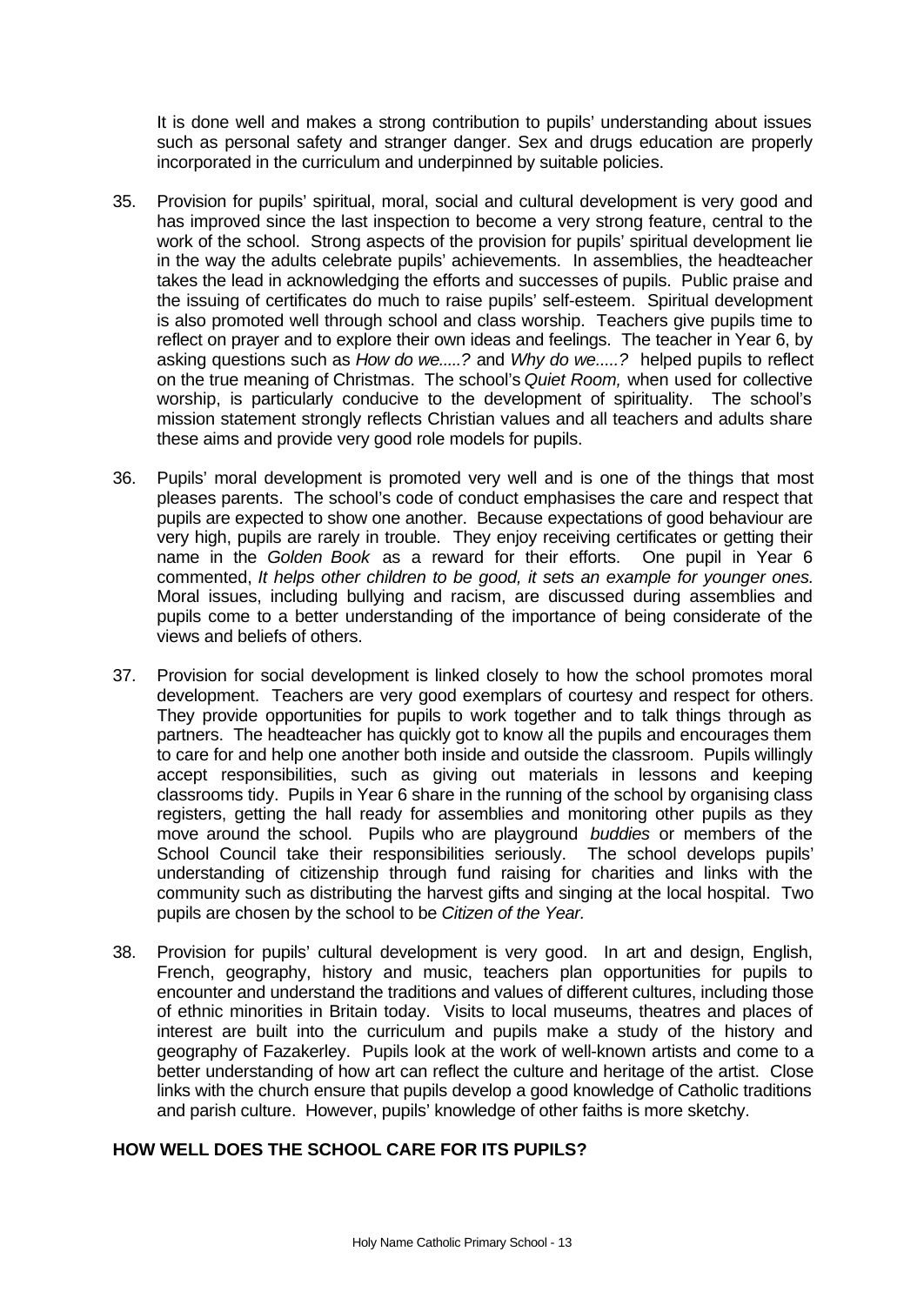- 39. Arrangements for ensuring pupils' general welfare have improved since the previous inspection and are now good. Suitable health and safety measures are in place and all staff follow them closely. As a result, pupils are supervised carefully at all times. Arrangements for child protection remain secure. A member of staff has designated responsibility for liaising with outside agencies and is properly trained to carry out the duties associated with this role. The school is also fully committed to promoting healthy living and has recently received an award for its participation in a national healthy schools programme.
- 40. Procedures for monitoring and supporting pupils' personal development remain effective. Teachers know their pupils well, have very good relationships with them and respond positively to their needs. Pupils with special educational needs know they are very well cared for and valued and this has a positive impact on their learning. All staff promote high standards of behaviour successfully, and as a consequence the school is a calm and orderly establishment with a good climate for learning. However, the policy underpinning this area needs reviewing because it does not contain the full range of sanctions which may from time to time be necessary apply. Praise and rewards are used well to encourage effort and much emphasis is placed on celebrating achievement. This is particularly evident in the weekly *Good News Assembly,* which has a very prominent place in school life. The school also provides a good range of opportunities for pupils to take on responsibility and to show initiative. The school council is a good example of this.
- 41. Procedures for monitoring and improving attendance have recently been a renewed focus for attention and are now very good. Registers are marked properly at the start of sessions. They are monitored thoroughly, although the necessary range of printouts from the computerised registration system are not produced. All unexplained absences are identified quickly and followed up promptly using the new first-day contact scheme. This is good practice and is helping to keep unauthorised absence very low. The school also well aware of the gradual decline in attendance over recent years and is now taking action to address this by strengthening links with parents and introducing a range of suitable rewards for pupils.
- 42. The school has satisfactory procedures for checking the progress pupils make and whether they are working at a good rate. Teachers use this information satisfactorily to guide and direct their lesson planning. There are good procedures in place to check pupils' learning in English, mathematics, science and ICT. Procedures are yet to be put in place for other subjects.
- 43. Information gathered from detailed examination of national test results is used effectively to target areas for the school to improve. For example, this has led to a whole-school drive to ensure that boys in particular are motivated to learn well. Good information is gained by tracking the pupils' progress in English and mathematics as they move from class to class. Teachers are beginning to use this information to help them to group the pupils in class and also plan their lessons. As a result, teachers ensure that the pupils' work is matched to their needs and they achieve overall in a satisfactory way. This is a good improvement since the last inspection. However, there is more to do to improve the way the teachers use the information to make sure that pupils know exactly what it is that they need to do to improve work further. At present the pupils do not have this important information. Pupils with special educational needs are not fully involved in their annual reviews and this is a point for improvement. In the reception classes the children are given their next steps for leaning through discussion with their teachers.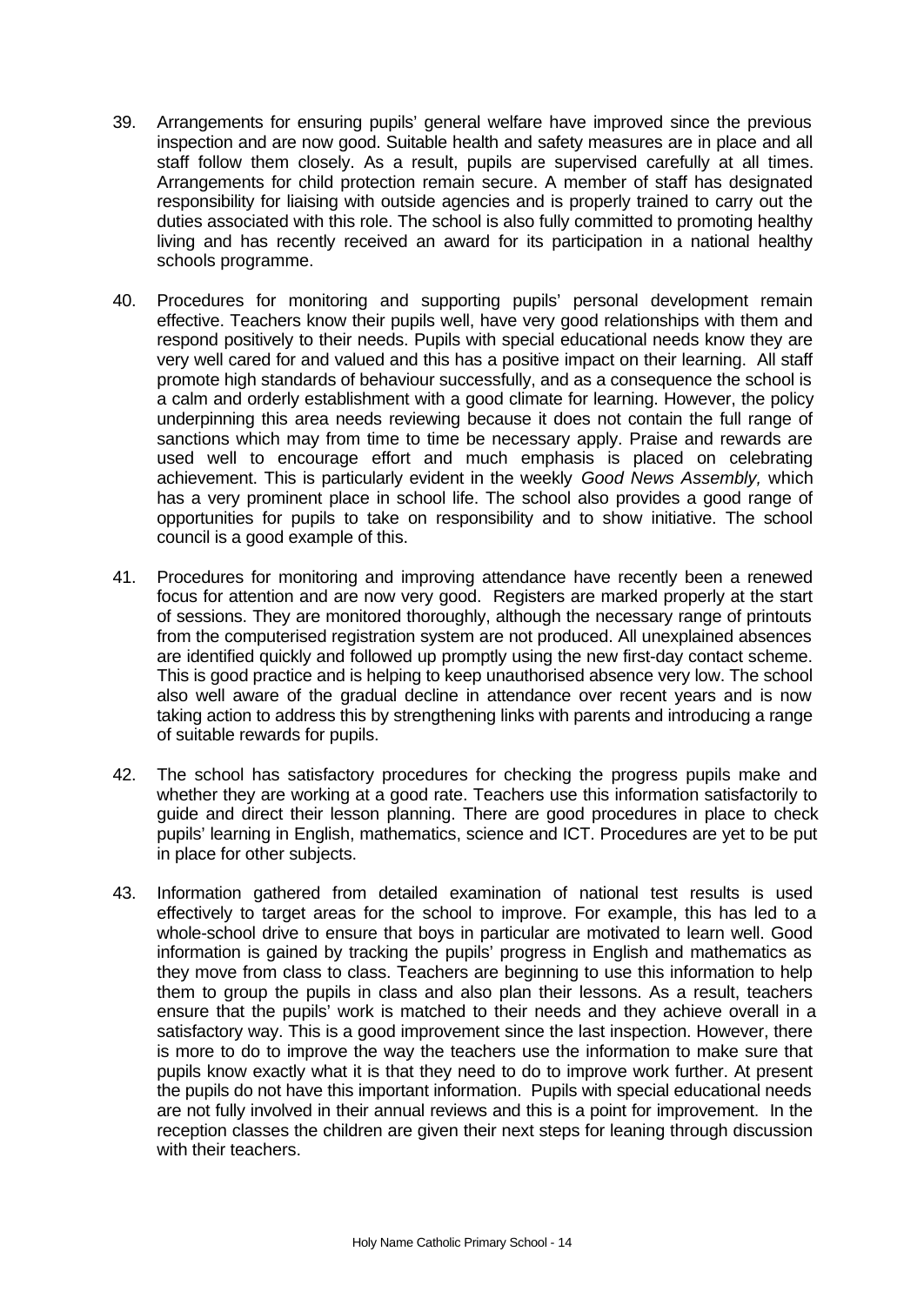44. The pupils' academic performance is carefully checked by the assessment co-ordinator and she is able to identify pupils who are achieving satisfactorily and those who are not doing quite so well. This means that she can identify those pupils who need extra help with their work.

# **HOW WELL DOES THE SCHOOL WORK IN PARTNERSHIP WITH PARENTS?**

- 45. Parents express extremely strong support for the school and value highly the initiatives that the headteacher has put in place since her appointment. They feel the school is doing a good job in educating their children and are happy with the standards achieved. They feel confident approaching the school with concerns or queries. In responses to the questionnaire for parents, there were no concerns of any significance. Inspectors fully support these very positive views.
- 46. The school has successfully established a close partnership with its parents, particularly in its efforts to improve attendance, and is receiving good support from them generally. This is having a positive impact on attendance rates. Homework is now provided on a structured basis. Parents are happy with what is set and are pleased it is marked properly and suitably rewarded. Many are very keen for it to be completed well by their children. The school also puts on various courses and events to involve parents in other ways. The Family Numeracy project is a good example of this. It is well supported and makes a valuable contribution to their understanding of how mathematics is taught. Parents report it is helping them to assist their children when they are stuck on homework. Furthermore, parents are made very welcome in school and a few provide regular and reliable help with reading. The Parent and Teachers' Association remains active and continues to provide generous levels of support for the school.
- 47. Overall, the quality of pupils' annual reports remains high. They continue to provide a clear picture of their achievements, although the targets contained in them to help them do better could be a lot more specific. Parents are kept well informed about life generally in school and receive regular updates from teachers about the work covered in class. Those parents who were present at the parents' meeting prior to the inspection were particularly appreciative of the literature provided about mathematics. They felt it was of great benefit when helping with homework and would welcome more initiatives of this type. The prospectus and governors' annual report, however, are not so good. Neither meet statutory requirements. The prospectus lacks national comparative data for the National Curriculum test results, as well as details of attendance. The governors' annual report does not contain details about security, provision for disabled pupils, the election of parent governors and what the school has done to address issues raised by the previous inspection report. The school has satisfactory links with parents of pupils with special educational needs. Liaison takes place on a regular basis both formally and on an informal basis. However, their involvement in target setting is limited. Parents are briefed rather than involved in the target setting process.

# **HOW WELL IS THE SCHOOL LED AND MANAGED?**

48. Leadership by the recently appointed headteacher is excellent and there is very good teamwork emerging with the establishment of a new senior management team. In a very short space of time the headteacher has made very significant improvements to the way staff approach their roles as subject co-ordinators and class teachers. She has completed many of the improvements to the school environment that she identified as important, both for lifting the morale of staff after a period of uncertainty and staff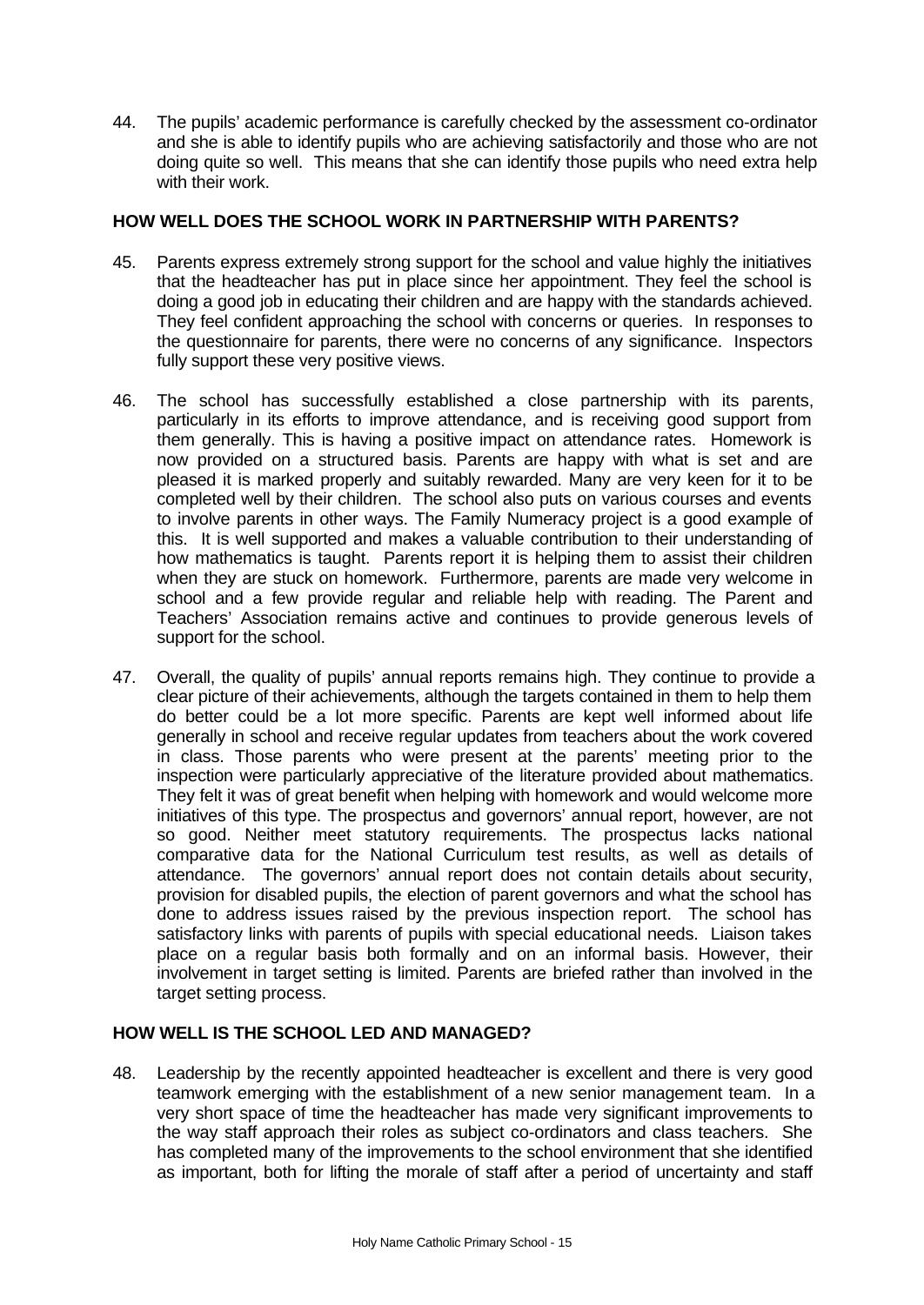change, and for giving the pupils a renewed sense of pride in their school. She has begun to forge strong links with parents, governors and the wider parish community, which are much valued by all. After an initial review of the provision that the school was offering when she was appointed, the headteacher has put in place systems to improve the quality of teaching, subject leadership, curriculum management and pupils' progress. Her school improvement plan has clear priorities on how standards are to rise in the short and longer term. She has led by example and there is now a very strong commitment on behalf of staff to take the school forward. Excellent teaching by the deputy headteacher, assistant headteacher and Foundation Stage co-ordinator enable them to be effective role models for staff. They are eager to share their expertise with them in order to improve the overall quality of teaching and learning. Systems for checking the performance of teachers are in place and are closely linked with school-wide issues, for instance improving their expertise in teaching ICT.

- 49. Support from the governing body is good. There is good leadership from the chair of governors, who is in regular contact with school, and there are links forged between governors and individual classes throughout the school. The various committees set about their delegated tasks with a clear understanding of what they need to do. For instance, educational priorities are supported well through very efficient financial planning by senior staff, governors and administrative staff. Using the information from a recent audit of all resources, the school development plan identifies appropriate priorities benefiting all groups of pupils. It ensures that the school's resources are directed towards raising pupils' attainment across all year groups. Governors sitting on the finance committee monitor the school's budget regularly and there are procedures in place to ensure that money is spent wisely and with principles of best value firmly in mind. Day-to-day administration is very efficient and computers are used very effectively to secure the smooth running of the school.
- 50. Good progress has been made overall on the key issues arising from the last inspection. There is now improved leadership by subject co-ordinators, though some aspects are only recently in place, the monitoring of income and expenditure is better and levels of resourcing are now good. Teachers' planning is good and the curriculum for design and technology and ICT are much improved. Teaching in Junior classes is significantly better than at the time of the last inspection, though there are improvements still to be made to the provision for pupils with special educational needs and for those beginning to learn English as an additional language.
- 51. The school provides a satisfactory quality of education for pupils with special educational needs. The special educational needs co-ordinator, recently appointed to the post, manages and organises provision to a satisfactory standard. There is a policy and parents' handbook. She has half a day each week to discharge her responsibilities. This is used mainly for administrative purposes, which are many, and as a result there are few opportunities for her to be involved in the teaching and learning of pupils or the monitoring of how they are taught. There is a governor, recently appointed, with specific responsibility for provision.
- 52. The school is well staffed with teachers, and the staffing situation is now more settled following a period of relatively high turnover. Teachers are suitably qualified and provide a good balance of experience and expertise. Subject responsibilities are deployed appropriately amongst them and there is specialist teaching in French, music and physical education. However, except in the Foundation Stage, the school does not have enough classroom assistants, and during the inspection there was a vacancy and two of them were absent through illness. This problem was highlighted for action by the headteacher in her initial review of the school. The levels of support staff for pupils with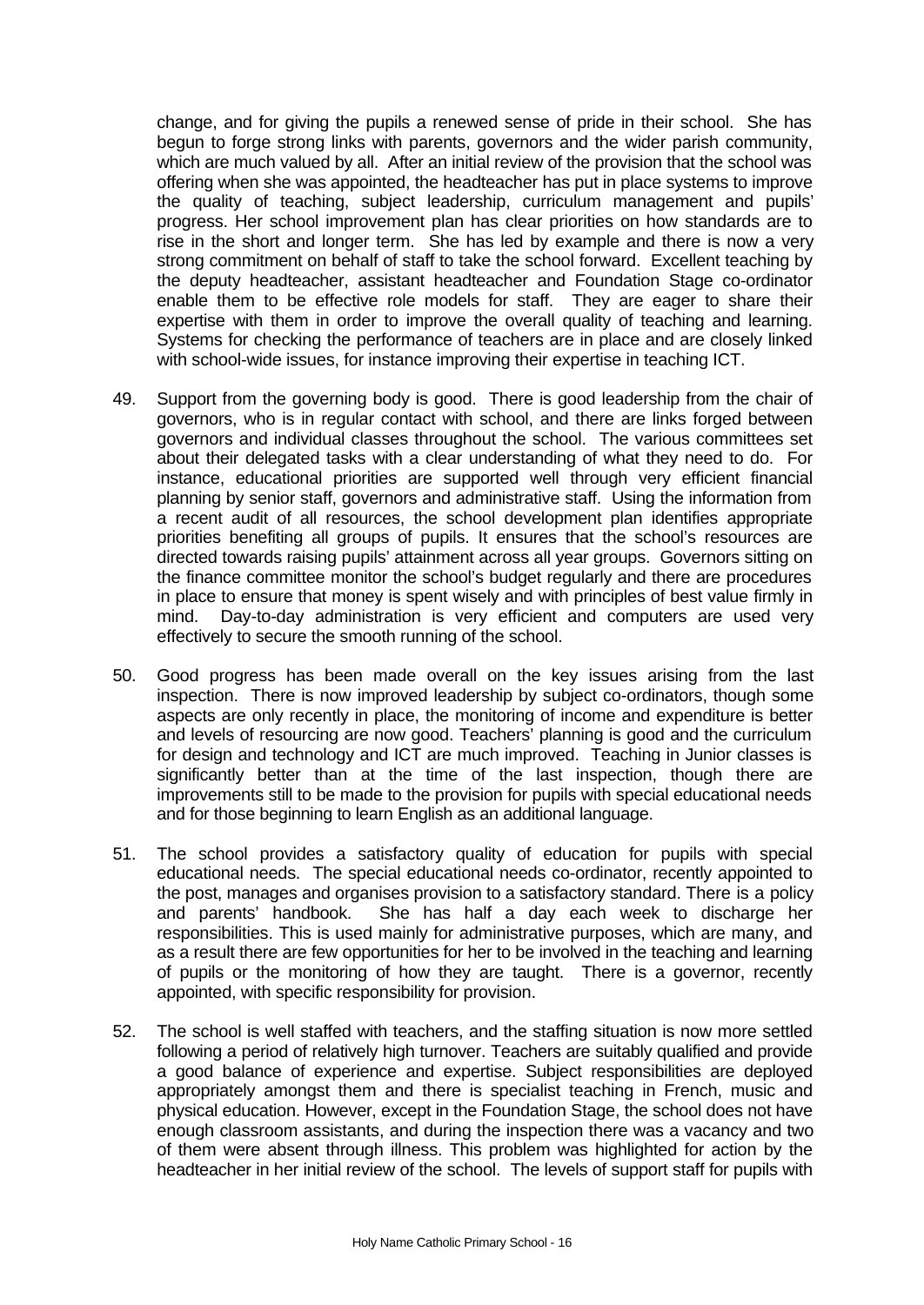special educational needs are unsatisfactory, resulting in many pupils in Years 1 to 6 receiving inadequate support. However, the level of support for pupils with statements of special educational need is satisfactory. The Foundation Stage is also suitably staffed with support assistants. The quality of caretaking support is good, and this ensures the school runs smoothly.

- 53. Overall, there is ample accommodation to teach the planned curriculum, although some classrooms, particularly those occupied by Years 1 and 4, are only just adequate for the number of pupils in them. Nevertheless, the school benefits from a good range of other rooms, which are used effectively to support teaching activities. These include a large library, a computer suite, music room, art room, literacy room and a *Quiet Room*. Some of these facilities have been recently established since the appointment of the new headteacher. The building is well maintained and kept very clean. Its internal environment has been greatly improved, as a result of the attention given to it by the current headteacher, and provides a very pleasant place to learn in. Displays are attractively presented and do a lot to enhance the character of the school, but could now be developed further to include more examples of pupils' own work. Outside, the grounds are well tended and there are plans to improve part of them by the construction of an environmental garden. Playground surfaces are sound and the field is large enough for sport.
- 54. Resources to support pupils' learning are generally good, and are very good for ICT. The library is well stocked. Resources are well managed and used effectively in all areas of the curriculum.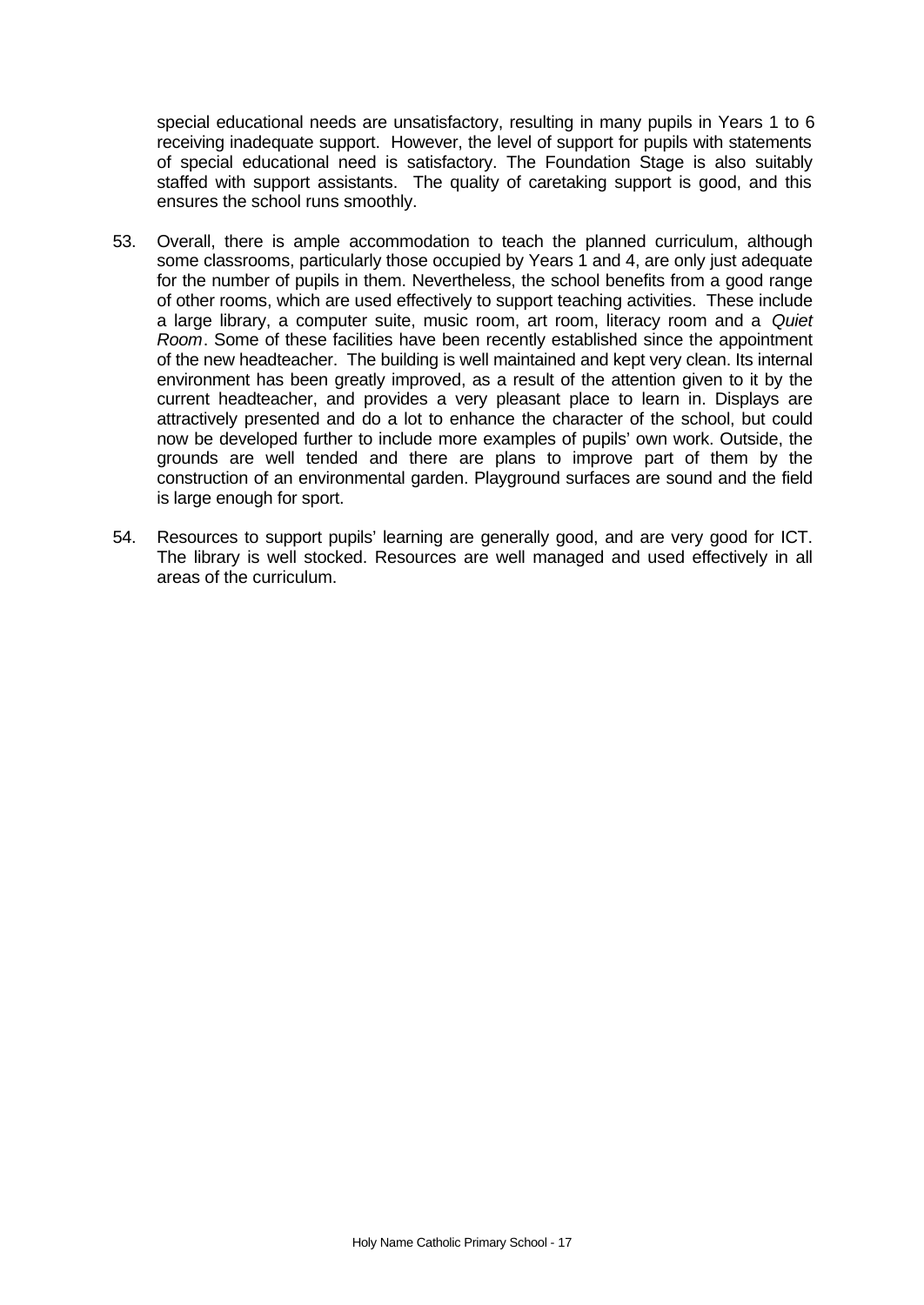# **WHAT SHOULD THE SCHOOL DO TO IMPROVE FURTHER?**

- 55. The school should
	- (1) Raise standards in English, mathematics and science \* by
		- □ improving the level of challenge for above average pupils
		- q maintaining the focus on improving the performance of boys, especially in infant classes
		- q increasing the number of support staff to help pupils to achieve more, especially when they are working in groups
		- $\Box$  improving target setting for individual pupils.

*(Paragraphs 1 – 3, 7, 24, 25, 43, 86, 94, 95, 101, 106)*

- (2) Improve provision for pupils with special educational needs \* and those at the early stages of learning English as an additional language, by
	- $\Box$  increasing the number of support staff trained to help pupils to achieve well
	- q developing the roles of the co-ordinators for these aspects, for example in monitoring and evaluating the provision for pupils
	- q raising the awareness of all staff to the needs of pupils at the early stages of learning English as an additional language
	- q involving pupils with special educational needs and their parents more in planning and reviewing work
	- q checking the progress of pupils learning English as an additional language.

*(Paragraphs 4, 5, 18, 19, 29, 30, 43, 47, 51, 52, 82, 105, 127)*

In addition, governors should confirm that information in the school's *Prospectus* and *Annual Report to Parents* meets legal requirements.

*(Paragraph 47)*

\* These feature in the school's current improvement plan.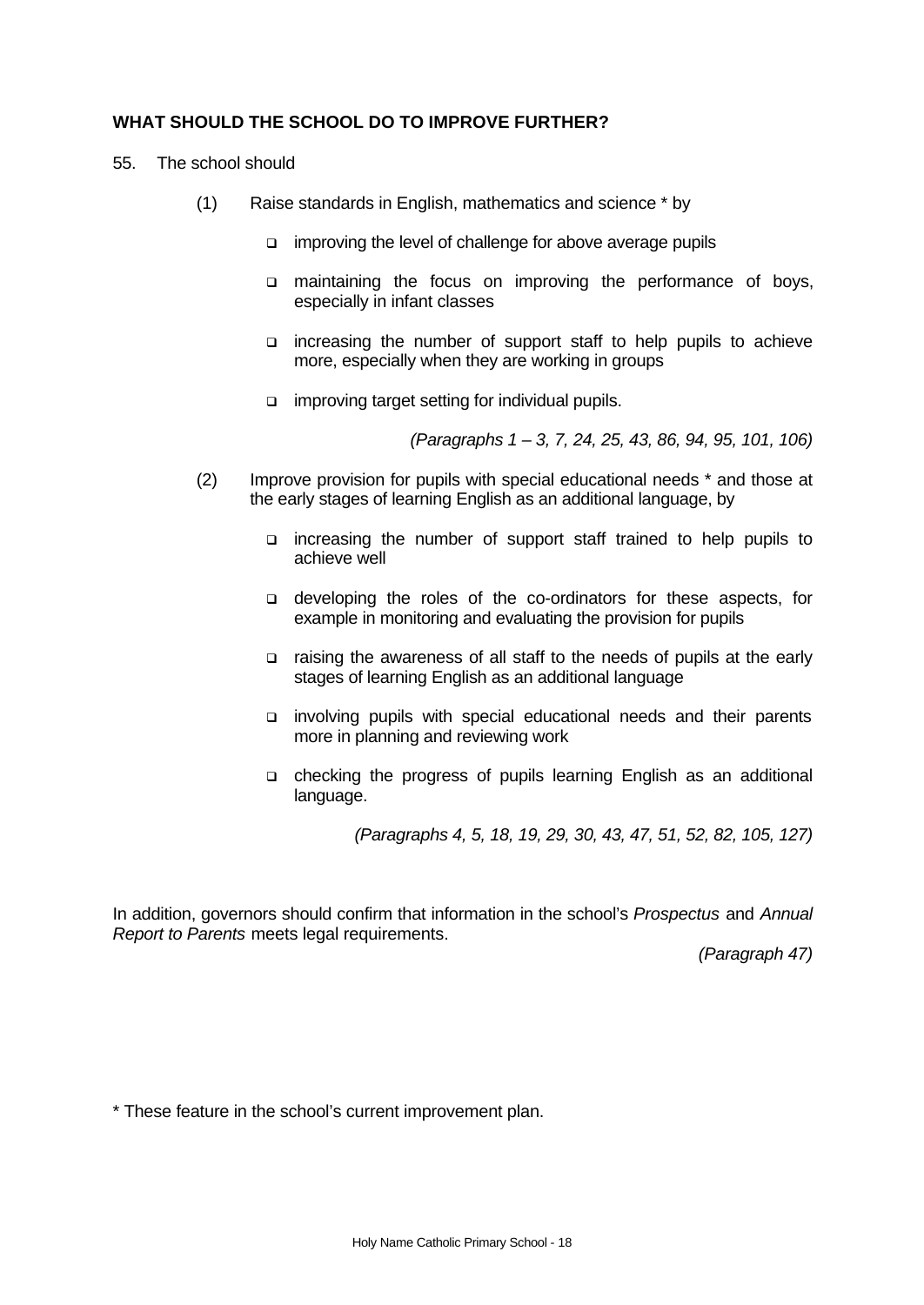# **PART C: SCHOOL DATA AND INDICATORS**

# *Summary of the sources of evidence for the inspection*

Number of lessons observed 79

Number of discussions with staff, governors, other adults and pupils 34

#### *Summary of teaching observed during the inspection*

|            | Excellent | Very good | Good | Satisfactory | Unsatisfactor | Poor | Very Poor |
|------------|-----------|-----------|------|--------------|---------------|------|-----------|
| Number     |           | 13        | 42   | 20           |               |      |           |
| Percentage |           | 16        | 53   | 25           |               |      |           |

*The table gives the number and percentage of lessons observed in each of the seven categories used to make judgements about teaching.*

#### *Information about the school's pupils*

| Pupils on the school's roll                                           | Nurserv | $YR - Y6$ |
|-----------------------------------------------------------------------|---------|-----------|
| Number of pupils on the school's roll (FTE for part-time pupils)      | 24      | 302       |
| Number of full-time pupils known to be eligible for free school meals |         | 69        |

*FTE means full-time equivalent.*

| Special educational needs                                           | Nurserv | YR – Y6 |
|---------------------------------------------------------------------|---------|---------|
| Number of pupils with statements of special educational needs       |         |         |
| Number of pupils on the school's special educational needs register |         | 39      |

| English as an additional language                       | No of pupils |
|---------------------------------------------------------|--------------|
| Number of pupils with English as an additional language |              |
|                                                         |              |

| Pupil mobility in the last school year<br>No of pupils                       |    |  |  |
|------------------------------------------------------------------------------|----|--|--|
| Pupils who joined the school other than at the usual time of first admission | 36 |  |  |
| Pupils who left the school other than at the usual time of leaving           |    |  |  |

# *Attendance*

#### **Authorised absence Unauthorised absence**

|             | %   |             | %   |
|-------------|-----|-------------|-----|
| School data | 7.9 | School data | ບ.ບ |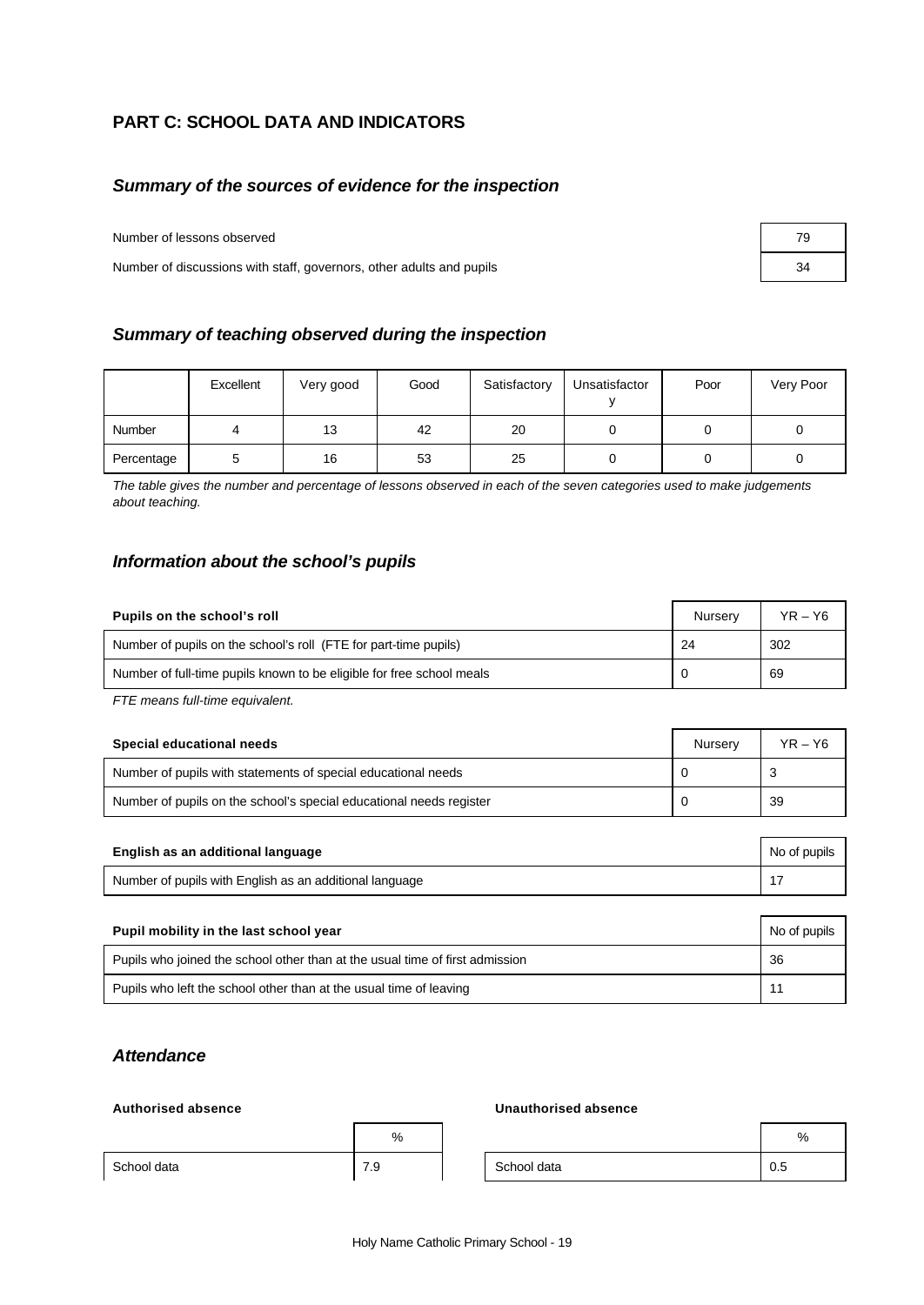| Nat <sub>i</sub><br>data<br>…ative m<br>ıdı<br>. | $\overline{\phantom{0}}$<br>v.v | data<br>4T I C<br>าลเ<br>comoai<br>auve.<br>. | v.v |
|--------------------------------------------------|---------------------------------|-----------------------------------------------|-----|
|                                                  |                                 |                                               |     |

 $\overline{\phantom{a}}$ 

*Both tables give the percentage of half days (sessions) missed through absence for the latest complete reporting year.*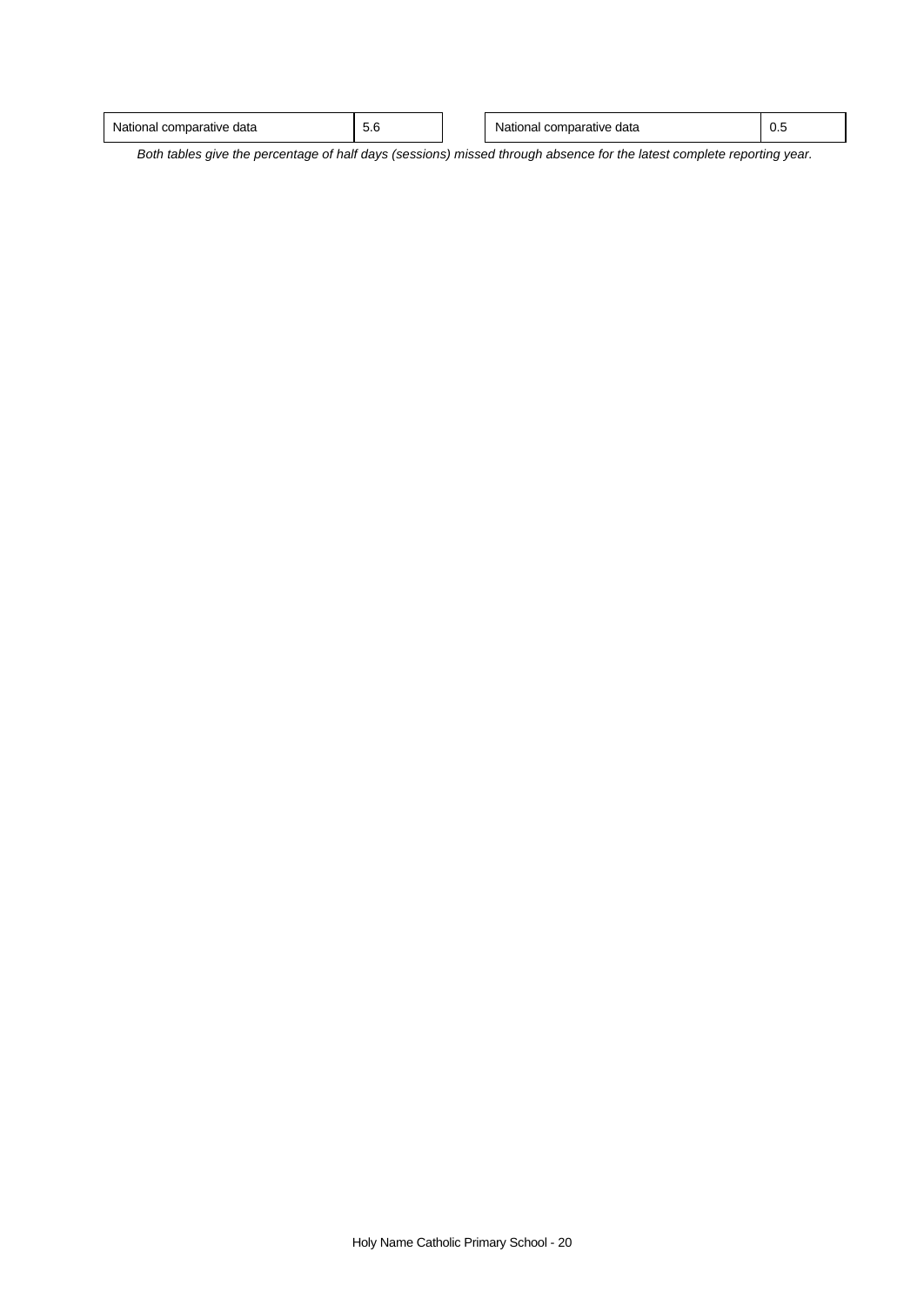# *Attainment at the end of Key Stage 1 (Year 2)*

|                                                                                        | Year | <b>Bovs</b> | Girls    | Total |
|----------------------------------------------------------------------------------------|------|-------------|----------|-------|
| Number of registered pupils in final year of Key Stage 1 for the latest reporting year | 2002 | 25          | <u>.</u> | ວ∠    |

| <b>National Curriculum Test/Task Results</b>   |             | Reading | Writing | <b>Mathematics</b> |
|------------------------------------------------|-------------|---------|---------|--------------------|
| Numbers of pupils at NC level 2<br>and above   | <b>Boys</b> | 19      | 20      | 22                 |
|                                                | Girls       | 24      | 25      | 26                 |
|                                                | Total       | 43      | 45      | 48                 |
| Percentage of pupils<br>at NC level 2 or above | School      | 83 (95) | 87 (95) | 92 (98)            |
|                                                | National    | 84 (84) | 86 (86) | 90 (91)            |

| <b>Teachers' Assessments</b>                   |             | English    | <b>Mathematics</b> | <b>Science</b> |
|------------------------------------------------|-------------|------------|--------------------|----------------|
| Numbers of pupils at NC level 2<br>and above   | <b>Boys</b> | 18         | 22                 | 21             |
|                                                | Girls       | 24         | 22                 | 24             |
|                                                | Total       | 42         | 44                 | 45             |
| Percentage of pupils<br>at NC level 2 or above | School      | (95)<br>81 | 85 (88)            | 87 (93)        |
|                                                | National    | 85 (85)    | (89)<br>89         | 89 (89)        |

*Percentages in brackets refer to the year before the latest reporting year.*

# *Attainment at the end of Key Stage 2 (Year 6)*

|                                                                                        | Year | <b>Bovs</b> | Girls | Total |
|----------------------------------------------------------------------------------------|------|-------------|-------|-------|
| Number of registered pupils in final year of Key Stage 2 for the latest reporting year | 2002 | 20          | חר    | 40    |

| <b>National Curriculum Test/Task Results</b>   |             | English | <b>Mathematics</b> | <b>Science</b> |
|------------------------------------------------|-------------|---------|--------------------|----------------|
| Numbers of pupils at NC level 4<br>and above   | <b>Boys</b> | 14      | 12                 | 15             |
|                                                | Girls       | 19      | 11                 | 17             |
|                                                | Total       | 33      | 23                 | 32             |
| Percentage of pupils<br>at NC level 4 or above | School      | 83 (90) | 58 (86)            | 80 (97)        |
|                                                | National    | 75 (75) | 73 (71)            | 86 (87)        |

| <b>Teachers' Assessments</b>                 |             | <b>English</b> | <b>Mathematics</b> | <b>Science</b> |
|----------------------------------------------|-------------|----------------|--------------------|----------------|
| Numbers of pupils at NC level 4<br>and above | <b>Boys</b> | 12             | 13                 | 13             |
|                                              | Girls       | 17             | 12                 | 17             |
|                                              | Total       | 29             | 25                 | 30             |
| Percentage of pupils                         | School      | 73 (86)        | 63 (90)            | 75 (100)       |
| at NC level 4 or above                       | National    | 73 (72)        | 74 (74)            | 82 (82)        |

*Percentages in brackets refer to the year before the latest reporting year.*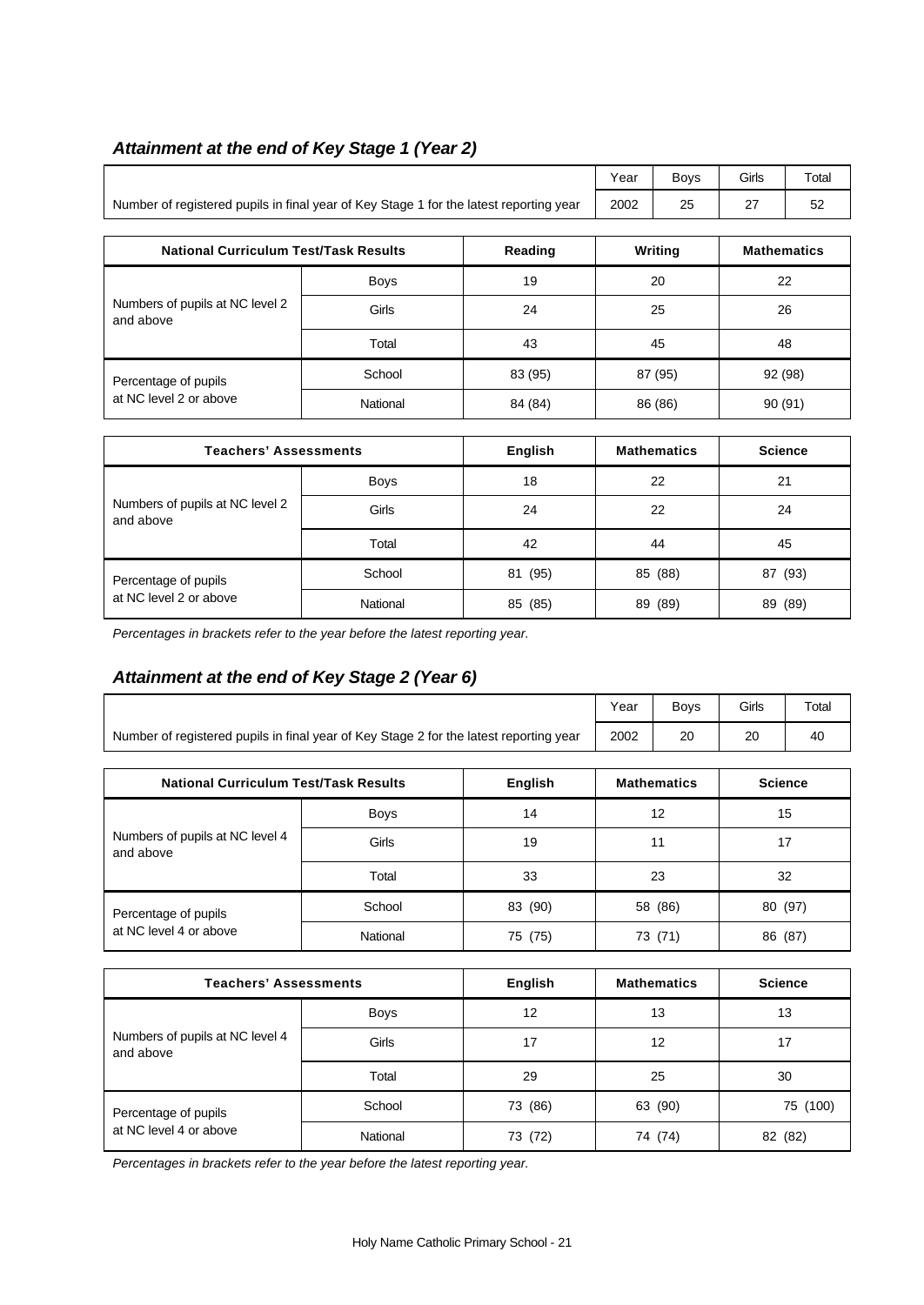# *Ethnic background of pupils* **Exclusions in the last school year**

| <b>Categories used in the Annual School Census</b>  | No of pupils<br>on roll | Number of<br>fixed period<br>exclusions | Number of<br>permanent<br>exclusions |
|-----------------------------------------------------|-------------------------|-----------------------------------------|--------------------------------------|
| White - British                                     | 287                     | $\mathbf 0$                             | $\mathbf 0$                          |
| White - Irish                                       | $\Omega$                | $\Omega$                                | $\Omega$                             |
| White – any other White background                  | 1                       | 0                                       | $\mathbf 0$                          |
| Mixed - White and Black Caribbean                   | 0                       | 0                                       | $\mathbf 0$                          |
| Mixed - White and Black African                     | 0                       | $\Omega$                                | $\mathbf 0$                          |
| Mixed - White and Asian                             | 0                       | $\mathbf 0$                             | $\mathbf 0$                          |
| Mixed - any other mixed background                  | 0                       | $\Omega$                                | $\mathbf 0$                          |
| Asian or Asian British - Indian                     | $\overline{7}$          | $\Omega$                                | $\mathbf 0$                          |
| Asian or Asian British - Pakistani                  | 0                       | $\mathbf 0$                             | $\mathbf 0$                          |
| Asian or Asian British - Bangladeshi                | 0                       | 0                                       | $\mathbf 0$                          |
| Asian or Asian British - any other Asian background | 1                       | 0                                       | 0                                    |
| Black or Black British - Caribbean                  | 0                       | $\Omega$                                | $\mathbf 0$                          |
| Black or Black British - African                    | 0                       | $\Omega$                                | $\Omega$                             |
| Black or Black British - any other Black background | 0                       | $\Omega$                                | $\Omega$                             |
| Chinese                                             | 3                       | $\bf{0}$                                | $\Omega$                             |
| Any other ethnic group                              | 3                       | $\Omega$                                | $\mathbf 0$                          |
| No ethnic group recorded                            |                         | $\Omega$                                | $\Omega$                             |

*The table refers to pupils of compulsory school age only. It gives the number of exclusions, which may be different from the number of pupils excluded.*

#### **Qualified teachers and classes: YR – Y6**

| Total number of qualified teachers (FTE)      | 13.5 | Financial year                             | $2001 -$ |
|-----------------------------------------------|------|--------------------------------------------|----------|
| Number of pupils per qualified teacher        | 23.1 |                                            |          |
| Average class size                            | 26   |                                            | £        |
| Education support staff: $YR - Y6$            |      | Total income                               | 748 55   |
| Total number of education support staff       | 6    | Total expenditure                          | 739 05   |
| Total aggregate hours worked per week         | 210  | Expenditure per pupil                      | 2384     |
| Qualified teachers and support staff: nursery |      | Balance brought forward from previous year | 70178    |
| Total number of qualified teachers (FTE)      |      | Balance carried forward to next year       | 7967     |
| Number of pupils per qualified teacher        | 25.1 |                                            |          |
| Total number of education support staff       |      |                                            |          |
| Total aggregate hours worked per week         | 35   |                                            |          |

# *Teachers and classes Financial information*

| <br>$\overline{\phantom{a}}$<br>™ota⊧<br>, number<br>qualitied<br>teachers<br>Οt<br>∙ ⊢<br><u>ь</u> . | $\sim$<br>ل …∪ | vear<br>$\sim$<br>ساطات. | חמ<br>ZUC. |
|-------------------------------------------------------------------------------------------------------|----------------|--------------------------|------------|
|                                                                                                       |                |                          |            |

| Average class size                            | 26  |  |                                            |         |
|-----------------------------------------------|-----|--|--------------------------------------------|---------|
| Education support staff: YR - Y6              |     |  | Total income                               | 748 550 |
| Total number of education support staff       | 6   |  | Total expenditure                          | 739 057 |
| Total aggregate hours worked per week         | 210 |  | Expenditure per pupil                      | 2384    |
| Qualified teachers and support staff: nursery |     |  | Balance brought forward from previous year | 70178   |
| Total number of qualified teachers (FTE)      |     |  | Balance carried forward to next year       | 79671   |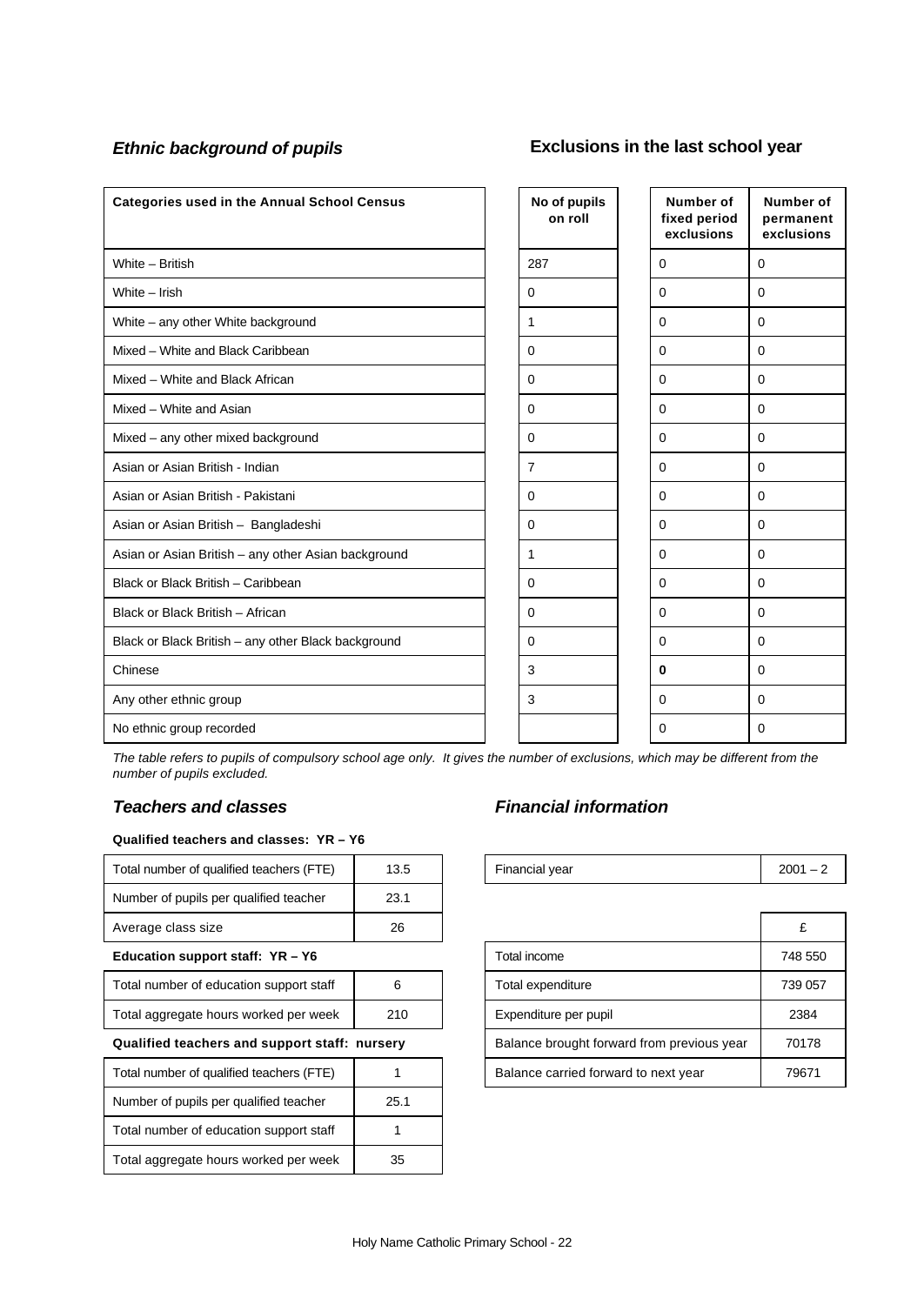| Number of pupils per FTE adult | 13.1 |
|--------------------------------|------|
|                                |      |

*FTE means full-time equivalent.*

# *Recruitment of teachers*

| Number of teachers who left the school during the last two years                     |  |  |
|--------------------------------------------------------------------------------------|--|--|
| Number of teachers appointed to the school during the last two years                 |  |  |
|                                                                                      |  |  |
| Total number of vacant teaching posts (FTE)                                          |  |  |
| Number of vacancies filled by teachers on temporary contract of a term or more (FTE) |  |  |
|                                                                                      |  |  |

Number of unfilled vacancies or vacancies filled by teachers on temporary contract of less than one term (FTE) 0

*FTE means full-time equivalent.*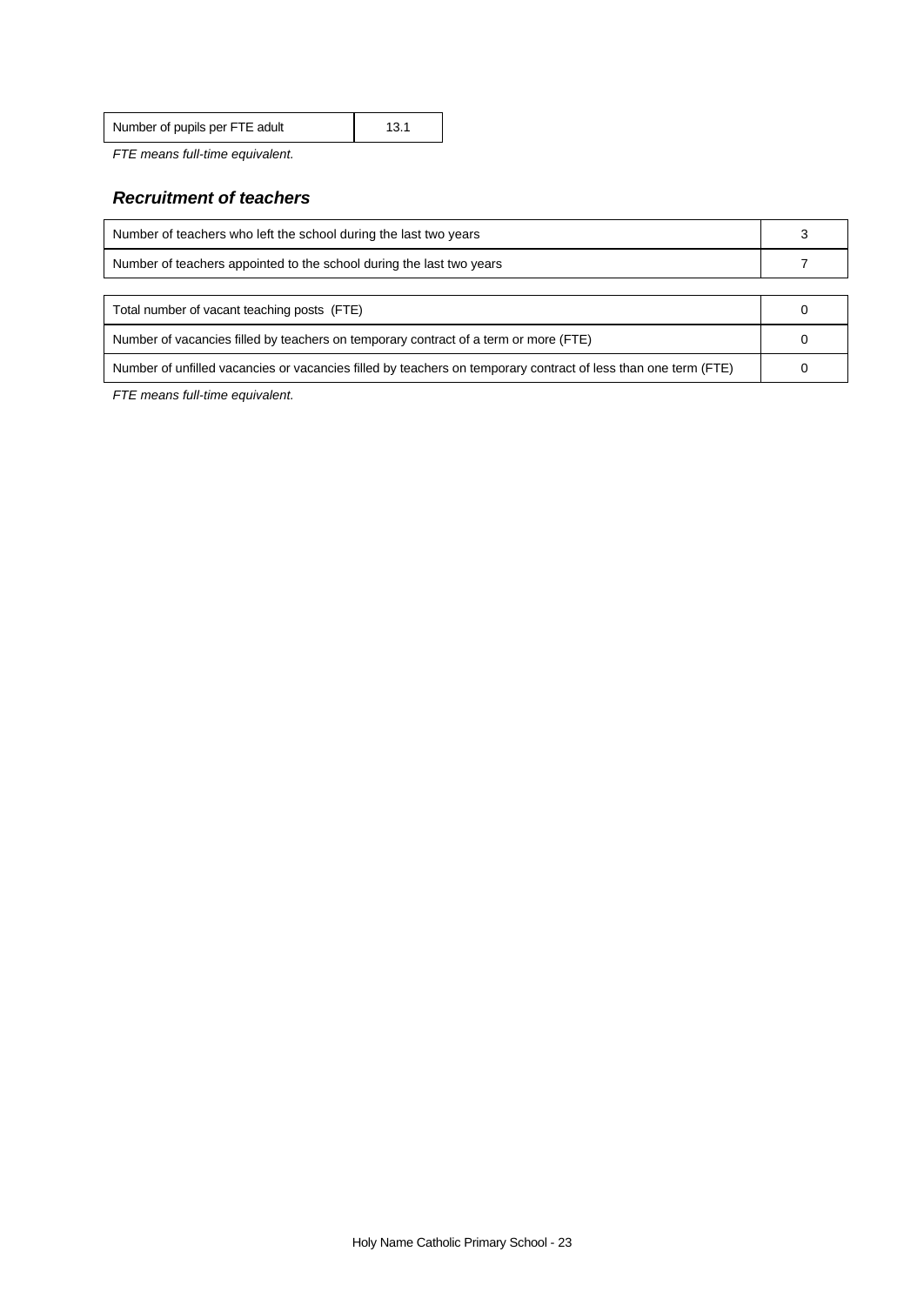# *Results of the survey of parents and carers*

Questionnaire return rate

| Number of questionnaires sent out | 326 |
|-----------------------------------|-----|
|                                   |     |

Number of questionnaires returned

| 326 |  |
|-----|--|
| 103 |  |

#### *Percentage of responses in each category:*

|                                                                                      | <b>Strongly</b><br>agree | <b>Tend to</b><br>agree | <b>Tend to</b><br>disagree | <b>Strongly</b><br>disagree | Don't<br>know  |
|--------------------------------------------------------------------------------------|--------------------------|-------------------------|----------------------------|-----------------------------|----------------|
| My child likes school                                                                | 81                       | 19                      | $\Omega$                   | $\Omega$                    | 0              |
| My child is making good progress in school                                           | 77                       | 23                      | 0                          | 0                           | 0              |
| Behaviour in the school is good                                                      | 67                       | 30                      | $\overline{0}$             | $\overline{0}$              | 3              |
| My child gets the right amount of work to do at home                                 | 59                       | 32                      | $\overline{7}$             | 0                           | $\overline{2}$ |
| The teaching is good                                                                 | 80                       | 18                      | $\Omega$                   | $\Omega$                    | $\overline{2}$ |
| I am kept well informed about how my child is getting<br>on                          | 52                       | 43                      | 5                          | $\mathbf 0$                 | $\mathbf 0$    |
| I would feel comfortable about approaching the school<br>with questions or a problem | 82                       | 17                      | 1                          | 0                           | 1              |
| The school expects my child to work hard and<br>achieve his or her best              | 84                       | 16                      | 0                          | 0                           | $\mathbf 0$    |
| The school works closely with parents                                                | 64                       | 30                      | 5                          | 0                           | 1              |
| The school is well led and managed                                                   | 79                       | 20                      | $\Omega$                   | $\overline{0}$              | 1              |
| The school is helping my child become mature and<br>responsible                      | 79                       | 21                      | $\Omega$                   | 0                           | $\mathbf 0$    |
| The school provides an interesting range of activities<br>outside lessons            | 61                       | 29                      | $\overline{4}$             | 1                           | 5              |

*NB: percentages are rounded to the nearest integer and may not total 100.*

#### **Other issues raised by parents**

Parents at the meeting with inspectors expressed a high regard for the incoming headteacher and for what she has so far accomplished. They also said that they would like to see better arrangements, for example at playtimes, to help Year 2 pupils to adjust to joining the Junior section of the school.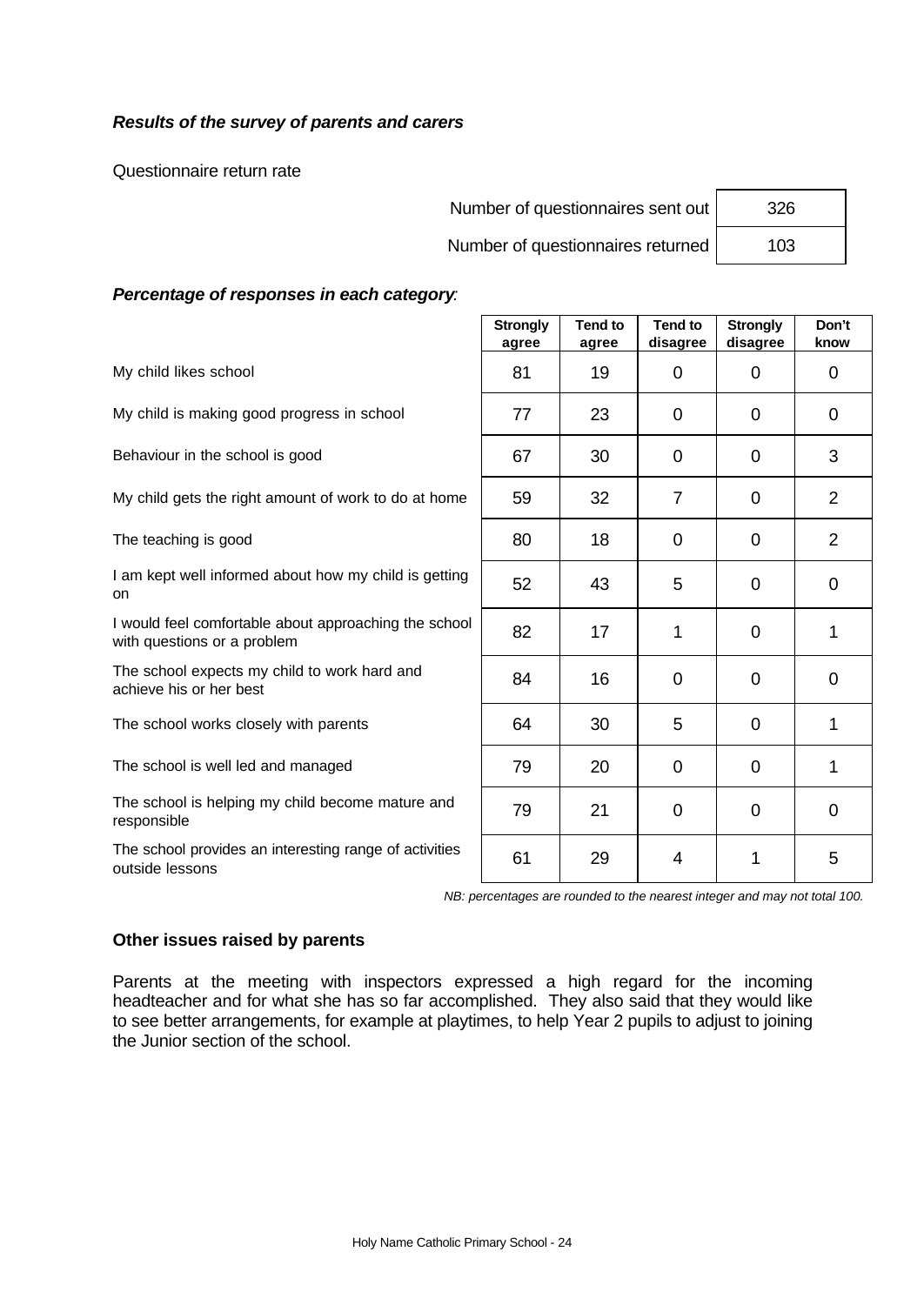# **PART D: THE STANDARDS AND QUALITY OF TEACHING IN AREAS OF THE CURRICULUM, SUBJECTS AND COURSES**

## **AREAS OF LEARNING FOR CHILDREN IN THE FOUNDATION STAGE**

- 56. Children are usually admitted to the nursery on a part time basis from the age of three. Entry to the three reception classes is in the September prior to the child's fifth birthday. At the time of the inspection, 51 children were taught part time in the nursery in two sessions. The nursery is staffed by a teacher and one nursery nurse and this is a lower staffing ratio than in the reception classes. The nursery at the time of the last inspection was in a temporary classroom but is now within the main school building in permanent accommodation but is still a little distant from the reception classes. This inhibits the Foundation Stage classes all working together. The curriculum for both the nursery and reception year is based firmly on the statutory *Early Learning Goals* in the six areas of learning and has been introduced since the previous inspection.
- 57. On entry to the nursery, children's attainment is well below the expectations for three year-olds. The children make steady progress and the majority enter the reception classes below the average for their age group. They all make good progress during their reception year and many achieve the majority of the *Early Learning Goals*. However, a large minority of children enter Year 1 with good speaking and listening skills but their reading and writing skills not yet meeting the *Early Learning Goals*. Assessments are made at the beginning and end of the reception year and evidence indicates that the attainment levels of different year groups vary and this influences the overall levels of achievement of different groups of children in the Foundation Stage.
- 58. Links with parents are good and they are well involved in the day-to-day discussions about their children. A parent helper assists in the nursery but this is not a continuous or regular feature of all nursery sessions. The school recognises the need to involve parents and helpers and is keen to develop links in the future. Communication by newsletters is through the school and not specifically related to the nursery. The lower ratio of adult helpers to children in the nursery adversely affects how much progress the children make: they do not have enough opportunities to interact with an adult during their self-initiated play sessions.
- 59. Teaching in the nursery is satisfactory and the nursery teacher is well supported by a nursery nurse. Though levels of resourcing are good, the way they are used does not always extend the children's language or mathematical skills. For example, children's play is sometimes limited by the lack of new and different equipment with which to extend the children's vocabulary. There are very good routines in place to develop the children's social skills, and where the teacher and nursery nurse work in adult-initiated groups, children focus well, engage in the activity with interest and make progress. The teacher is at an early stage of developing the Foundation Stage curriculum and has training needs to help to develop the pace of the children's learning. The lack of opportunity to work with reception classes because of timetable and physical constraints limits the opportunities for staff to interact and support one another. The quality of teaching in the reception classes is good and is rarely less than this. There is quality in depth among the three teachers and the Foundation Stage co-ordinator is a very good practitioner.
- 60. Systems to check the children's progress are based on observations of the children's activities and are slowly being built up. They are at an early stage of development. They are based on the six areas of learning and linked to the *stepping stones* towards achieving the *Early Learning Goals*. However, they are not used sufficiently in the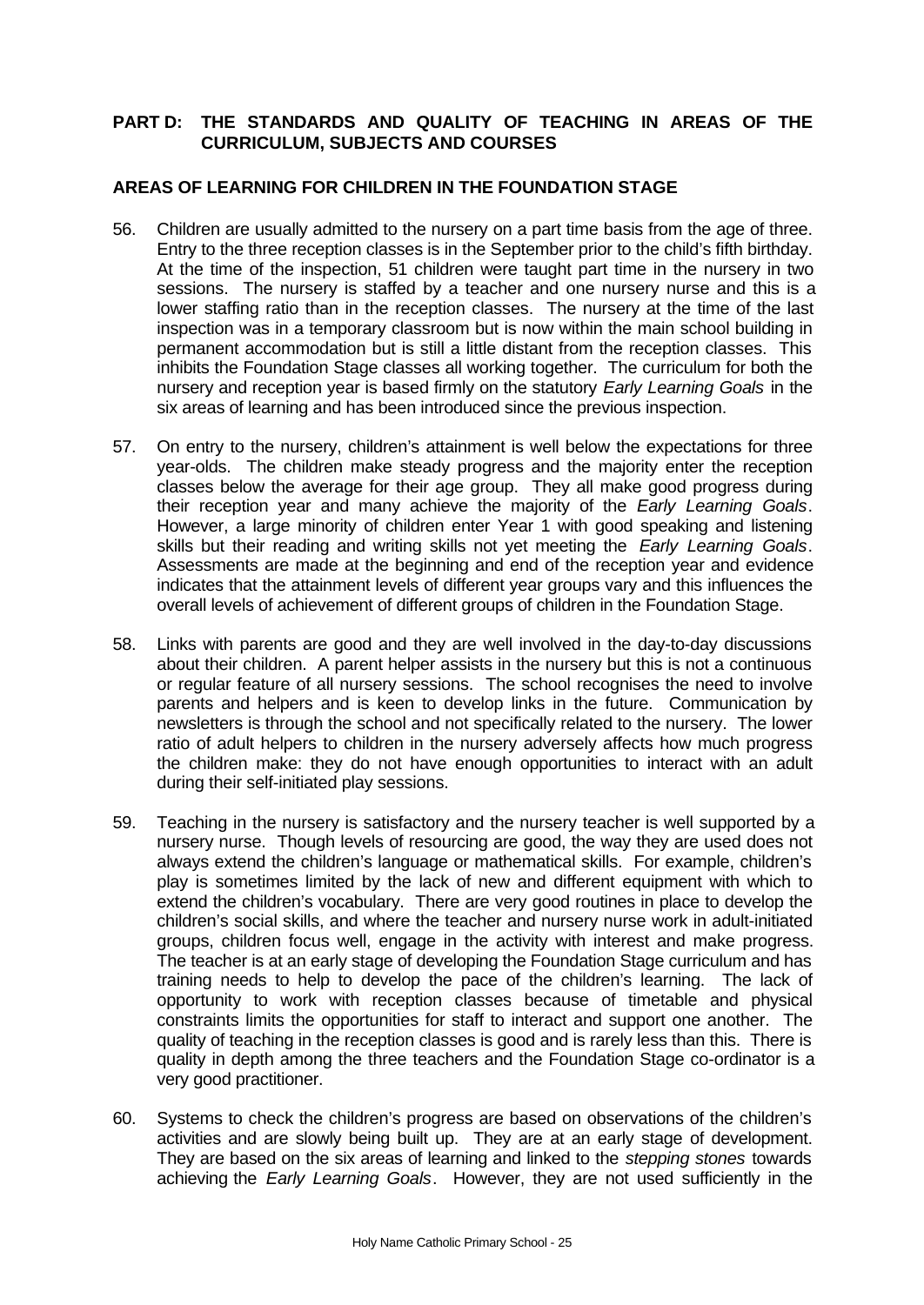nursery to plan activities around particular needs of children. Children who come to nursery with already identified special educational needs are supported well so that a specific focus can be put in place to assist them and the help of other agencies is sought. However, the identification of children who may have special educational needs has only recently been put in place in the nursery and is not yet developed fully to support children at these early stages.

#### **Personal, social and emotional development**

- 61. Children make very good progress and this is the result of the good and very good teaching they receive. By the time they leave the Foundation Stage they have achieved the *Early Learning Goals* for this area.
- 62. From the time the children enter the nursery they quickly adapt to the carefully worked out routines. For instance they develop a sense of independence as they match their symbol to their name and record their attendance. The children in the nursery recognise the jingles and rhymes which structure their session and very easily move into the circle or tidy up their play area, carefully returning toys and equipment to their right places.
- 63. From the start, the children are encouraged to think about how and what they need to achieve in their own initiated play activity. Staff show good role models in the way they work together. They treat the children with respect and dignity, always paying attention and listening carefully to what children have to say. They are circumspect about time and place and children respond very well to the codes about when it is their turn to speak and when to listen to others. Children play well alongside each other in both reception classes and in the nursery and they share toys and equipment well. They take turns and recognise when they can play in certain popular areas. For example, in the sand tray they count 'no more than four' and wait their turn patiently. By the time children are in their reception year they play games and share activities with each other so making good progress in their emotional and social development.
- 64. Children's behaviour and attitudes are very good and they care for each other very well. Teachers ensure that routines are consistent through the Foundation Stage so that during sharing times, only the child holding the toy can speak. They have a clear understanding about right and wrong and the code is quickly learnt and respected. Children gain increasing confidence because of the range of activities in the learning areas in classrooms, quickly recognising that learning is fun and that there are new challenges in the well-organised classrooms at every session.

# **Communication Language and Literacy.**

- 65. When children enter the nursery, their communication, language and literacy skills are well below those expected for their age. Children quickly make progress and their speaking and listening skills make good progress in the nursery. The children still speak in single phrases to each other. However, they are developing their speech patterns into simple sentences, for example when they were discussing and re-telling the story of *The Bear Hunt*. The teacher provides a good role model and uses a puppet to develop structures so that children can listen and respond simply to stories, share news and develop a repertoire of songs and nursery rhymes.
- 66. Teachers in the reception classes plan their range of activities based on a theme, and use traditional tales to bring a sense of vitality and enthusiasm to lessons. They have a clear focus on the skills that children need to develop and the activities which will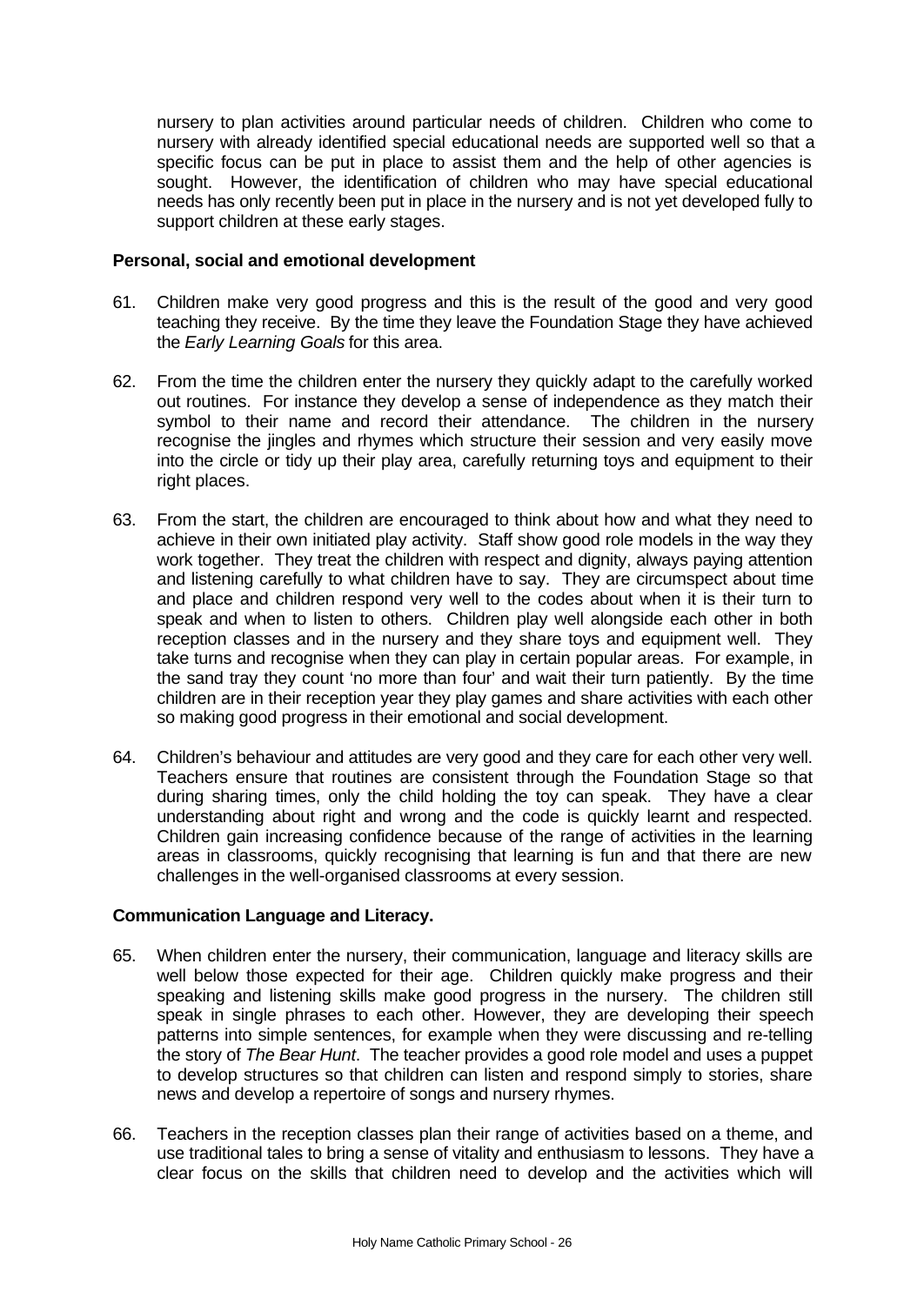support children's learning. The lessons are very well planned to keep children involved and enthusiastic about what they are going to learn. The children are enthralled, for example, at *Tommy's Magic Box* and eagerly wait for what he wants them to do. The teacher uses the stimulus to good effect during the lesson to provide a variety of different experiences to engage the children's attention. In one excellent lesson, the very good use of social times to extend the children's ideas and experiences through the puppet created a sense of urgency and so they listened enthralled to the teacher as she unfolded the story of *The Three Little Pigs,* using props to develop the story line. The audible sigh of disappointment as the story came to an end was only overtaken by the excitement at a range of interesting and challenging activities for them to achieve.

- 67. Children, by the time they enter the reception class, understand the difference between words and pictures and begin to add their own pictures to a text so they can create their version of a story and write a book. The children have an understanding about books, recognising the title page, author and illustrator. They use this technical vocabulary to explain their choice when selecting tapes to listen to and follow the text as they listen. They are developing knowledge of rhyming words and can recognise the sound at the beginning of a word. When the children are in the reception classes, they recognise their own name and can begin to form letters to write their names freely.
- 68. Teachers use the National Literacy Strategy well to develop the skills of reading and writing. They encourage children to begin to match sounds to letters as they share a *big book* and to use the pictures for clues to develop the story line. By the time they start in Year 1, a large minority of children are still working towards the *Early Learning* Goals in reading and writing. A number of more able children are very willing to share a book and read a simple text with confidence and understanding. They recognise the difference between a story and an information book, looking for a simple contents page to help them find the information they require.

#### **Mathematical development**

- 69. By the end of the Foundation Stage most children reach the *Early Learning Goals* in mathematics. Progress is good. The range of activities in the nursery and the good use of number rhymes and jingles ensure that children's counting skills to 10 are well developed and they have the beginnings of a mathematical vocabulary.
- 70. Lessons in the reception class use aspects of the National Numeracy Strategy to develop children's mathematical knowledge. Teachers use real-life situations to develop problem-solving skills. For instance, the children had to think hard in a session when they were asked to solve a number puzzle before they could collect their milk from a certain shaped container. This good use of everyday situations extends the children's thinking processes and they happily match numbers to the lunch totals or decide whether there are too many cartons of milk for the class. They can confidently count to 20 both forwards and backwards. The good use of an oral session based on the story, *The Very Hungry Caterpillar*, gave children the confidence to tackle the number jigsaws and build number stories to 6.
- 71. Teachers carefully plan this aspect of the children's learning so that opportunities for games and discussion times are carefully used throughout the day to develop the children's concept of time. Days of the week, months and seasons feature regularly as part of the classroom organisation. The very well planned mathematical activities are clearly focussed so that less able children are well supported by classroom assistants and make good progress. The good use of number rhymes and the recognising of numbers in dice games extend children's mathematical learning well.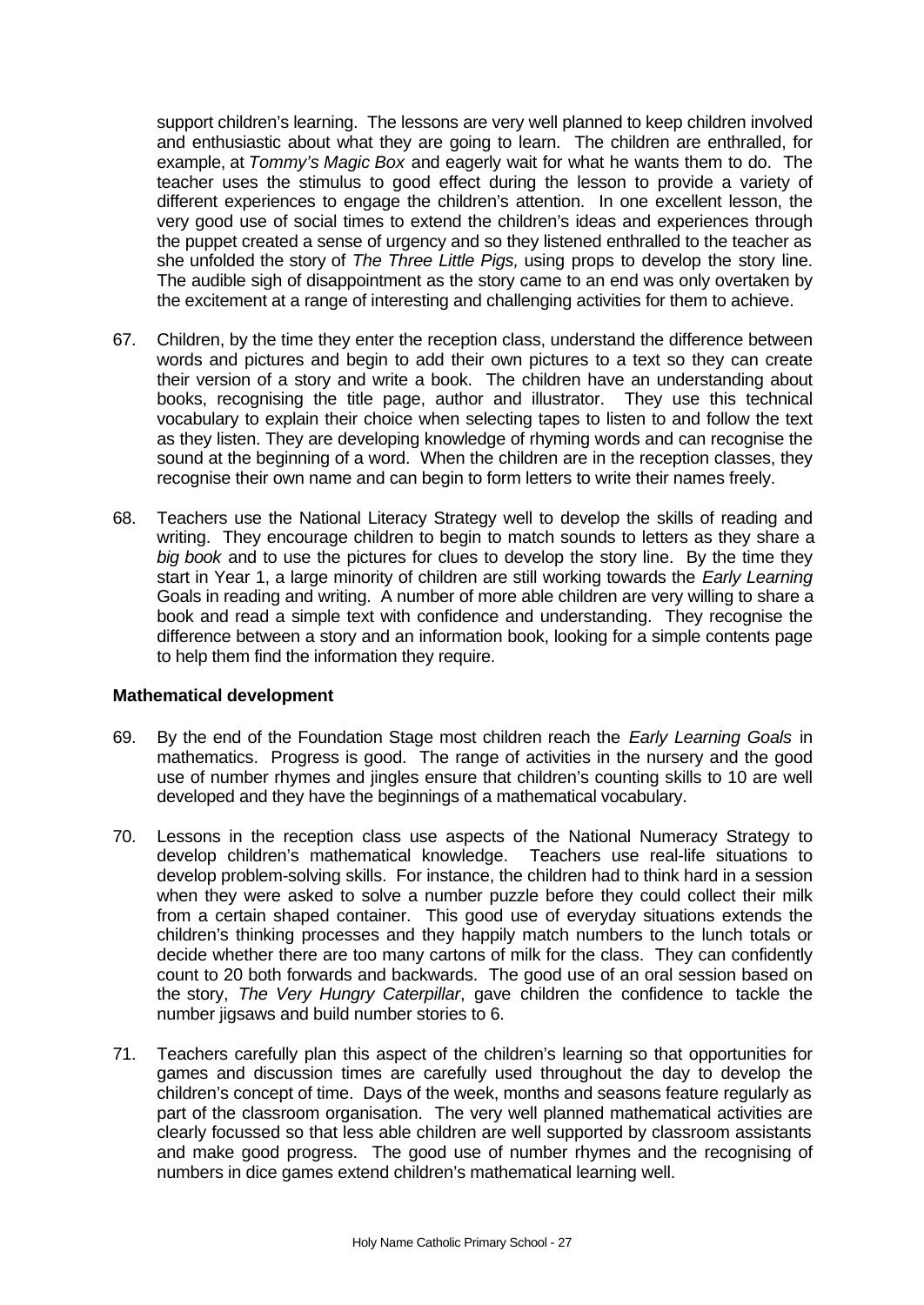# **Knowledge and understanding of the world**

- 72. By the end of the Foundation Stage children achieve the *Early Learning Goals* in this area of learning. Children have good opportunities to extend their knowledge and understanding of the world. Teachers carefully plan this area of work and enhance the children's knowledge by the very good use of displays, which promote both questions and knowledge, because they feature regularly in daily lesson plans.
- 73. Children often have their learning enhanced by the way that the teachers link the range of activities to all the areas of learning. For instance, in the reception lesson observed, the story of *The Three little Pigs* was extended to include a sense of place through labels and simple maps, types of materials to build the pigs' houses, as well as making dough with which to model the pigs, colour mixing paint to create a bubble pattern painting and huffing and puffing to create the biggest bubbles in the world. The children had a good understanding of the different range of activities and could report back to the class how and why they had achieved success. The attention to detail in the teacher's planning enabled all the children to take pride in their achievements and so ensured that all children had made very good progress in this area of learning.
- 74. Children use maps and can recognise their country and the place they live as Liverpool. They recognise the difference between living and non-living things, and are very much aware of the need for care when using the home corner as a role play area. The use of visitors to extend and impact on children's awareness of danger is sensitively handled. The children have looked at themselves as babies and developed awareness appropriate for their age about past and present. Children in the nursery use the computer well and have some control of the mouse to play simple games. One child takes on the responsibility of closing the machine down properly going through the procedure to make sure it is closed properly. The reception classes make good use of the computer suite to develop their skills, using various programs connected to the area of learning they are developing.

# **Physical development**

- 75. The children make good progress in their physical development and achieve well the *Early Learning Goals* by the end of their reception year. There are opportunities for the children to make use of the physical resources in the school both internally and externally, though children in the nursery do not use the hall for any physical activity. Reception classes use this facility on a weekly basis in addition to regular sessions of outdoor play. The outdoor area is somewhat limited but children improvise and use a range of safe, recycled articles well. The school has invested in some larger wheeled toys for the nursery and there is a limited range for the older children in reception classes. However, whilst the provision is adequate and the school is addressing the resource implications, it does not extend the children's opportunities to develop fully the skills they need to enjoy physical activity. The hard space is limited but is enhanced by a range of painted games and shapes, which the children use well. The children enjoy taking part in vigorous exercise. They develop their language and physical skills into made-up games which are interesting and often linked to the classroom theme. Adults support the children carefully and encourage them to develop their own ideas and independence but ensure they are safe.
- 76. The fine motor skills needed by children are appropriately developed by many of the activities in other areas of learning, especially in reception classes. In the nursery, children manipulated scissors and other tools as they cut and stuck their wrapping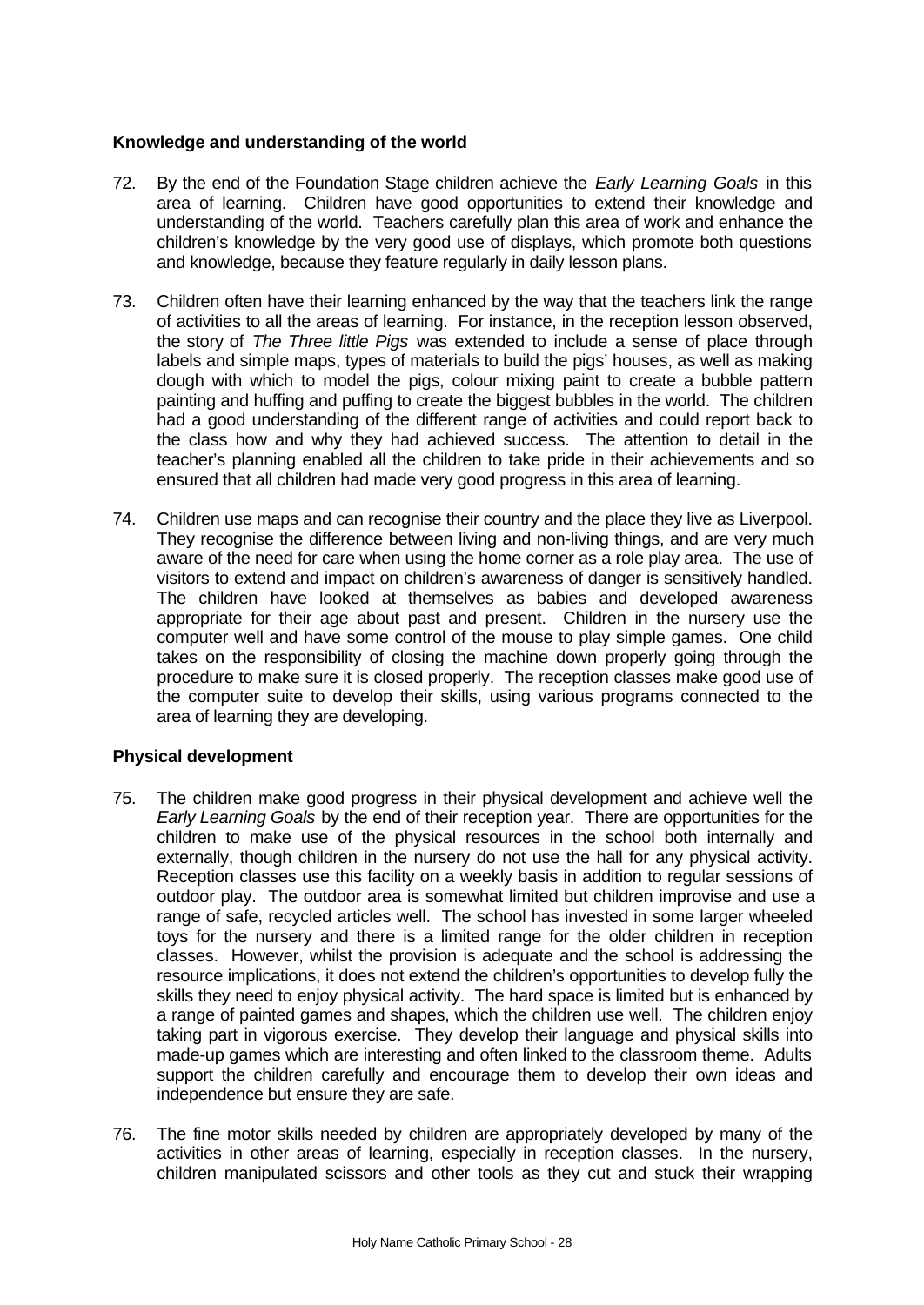paper to make Christmas parcels. They were not supported in this activity, however, and consequently become frustrated because they could not achieve the task and were not able to manage the safety scissors successfully. Children carefully formed patterns from beads and threaded laces around decoration shapes. There is insufficient attempt in the nursery, however, to develop children's skills in patterns and mark–making. Children use crayons and pencils but do not always hold them correctly in order to develop the fine motor skill which writing requires.

#### **Creative Development**

- 77. The good provision enables children to explore an extended range of creative experiences in the Foundation Stage. Children in the nursery are encouraged to sing at the end of each activity time to remind them to tidy up or move into another area. They enjoy listening to their own singing from tape recordings and comment on the style and whether they were singing appropriately.
- 78. Teachers use a variety of creative activities to extend the children's learning in this area of learning. The carefully prepared areas attract the children so that they organise their own activity. Staff help and support the children well so they can make their own sound effects, using a range of instruments to demonstrate the sounds around Goldilocks' house.
- 79. Children are stimulated with a wide range of materials. Teachers manage and suggest ideas so that children explore different textures of the paint, water play, model making, and colour mixing. During adult enhanced activities children are encouraged to discuss their efforts and describe what it does by the good use of well-focused questions and supportive comment. In the reception classes, the children use the creative opportunities to support their mathematical and language development.
- 80. Children take time and care with their work and when it is finished they are very proud of it and eager to share it with others. Teachers use these opportunities well to encourage all children, including those with special educational needs, to extend their speaking and listening skills so that all the children can share in their success. These are well-planned opportunities so that children make connections in their learning, as well as develop a wide range of creative skills. The majority of the children achieve the *Early Learning Goals* in this area by the time they leave the reception classes.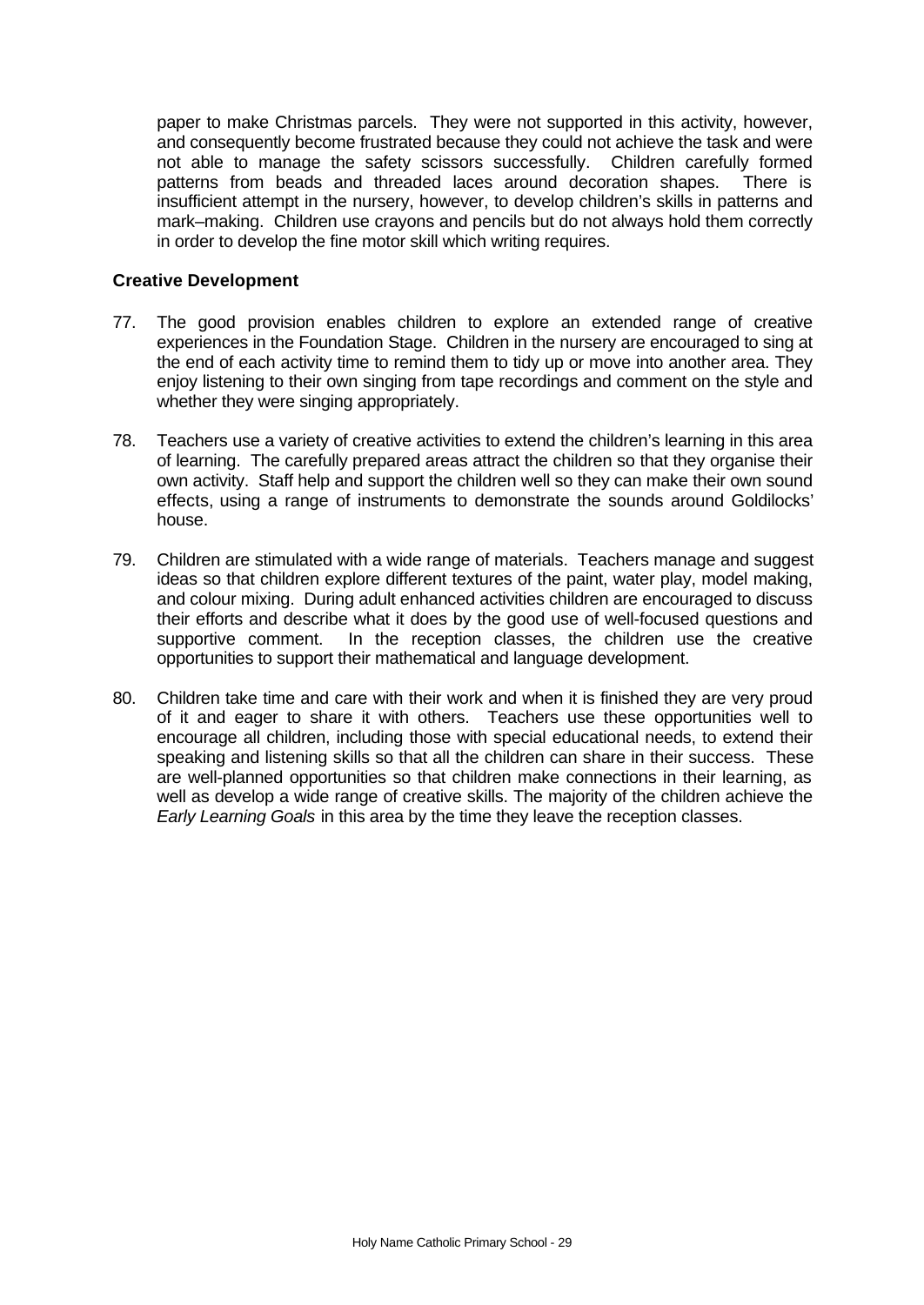# **ENGLISH**

- 81. Standards are average at the end of Years 2 and 6. In the 2002 National Curriculum tests for pupils in Years 2 and 6, the pupils achieved results similar to the national average. Results achieved by the school in tests have risen since the time of the last inspection. These average standards reflect the good levels of achievement seen currently throughout the school. However, achievement over a longer period of time has been satisfactory rather than good. This is a reflection of the period of change and instability, which has seen quite a high turnover of staff and changes at senior management level in the recent past. This instability has been very effectively addressed and as a result, teaching is now good and pupils are learning and achieving well. The current Years 2 and 6 have a significant number of pupils with special educational needs and this has an adverse impact upon statistical comparisons of these groups of pupils with those in schools nationally and in similar schools.
- 82. There are other contributory factors to the present good level of pupils' achievement. The subject co-ordinator has worked hard to find ways of improving attainment, particularly that of boys. This has led to a review of the curriculum and an additional emphasis on aspects and topics that appeal to boys. Resources have been improved and the climate for learning is extremely positive with attractive displays and new library and computer facilities. The National Literacy Strategy has been well implemented. At present the school does not implement the recommended additional strategies that are available, because it has too few trained classroom assistants to help those pupils who learn more slowly and need extra help in lessons. The school has a small number of pupils for whom English is an additional language and these pupils have appropriate support from their class teachers. There is, however, a need for staff to have further training in how to cater better for those at the early stages of learning the language.
- 83. Speaking and listening skills are developed through effective teaching and the opportunities that the teachers provide. The children enter the nursery with well below average speaking and listening skills. By the end of Year 6, skills are broadly average. A good minority of pupils have above average skills by the time they leave the school. Teachers encourage the pupils to answer questions and talk about their lessons and give their ideas. For example, in a Year 4 physical education lesson, pupils were encouraged to give their views on the games they had invented and what they thought worked well and not so well. In this way the pupils considered their views and gave each other good ideas about how they could improve their work.
- 84. Pupils in Year 2 read at the expected level and the above average pupils are doing well. There has been a recent injection of new reading books and they are to be slotted into the existing framework, providing an extensive range of good quality books. Pupils take home their books with a useful home-school diary, and a constructive dialogue is established between home and school for the benefit of pupils. In Year 2, the pupils talk confidently about their reading and use a range of strategies to help them. Teaching of reading skills is good and the pupils are shown the benefits of breaking up long words to help them read them better. Older pupils in Year 6 speak about their library lessons and about the good choice of books they have in the school. They know how to use the Dewey system in the library and talk about how they select their books. They speak about their favourite books and authors and compare the Harry Potter books with the films. They read fluently with good levels of expression and understanding.
- 85. Pupils in Year 2 achieve average standards in writing. They write for a range of audiences and purposes expressing their ideas and thoughts. They write instructions for making paper finger puppets; their handwriting is neat and they form their letters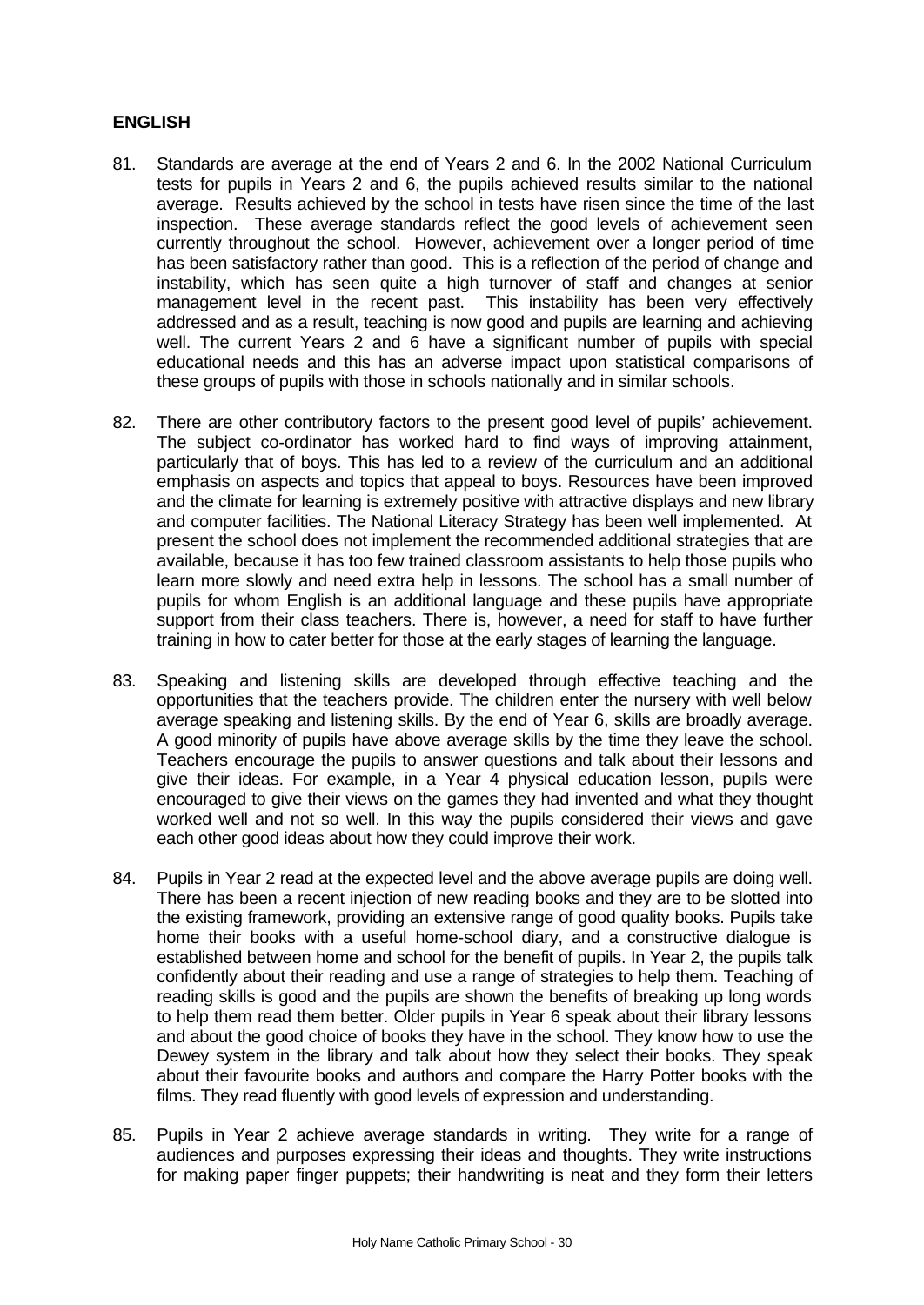well. Pupils are beginning to join their letters as they develop a cursive style of handwriting. Presentation of work and handwriting, which was an area for development in the last inspection, is now good with the pupils regularly practising their handwriting. Older pupils in Year 6 have been developing their ideas for poetry writing. They have written a number of different types of poems, for example *haikus* and *cinquains,* and talk persuasively about their preferences for poems that rhyme and have a clear beat. They use personification in their work and talk about which of the lines of their poems they are going to rhyme. Poetry writing is strong throughout the school. Writing shows good progress with vocabulary, increasing accuracy in punctuation and a clearly developed fluidity in handwriting. Pupils regularly use computers effectively to wordprocess their writing. A common feature of all samples of pupils' written work is that it is consistently neat, and good attention is given to its presentation. As a result, their work is not only attractive but also easy to read.

- 86. Teaching is good overall. Teachers have good levels of knowledge and understanding in the subject and teach the basic skills well. Good planning means that the pupils' work is well matched to their needs. Teachers have high expectations of the pupils and manage pupils during lessons very well. For example, in a Year 5 lesson the pupils were so engaged by the excellent teaching that they listened exceptionally well to their teacher. As a result, the pupils made excellent progress as they wrote their instructions for making hot buttered toast. Homework supports learning well with pupils taking home written work, spellings and reading. The assessment and tracking system is beginning to help the teachers to check the progress that pupils make and to target specific help where it is needed. Teachers conscientiously mark the pupils' work in a supportive manner. However, they do not point to where the pupils need to improve to make further gains in their learning, nor do the pupils have individual targets to work towards. This means that although the pupils work hard and are praised for doing so, they have no clear picture about what they need to do next. The pupils' levels of concentration and attitudes to learning are very good. This is evident throughout the school and is seen in the way the pupils approach their work, learn their spellings during registration and practise their work at home.
- 87. The National Literacy Strategy has been well implemented by the school. Careful questioning by teachers in sessions of guided reading helps the pupils to develop their reading skills and understand the underlying themes of the stories. The needs of boys and girls are included and addressed equally. Subjects such as geography and history are used well to improve skills of speaking, listening, reading and writing and there are good opportunities to learn skills of word processing in the computer suite. Pupils then present their work very well for displaying. Computers in classrooms are not always used to support group work in literacy lessons.
- 88. Subject leadership is good. The subject policy reflects the school's aims and values well. Pupils' progress is monitored well by the assessment co-ordinator. A database for tracking pupil progress over time is in place and is beginning to be used to help with planning and strategies for improvement. The range and condition of library books and reading scheme books are good. They are gradually being augmented and replaced where necessary. There is a clear identification of priorities for development and a strong will to ensure that action is taken to meet the school's targets for improvement. All staff share this commitment to improvement.
- 89. The quality and range of learning opportunities are good. There is a good, well-balanced curriculum in place, which ensures that the pupils leave the school at the end of Year 6 in a position to continue making good progress on transfer to their next school.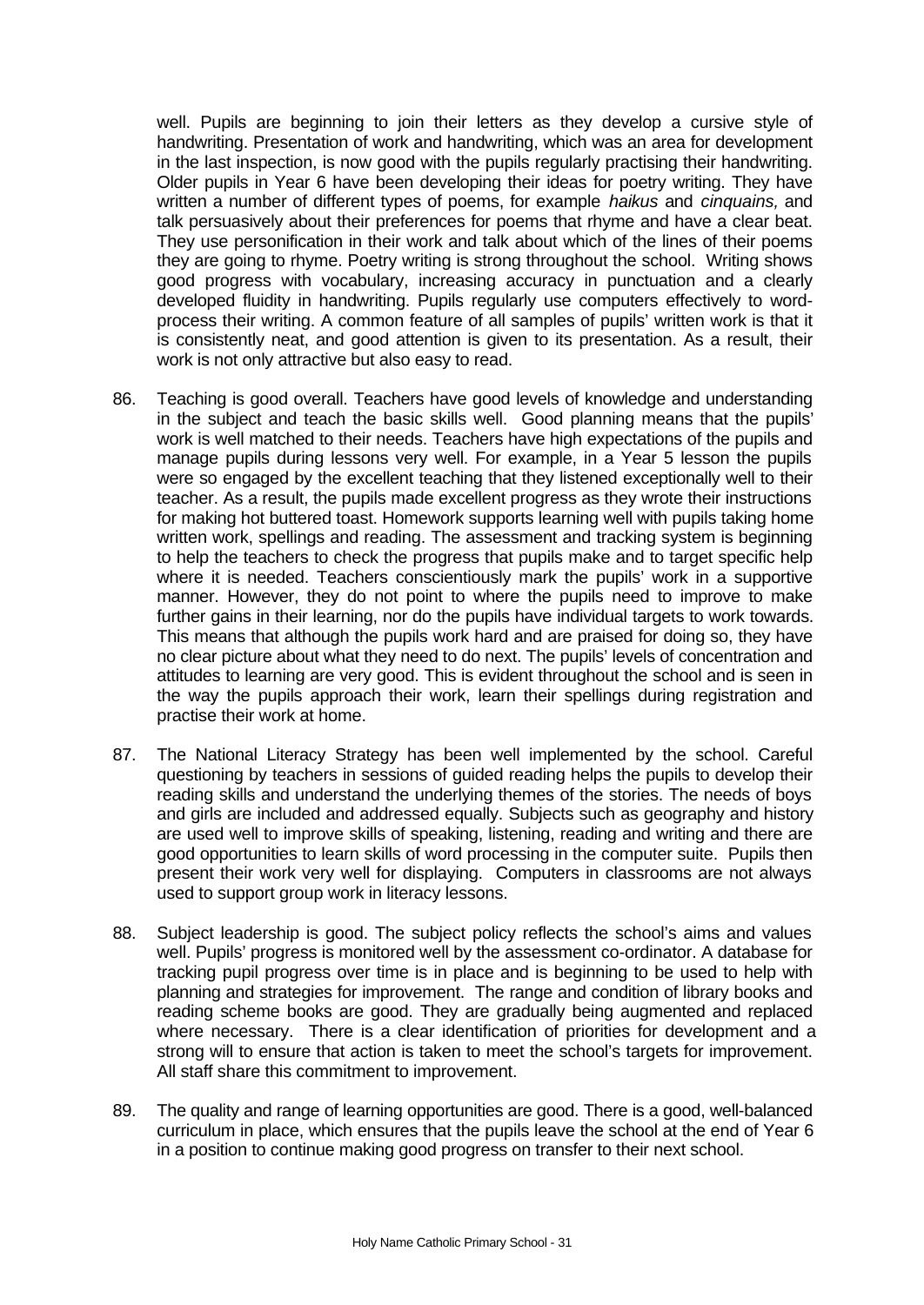# **MATHEMATICS**

- 90. Results in the 2002 national tests were below what would normally be expected for pupils at the end of Year 2 and well below expectations for pupils at the end of Year 6. This fall in standards from the previous year is mainly due to a sustained period of disruption caused by many changes of staff. This in turn made checks on the quality of teaching and learning sporadic and ineffectual and led to inconsistencies in teachers' approach to teaching the subject. As a result, some pupils did not do as well as could be expected, relative to their capability.
- 91. Standards for pupils in the current Years 2 and 6 are below average. Both year groups have an above average number of pupils with special educational needs and this has an adverse impact on standards overall. However, because of improvements to subject provision, pupils are now achieving well, with those in Year 6 coming close to reaching national expectations. The school now benefits from the expertise of five leading mathematics teachers and consequently teaching is very good overall in Years 1 and 2 and good overall in Years 3 to 6 with very good teaching in one of the Year 5 classes.
- 92. Strong leadership by the co-ordinator has ensured that the school is consistent in its approach to teaching. Her rigorous monitoring of teaching has made all teachers aware of their strengths and what they need to do to improve their skills. Particularly good is the depth of analysis that identifies weaknesses in pupils' attainment in national tests and focuses planning for improvements. Gaps in pupils' achievements are being filled by whole-school targets, earmarked for two sessions each week, such as solving calculations with missing numbers. This is already paying dividends as pupils in Year 3 solve, for example,  $7 + 9 = (?) + 14$ , while pupils in Year 6 successfully work out (?) *divided by 100 = 3.42*.
- 93. There are now many positive features about the teaching throughout the school. Teachers are good at involving pupils in discussions about their learning objectives for the day and this helps them to see a purpose to their work. Oral and mental sessions improve pupils' mental agility because they are often taken at a brisk pace, with teachers keeping pupils on their toes, either by changing the line of questioning or challenging them to beat the clock. All teachers place a strong emphasis on the development of mathematical language and this has a good impact on broadening the pupils' vocabulary. Pupils in Year 1, for example, used *plus* and *equals* as they added up the spots on a snake and pupils in Year 4 used *inverse* accurately during their calculations. Teachers use homework well to support pupils' learning either as a preparation for future lessons or to consolidate or extend current work.
- 94. A particularly strong feature of teaching lies in the way that teachers use their mathematical expertise to help pupils develop their own strategies to solve problems. In a Year 5 class, the teacher helped pupils to tackle problems presented in a narrative form by stressing the need to read each question carefully and to look for key words and numbers. Pupils in the other Year 5 class used their computer skills to calculate the cost of a visit to the theatre for several children and adults, by using spreadsheets. Pupils in Year 2 solved the problem of how to show the headteacher what each pupil's favourite lesson is by entering the information in a bar chart. A very good feature of this lesson was the way in which the teacher planned the work to match the attainment and abilities of all pupils. This meant that each pupil was challenged well and, because of the very good teaching, they all achieved success, either by simply drawing the chart or by working out, for example, how many pupils preferred art to English. This good practice, however, is not consistent across the school. At times, as evidenced by work in their books, all pupils in a class, are given the same work to complete.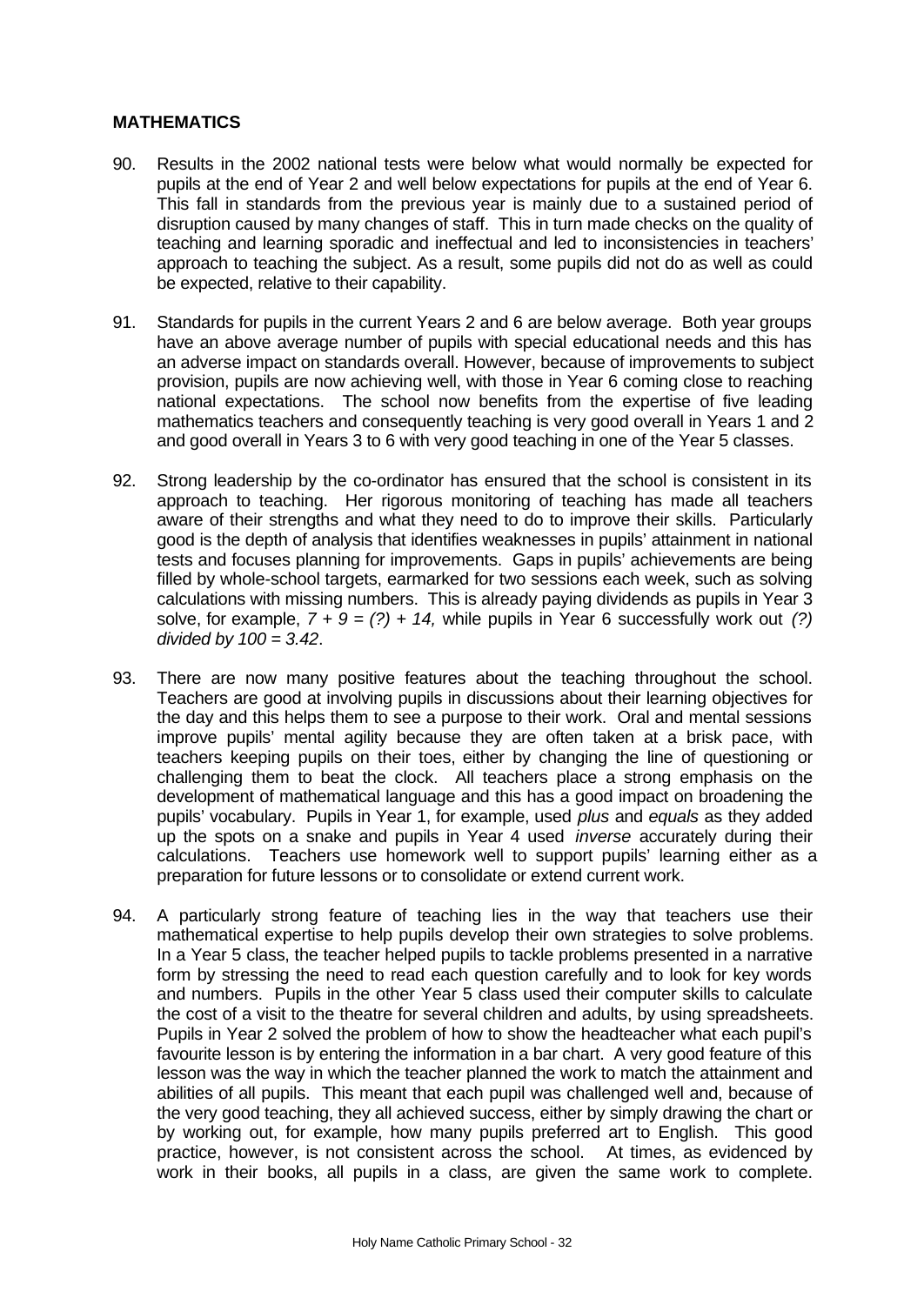Consequently, higher-attaining pupils simply complete more work, which may lack challenge, while less able pupils are unable to keep up, as for example in Year 5, when they struggled to convert improper fractions.

- 95. Pupils' very good attitudes to the subject are closely linked to the very good relationships they have with their teachers. The partnership between teacher and pupils generates a buzz of excitement about learning. Pupils take a pride in the presentation of their work, which is always marked by their teacher. Although marking is generally positive, with helpful comments at times, it is inconsistent and often not sufficiently constructive to move pupils on. The school gets valuable information from the effective procedures now in place to check what pupils know and can do and uses it to set school and class targets to raise standards. This has not, however, been extended to include individual targets for pupils.
- 96. Teachers plan work to match the targets on individual educational plans for pupils with special educational needs. They ensure that these pupils are included in all activities, whether completing examples on the board or sharing their work during discussions at the end of the lesson. However, there are too few classroom assistants available to sit with these pupils and give them the assistance they need during group activities.
- 97. A productive feature of all teaching is the way that teachers give pupils opportunities to use mathematics in other subjects. This is particularly evident in science, geography, history and ICT. Pupils in Year 5, for example, used ICT to plot bar graphs and pie charts to show changes in population patterns in Fazakerley between the 1851 and 1891 censuses.
- 98. Leadership and management of the subject are good. Thorough monitoring of teaching and learning, planning and pupils' work has enabled the co-ordinator to identify the strengths and weaknesses of provision and to take the necessary action to make improvements. There are sufficient resources which are used well to assist pupils' learning. A good plan of action is in place to keep the subject moving. The shared commitment to succeed, held by all teachers and the governing body, places the school in a good position to raise standards.

# **SCIENCE**

- 99. By the end of Year 2, pupils' attainment is below average. The school's performance in 2002 teacher assessments was below the national average. Pupils achieved below the expected standards for their knowledge and understanding of life and living processes, materials and their properties, and physical processes in the programme of study. However, a significant number achieved the expected standard in experimental and investigative science. In the last inspection attainment was judged to be in line with the national average. Standards have risen slightly since then but not as much as could be expected and there is room for improvement. A majority of pupils in the current Year 2, where there is an above average proportion of pupils with special educational needs, are achieving the expected standard and a small number are doing better than this. Pupils are currently achieving well in all elements of their science work.
- 100. Standards of work in the current Year 6 are below average. In the 2002 National Curriculum test, results were well below the national average and below the average for similar schools. However, test results have improved significantly since the last inspection. Inspection findings are that there is a trend of rising standards, despite the high proportion of pupils with special educational needs. Overall, most pupils are making good progress. This is due to a number of reasons. First, the teachers are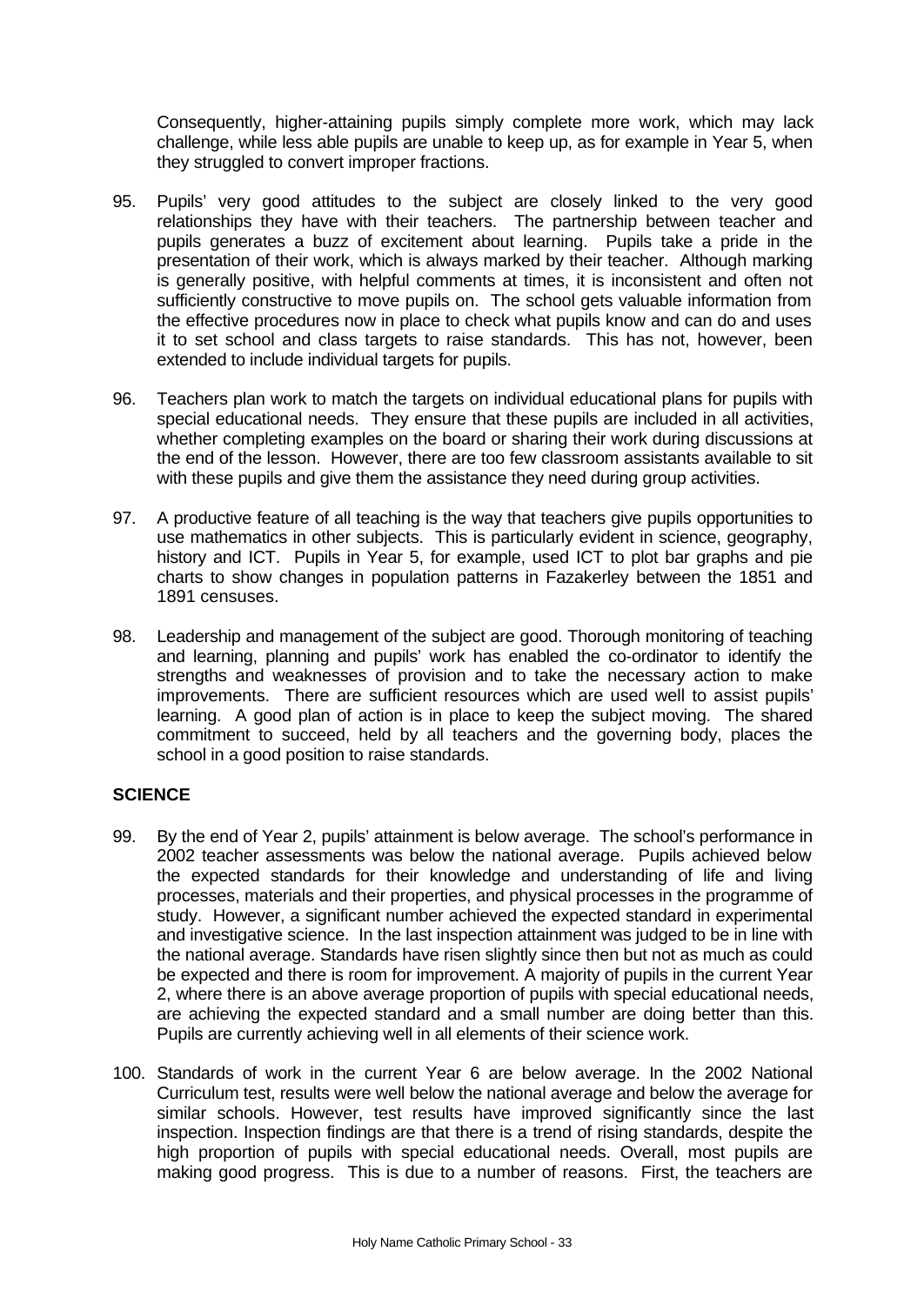experienced and skilled in using an investigative and experimental approach. Second, the pupils are taught relevant scientific terms. This helps their understanding of concepts and principles. Third, better use is being made of assessment information for grouping the pupils by their attainment.

- 101. In Years 1 and 2, pupils cover a good range of work across all aspects of the subject. They learn how scientists work, using first-hand experience, making predictions and observing scientific phenomena closely. Their work in this respect is close to the standards expected for their age. They record their work on worksheets, in their own words and by collecting information into tables to turn into graphs. Pupils who have good literacy skills attain at a level that is better than the expected standard. Other pupils, frequently those identified as having special educational needs, find recording their findings difficult, even with assistance, and this restricts their level of attainment. Pupils in a Year 1 class, in their work on light and dark, could identify those animals that are active at night and use the technical word *nocturnal* to classify these creatures. Pupils know the major organs in the human body and that a balanced diet is required to remain healthy. Analysis of previous work shows that Year 2 pupils can identify sources of light. They know the similarities and differences between babies and toddlers and are able to record their observations in different ways. They develop their speaking skills by talking about the activities and the objects they observe. However, turning the pupils' own ideas into questions that could be investigated is underdeveloped.
- 102. By the end of Year 6, pupils have a satisfactory grounding in a range of scientific knowledge and understanding required by the National Curriculum. Much of the work that pupils do is in the form of investigations. Some pupils have become confident investigators, organising and recording their work neatly and concisely and making well-judged predictions of their results. This is a significant improvement since the last inspection, when standards of recording were poor. When preparing to record their results of an experiment on *sound*, a higher-attaining group of Year 5 pupils discussed and analysed their observations in groups. They demonstrated maturity in their investigations by accepting that their predictions can be incorrect. Most pupils understand the concept of making a test fair by making one change in an experiment. For example, when investigating the effect of light on different materials the pupils were very clear about keeping other variables such as distance from the light source and quality of lighting the same. By the end of Year 6, they are developing an understanding of materials and are able to describe methods such as filtration for separating mixtures. Many pupils relate their learning to everyday life. For example, they know how evaporation and condensation take place in their homes.
- 103. Overall, pupils make good use of their skills of literacy, numeracy and ICT when writing reports of experiments. For example, in a Year 1 lesson where pupils were investigating light and dark, they collaborated in pairs as authors and illustrators to produce high quality accounts of nocturnal animals in the form of a booklet. Pupils deploy their numeracy skills effectively, making appropriate measurements, for example, of length, weight and volume, and display them in graphical form using computer programs.
- 104. The quality of teaching is good overall and occasionally teaching is outstanding. The effect of this is to provide pupils with good quality of learning. This is an improvement since the last inspection. Teachers have a good knowledge of the curriculum. They use appropriate scientific vocabulary and explain tasks well. The teaching of investigative skills is now given a higher priority than in the past. This is helping pupils' learning well as they are looking for evidence when investigating and most pupils are tightly focussed on the tasks they are given. Teachers' planning is generally detailed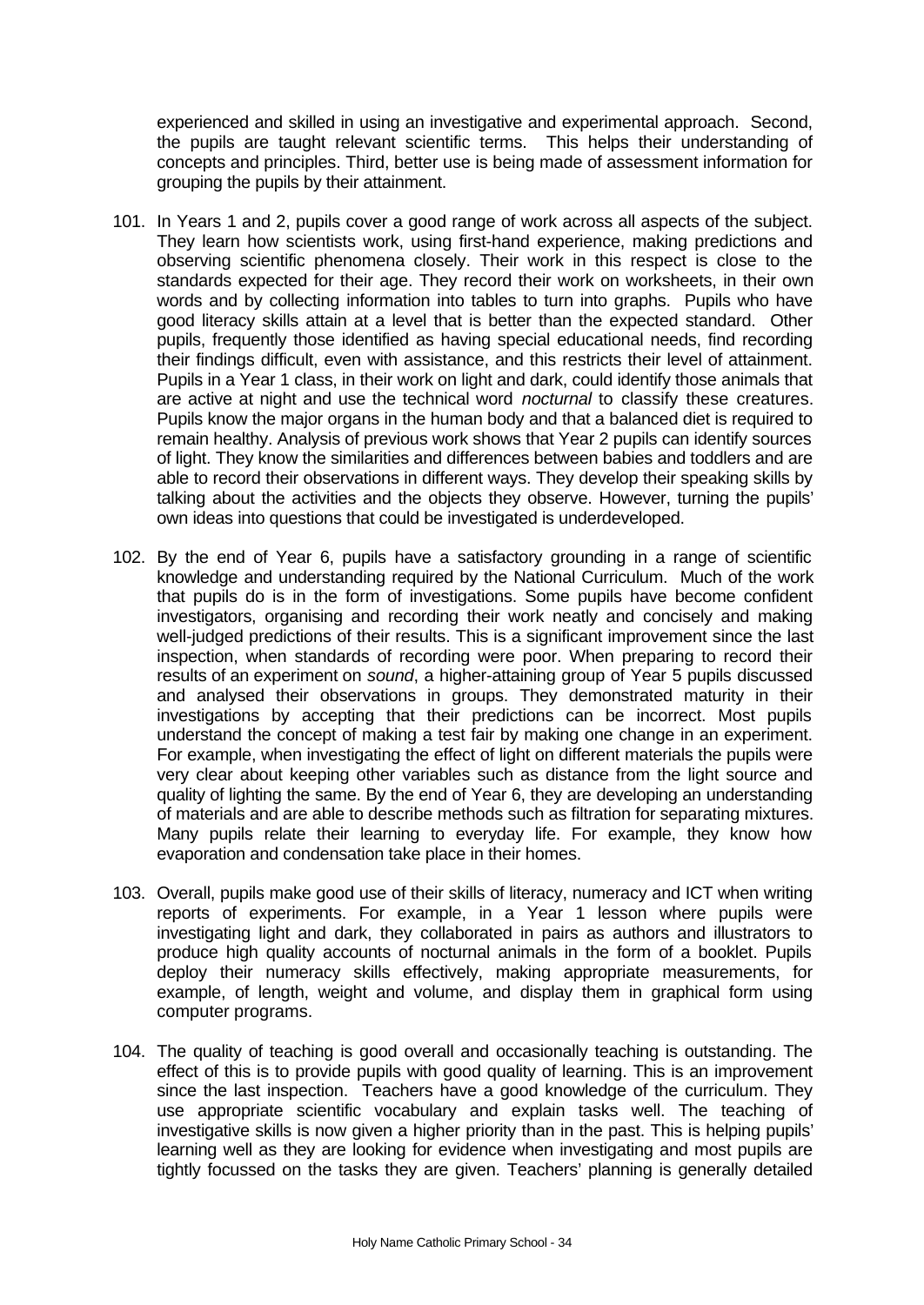and shows clear and attainable objectives. The sharing of these objectives with pupils is a strong feature. Teachers' explanations are generally clear. The more effective teaching is characterised by work being well matched to pupils' needs and assessment information being used well. This was especially noticeable in two lessons in Years 1 and 5. These lessons incorporated a large degree of challenge with clear targets in terms of time and learning. For example, in the Year 5 lesson on *sound*, the teacher, having assessed that pupils had a secure understanding of pitch*,* challenged the pupils to sort a range of wind instruments into order of pitch, explaining the reasons for their decisions. This application of scientific knowledge motivated the pupils, reinforced their understanding and related their learning to everyday life.

- 105. Teachers make very effective use of teaching resources, as in a mixed Years 3 and 4 class where the teacher organised a wide range of investigatory activities to develop pupils' understanding of light. Pupils are interested in their work. They work hard and there is a buzz of excitement and interest in many of the practical sessions. When asked, pupils said, *Science is enjoyable as we like investigating and enjoy the practical work*. In all lessons seen, a striking feature was the way the pupils collaborate and support each other's learning. Opportunities for pupils to work more independently and suggest their own ideas for further exploration are a developing feature. In most classes there is a significant number of pupils with special educational needs and one or two pupils with English as an additional language. Their achievement is only satisfactory despite the overall good quality teaching. Their progress is often hampered by the lack of suitably trained classroom assistants to provide the appropriate support.
- 106. Resources are good and they are used very effectively. This is a significant improvement since the last inspection. The management and co-ordination of the subject are satisfactory. The co-ordinator's role is focused mainly on work in Years 3 to 6 and therefore her knowledge of standards in the infant classes is less developed. There are timetabled plans to monitor and evaluate the quality of teaching and learning in classrooms, and the co-ordinator monitors planning, displays and scrutinises pupils' books. Although assessment procedures are good, the information gathered is not always being used effectively to improve standards.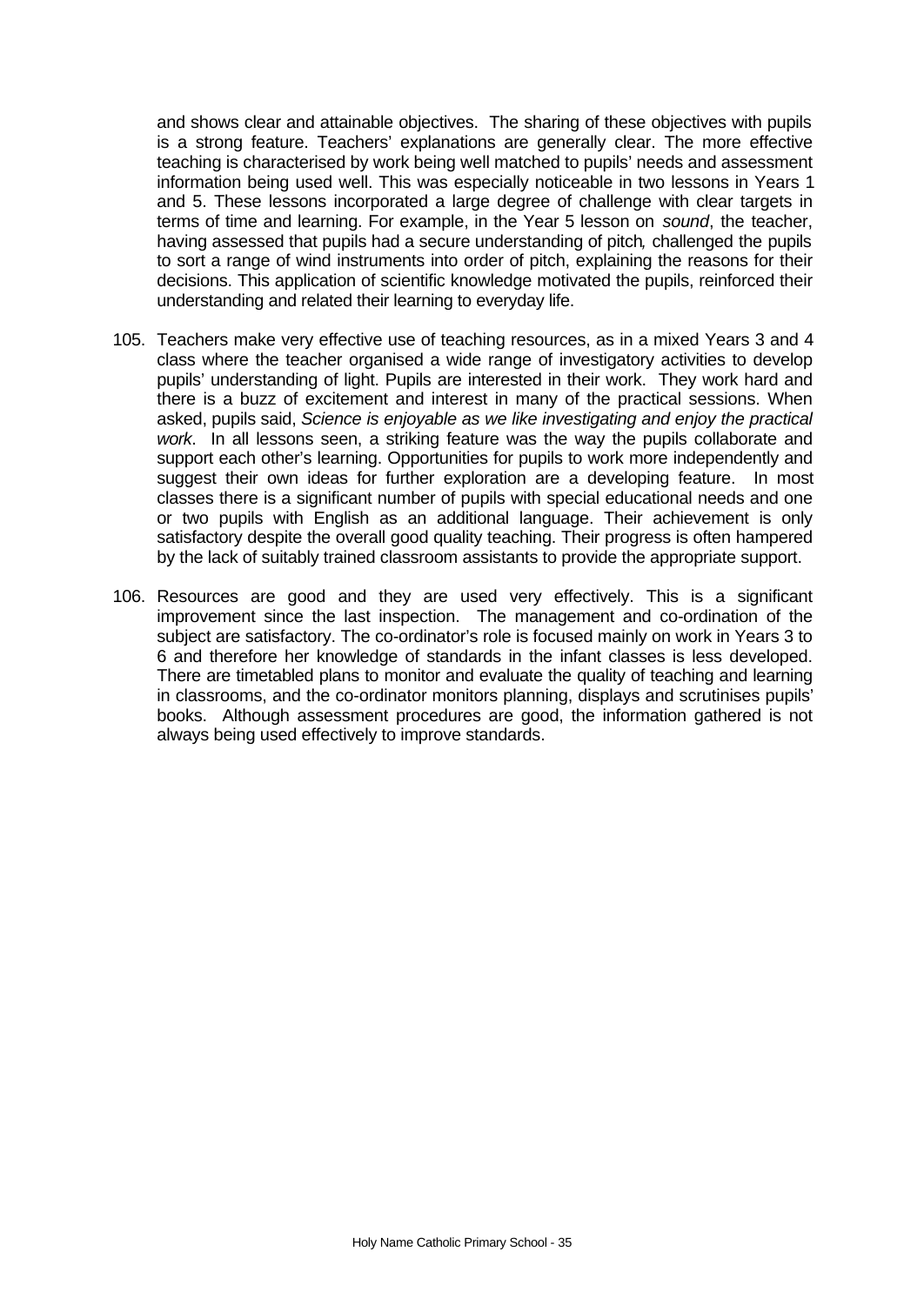# **ART AND DESIGN**

- 107. Attainment is above average by the end of Year 2 and well above average by the end of Year 6. The pupils work hard in lessons and achieve good results. Standards have risen since the time of the last inspection. It was possible to observe lessons during the inspection in junior but not infant classes. The examination of pupils' work, their sketch books and the large amount of work on display from all year groups indicates that the standard of pupils' work is very good. The quality of learning is good in infant classes, and teaching and learning in junior-aged classes are good overall. Two very good lessons were observed.
- 108. Pupils enter Year 1 having had a wide range of good experiences in exploring colour and texture. At the end of Year 2 pupils experiment with colour and use two or three skills together to achieve an interesting array of colour, pattern, form and texture. They handle tools very well and use a depth of colours in their painting. They are confident about their work and paint their self-portraits carefully with good attention to the detail. They use man-made materials and natural textures very effectively to provide colour and design to illustrate their journeys.
- 109. As pupils move through the school, they use sketch books in a purposeful manner because they use their previous sketches as a basis for future work. In Year 4 pupils used their observational skills to mix and colour match the skin tone of a Picasso picture. They were taught well how to use the paint to best effect, listening carefully as the teacher suggested alternative ideas before they tried them out. The majority of pupils were anxious to ensure they had a result worthy of their original drawing. They were clearly focused on the finished result but recognised how the process builds using different skills they have learnt. In Year 5 pupils were absorbed in using a group of bottles of different shape and materials to create a composition which they sketched well. The teacher's very good use of questions and challenge enabled them to improve their ideas. Pupils, including those with special educational needs, worked very well in the group and achieved good results. In a sketch they used good pencil techniques to highlight areas of shade and develop an understanding of the effect of natural light on the subject. The pupils used a digital camera to record their composition and recognised immediately how different lighting affects a composition. They explored the results and made very good suggestions using the information to improve their own sketch and achieve good result.
- 110. The school uses visits very well to develop pupils' sketching skills, for instance to Croxteth Park. The final results are excellent. Pupils have worked through a process of sketches, identifying and matching natural colours to their paint mixes. The skills they have learnt in previous lessons about perspective, using sketchbooks to record detail and the styles of painting of various artists, enable pupils to achieve a high standard and produce very good quality work.
- 111. The subject co-ordinator is committed to ensuring that the skills that pupils acquire are well taught and works with colleagues to build a resource base of ideas and techniques so that pupils are encouraged to work through a design so that their results are good. Work is well displayed and reflects the pupils' efforts. Pupils evaluate their work well and are confident in discussing the merits and defects in their work objectively. The pupils in the after-school art club were seen working with a variety of material including clay to create African masks and collages. They were encouraged by the teachers to experiment to find a texture and colour which reflect the result they want to achieve. The subject makes a good contribution to the pupils' spiritual and cultural development.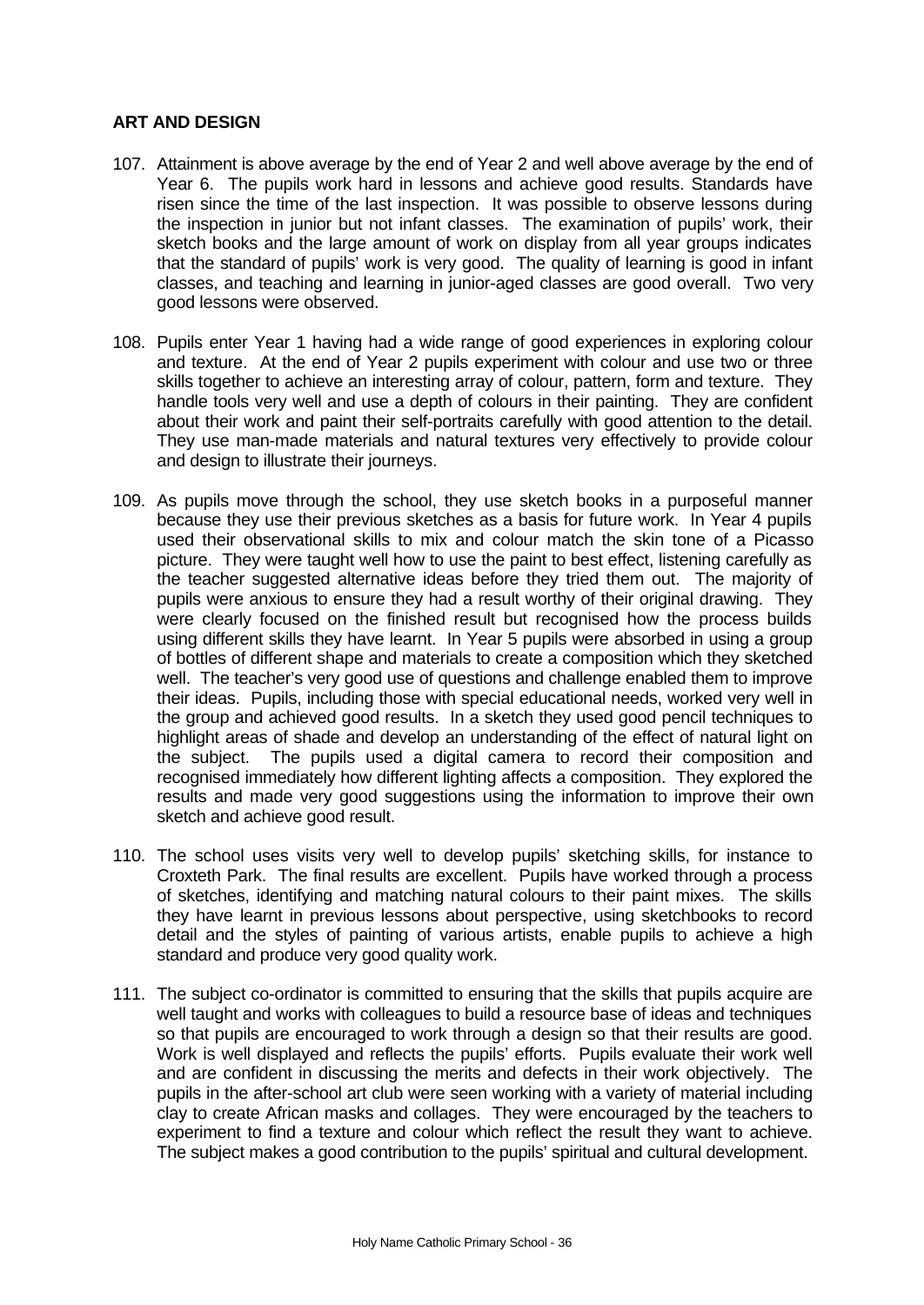# **DESIGN AND TECHNOLOGY**

- 112. Standards are above average at the end of Years 2 and 6. Pupils achieve well throughout the school. This represents a good improvement since the time of the last inspection. In all classes design and technology lessons alternate with art and design. It was possible to observe lessons in both infant and junior classes. These observations, together with the scrutiny of pupils' work, indicate that teaching is good overall and standards of work achieved by the pupils are above average. Pupils are making good progress through the school. The recently appointed co-ordinator has put in place a clear policy and a good scheme based on national guidelines which supports the teaching of the subject. The detail and the full extent of the design process are taught well.
- 113. Pupils in Year 2 use their initial designs very well to make their vehicles. They confidently explain the purposes of axles and how to improve the design so that the vehicle symbolises what it is they really want it to represent. The teacher supports their ideas and encourages them to discuss ideas and suggest changes to each other's design so they can modify their own design. Teachers throughout the school help pupils to consider the reasons and purpose for suggesting a design. Pupils in Year 3 share ideas well with each other and are confident in their suggestions when they explore why packaging is important and how they would market their ideas. They use their literacy skills well when writing their instructions. The teacher uses interesting material and challenging ideas to support the pupils who have special educational needs so that they achieve well. Pupils in Year 4, however, are not yet sufficiently practised in the skills of cutting and joining materials to make money containers which they have designed using a template. The teacher's expectations in this instance were too high. Pupils were confused and did not make good use of their materials. They experienced some disillusionment when they could not join the materials together.
- 114. Teachers focus well on recording the design process. They consider the progress and abilities of the pupils very well and have high expectations of their pupils. The lessons are interesting and challenge the pupils' ideas well. The recording of pupils' work is good but there are no assessment procedures in place to measure their achievements. The co-ordinator has an action plan to address this issue and measure pupils' skills. Previous work, using a variety of materials and stimuli, is good and used well to indicate the standards to which pupils can aspire. The art club incorporates some design and technology aspects. For instance, pupils from across the school constructed an American totem pole which used their designs. They used a variety of tools and different techniques to achieve high quality work, which suggests good use of a range of materials.

# **GEOGRAPHY**

115. Attainment at the end of Years 2 and 6 is average. Pupils make good progress overall in the development of geographical knowledge of peoples, places and environments. However, the achievement of pupils with special educational needs and English as an additional language is only satisfactory, as the support available in the school is currently insufficient to meet all their needs. In the last inspection, standards of attainment were judged to be above national expectations at the end of Year 2. The school has continued to give appropriate attention to geography, but because of the increased demands of other National Curriculum subjects and an increase in the number of pupils with special educational needs, the school has not been able to maintain the standards noted in the last report.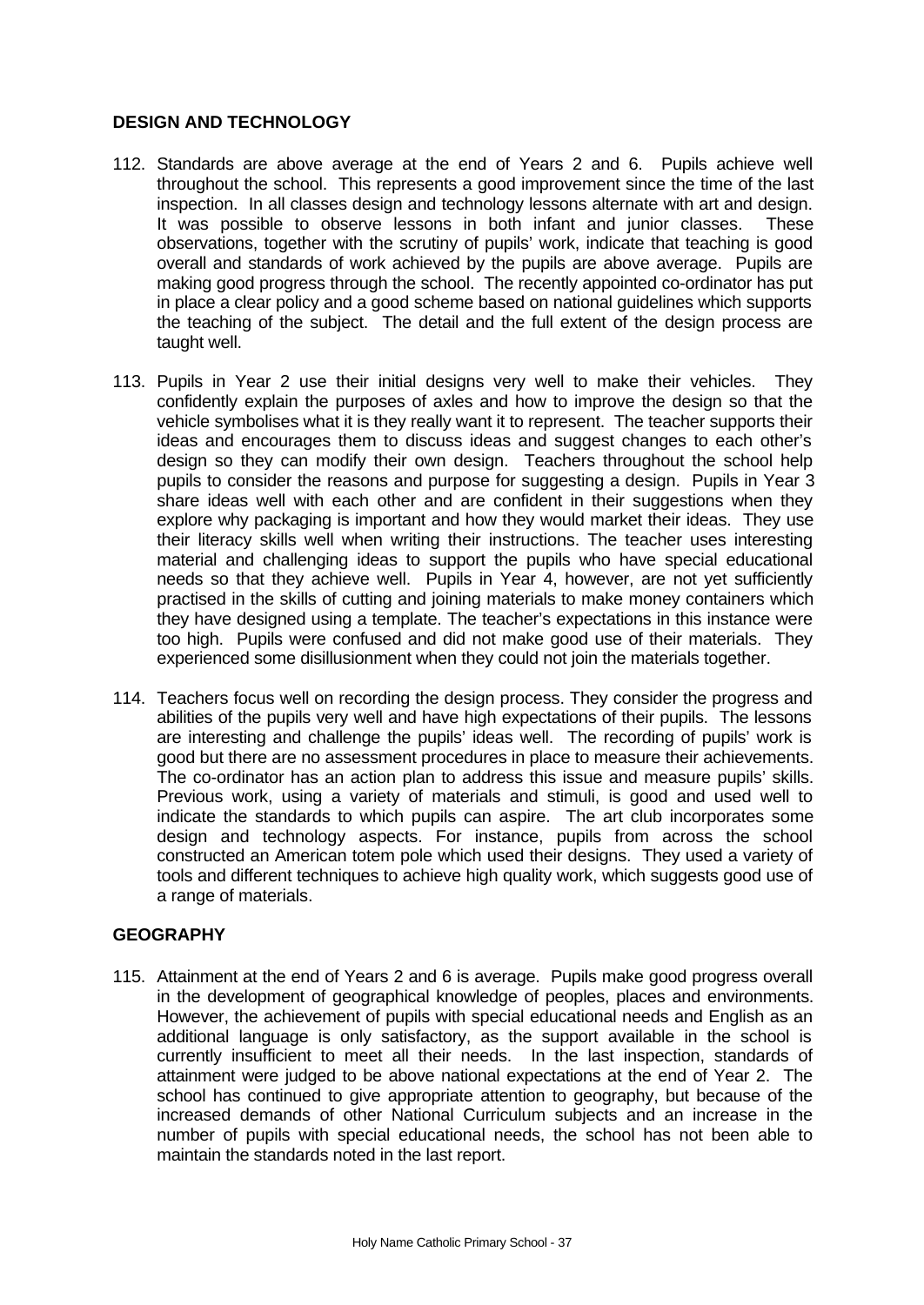- 116. Teachers in Years 1 and 2 make good use of the school and the local area and as a result, pupils in Year 2 talk confidently about Fazakerley and know it is an area of Liverpool. They are familiar with the many features in and around the school. They talk about their visits to the seaside and about the differences between coastal resorts and their own locality. Pupils know they live in England. They are developing their knowledge and understanding of contrasting locations and cultures such as Africa, Australia and Norway. They know that for a holiday in Norway, at certain times of the year, they would need to take special clothing to protect them from very cold temperatures. By Year 6, pupils have learned how to use a range of maps confidently and to draw their own, including a key and scale. They have some knowledge of other communities, such as village life in India, and know that climate and geographical features affect lifestyle. As part of a residential visit, Year 6 pupils look at how the environment can be protected and improved. They demonstrate a satisfactory knowledge of physical features. In their studies and a visit to the River Alt, most pupils are able to identify and sequence the components of a water cycle. They use appropriate vocabulary such as *source, flow, evaporation* and *condensation*. They are developing a working knowledge of how weather reports are presented in newspapers.
- 117. The quality of teaching and learning is good overall with some very good features and has improved since the last inspection. Strengths are better planning, the use made of field trips and appropriate resources to develop pupils' knowledge and understanding of their environment. Pupils in Year 1 enjoy looking at items from the travels of *Barnaby Bear* and benefit from hearing about their teacher's experiences of travelling abroad. Lessons are carefully planned. For example, much time had been taken to collect resources and to prepare guidance sheets and questions for pupils in Year 2 for their topic on Kenya. In a very good lesson for Year 4 pupils the teacher made effective use of rubbish collected from around the school to sensitise pupils to the amount and range of litter. This resulted in good quality discussions on the types of litter, whether they can be broken down by bacteria or not and their effects on humans and animals. The majority of pupils increased their understanding of the harmful effects of rubbish on their environment and their writing shows a sense of concern. Use of computers for research is a developing skill but an improvement since the last inspection. Good use is made of the computer suite. For example, pupils in Year 6 showed confidence in using the Internet to investigate rivers. Pupils' literacy and numeracy skills are developed well in some geography lessons.
- 118. The co-ordinator is new to the post but is working effectively to raise the profile of the subject. She has widened the range of resources to include ICT software and good aerial photographs. The co-ordinator has not yet monitored the quality of teaching and learning but monitors displays and medium-term planning. However, other than lesson plans, the teachers have little to track the pupils' progress and attainment. Resources are satisfactory, and this is an improvement since the last inspection.

# **HISTORY**

119. Attainment at the end of Years 2 and 6 is average. This sustains the judgement made in the last inspection. Pupils make satisfactory progress overall in the development of historical knowledge of people and places. The achievement of pupils with special educational needs and English as an additional language is also satisfactory. Pupils develop skills in carrying out historical enquiries both in and out of school. Higher-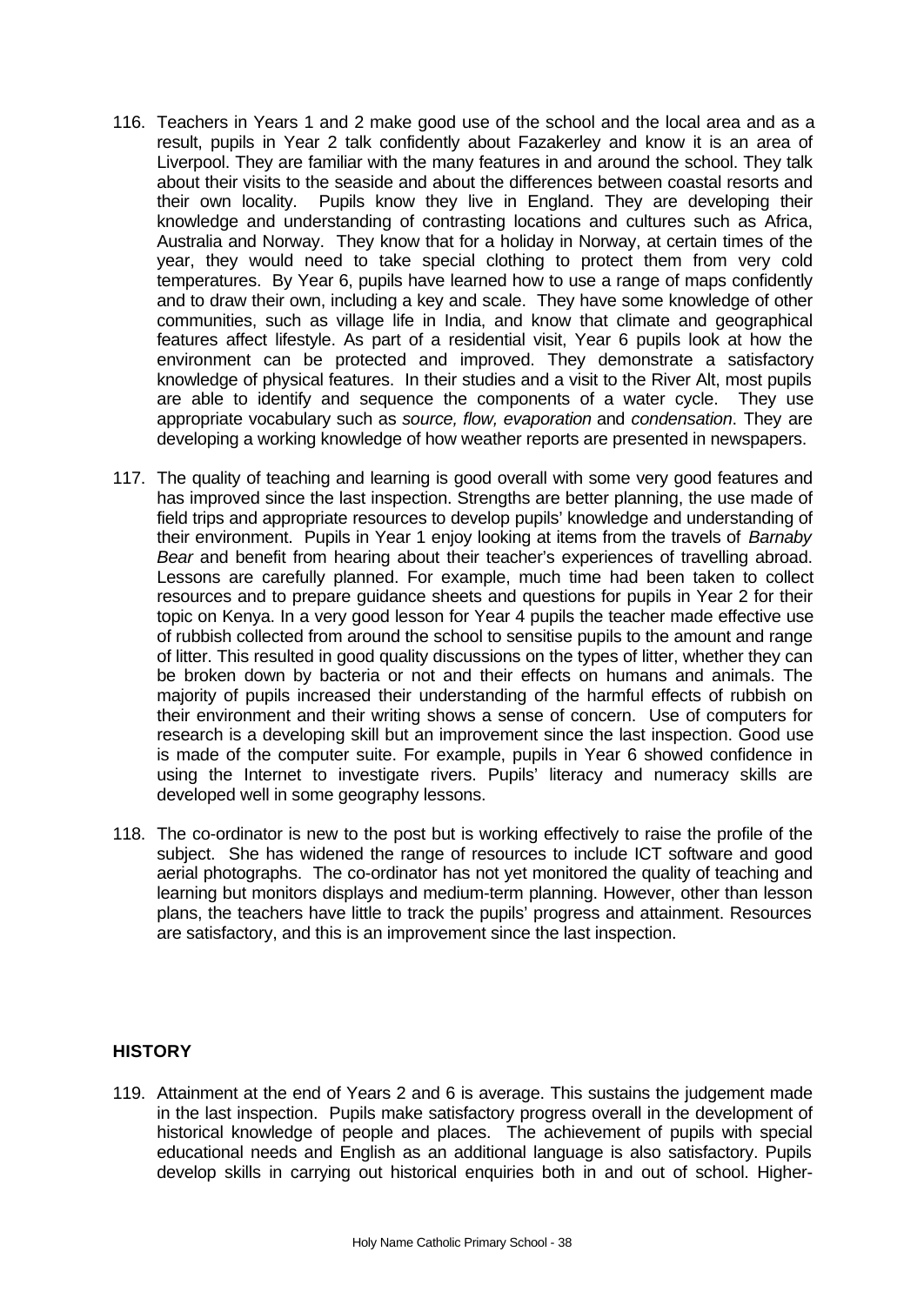attaining pupils have a good knowledge of historical facts; however, they are less skilled in comparing sources of information to explain differences of interpretation about things that happened in the past.

- 120. By the end of Year 2, pupils begin to develop a sound knowledge of how things change over a period. They know about famous events such as the Gunpowder Plot through stories and pictures. They also learn about how life is different compared with the past by asking their parents how they came to school and which toys their grandparents played with. Following a visit from a blind person and watching a video recording about Louis Braille, many pupils in Year 2 were able to recount the main events in his life and showed a developing knowledge of his system of communication for the visually impaired. However, their knowledge and skill of placing events in chronological order is underdeveloped. By the end of Year 6, most pupils use their knowledge well to describe and begin to link characteristics of past periods and societies, for example, studying social conditions in Victorian times. They are developing a satisfactory understanding of the different ways of gathering evidence and distinguishing between fact and opinion. Most understand what is meant by primary sources of evidence. For example pupils in Year 6 know that archaeological discoveries are an important source of information. They know about life in Ancient Greece and that remains, drawings and artefacts provide clues about aspects of the past. Pupils gain an understanding of ways of life from visits to places of historical interest, such as Liverpool's Museum of Life, as well as from visiting specialists.
- 121. The quality of teaching throughout the school is satisfactory. Teachers make sure that the pupils understand what they were going to do. Resources are used well. For example, in a mixed Years 1 and 2 class where pupils compared and contrasted old and modern toys, the investigation was enhanced by the good use of a variety of toys. However, in some lessons the introductions are too long and pupils have insufficient time to use resources to develop their own historical enquiry skills. Teachers do not always emphasise sufficiently the sequencing of past events and link them to current times, resulting in limiting some pupils' knowledge of periods of time. A particular strength of some lessons is the quality of questioning, which encourages pupils to explore their ideas and share their opinions. Appropriate use is made of ICT to enhance pupils' research skills. However, some of the higher-attaining pupils find some of the activities too easy and require involvement in more challenging investigations. Links to other subjects are satisfactory and there are many opportunities to extend their literacy skills. For example, in a Year 4 class, pupils acting as journalists produced some good quality writing on the Vikings raiding monasteries, publishing their copy in eye-catching format using their word-processing skills well. Teachers' planning, however, does not always identify assessment opportunities or the needs of higherattaining pupils and marking of pupils' work is of variable quality. Few teachers make comments to help pupils to develop further their historical skills and knowledge, a weakness identified in the last inspection.
- 122. Subject management is satisfactory. Although only recently appointed, the co-ordinator has a good understanding of what needs to be developed. There is a very good policy and action plan, as well as a revised scheme of work, which is an improvement since the previous inspection. The use of assessment to guide planning is at a developmental stage.

# **INFORMATION AND COMMUNICATION TECHNOLOGY**

123. There has been very good improvement in provision for this subject since the time of the last inspection, when it was a key issue for action. As a result of a good action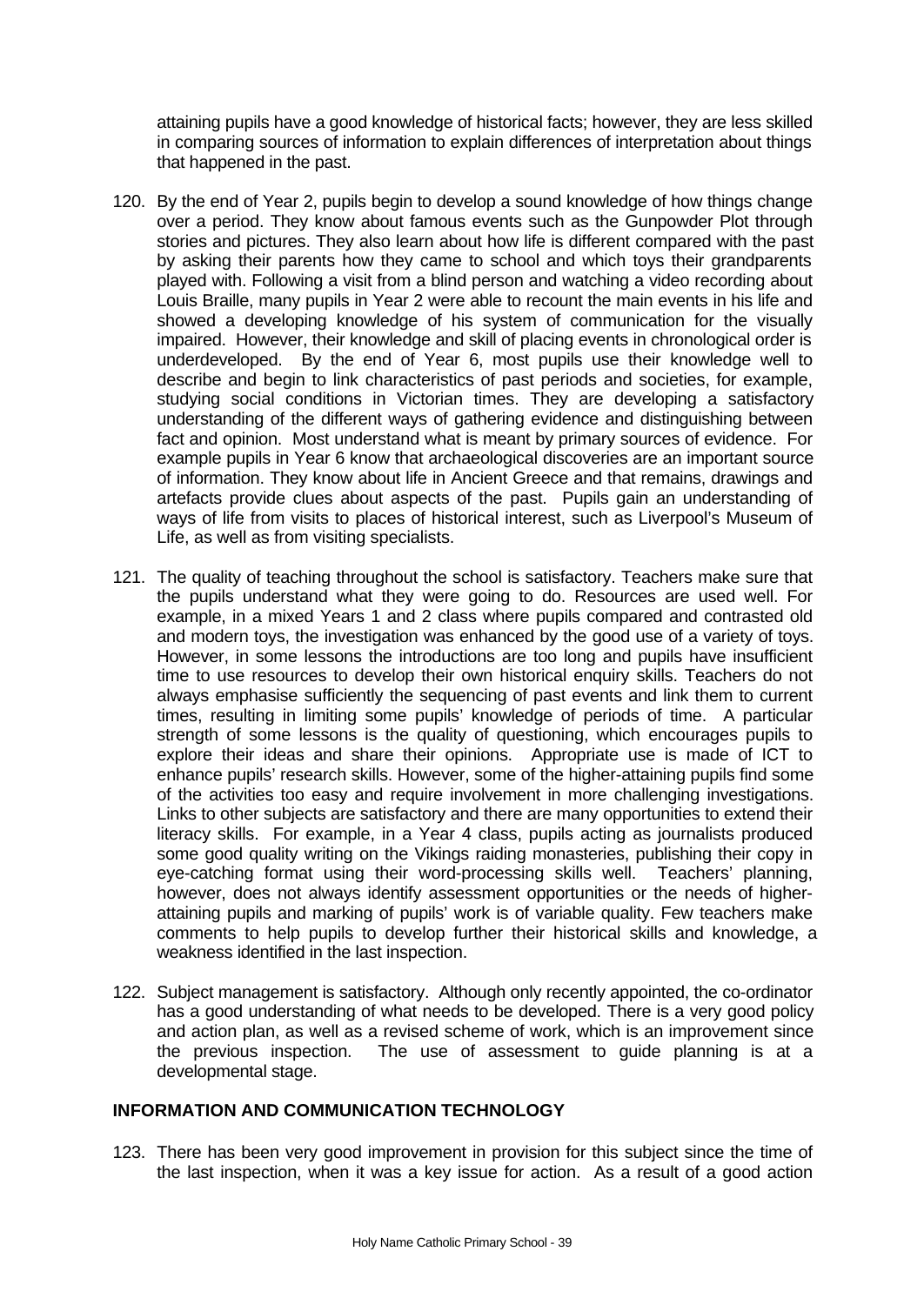plan, the establishment of a well-resourced computer suite and improvements in teachers' skills, the curriculum that is taught provides good coverage of the National Curriculum. These improvements have led to good teaching and a rise in standards that most pupils achieve by the end of Years 2 and 6 from below average to average. Management of the subject is now very good and there is a further plan of action, which has already seen refinements to teachers' planning and to procedures to check on pupils' progress.

- 124. Pupils build on the good start they get in the nursery and reception year. Through good teaching both in the computer suite and in classrooms, pupils in Year 1 for instance learn about sources of information and how there are different ways of alerting the public to danger, through using symbols and colour and varying the letter size in public notices. They then use the computer to change the size, colour, shape and boldness of text to make their own signs. Pupils in Year 2 use an art package to create pictures and become adept at using the facilities available in the toolbar. They know how to draw and infill, and learn how to change from paintbrush to pencil, felt tip or spray can in order to create different effects. They are taught how to clear their work or save it to disk or hard drive. Staff throughout the school make good links between ICT and other subjects and this was evident in some work pupils in Year 2 undertook in science. They used an art program to illustrate the effect of exercise on the body. They produced lively images of *Sammy Skeleton* swaying and dancing.
- 125. Good progress continues in junior classes. In Year 3, pupils learn to send electronic mail. They start up the program, access facilities and use the toolbar appropriately. They learn how to fill in carefully the address for sending and how to attach a document. The lesson observed in the computer suite also helped the pupils to appreciate the benefits of sending email rather than using the postal service. Pupils in Year 5 are taught how to use a spreadsheet to make up and alter a cost analysis of an imaginary school trip. They enter data accurately in the *cells* of the spreadsheet and use formulae to provide total cost per child and grand total. They see the effect of altering data on totals calculated. This lesson made clear links with work currently being completed in mathematics. Pupils in Year 5 have also researched in history the censuses in Fazakerley in 1851 and 1891 and analysed the popularity of children's first names, producing charts of the outcomes. Pupils in Year 6 successfully research the Internet, using well-known *search engines,* to find out more about rivers they are studying in geography. They learn how to refine their searches by adding details to their search requests. They work well independently and many have the confidence to sort out problems they encounter without calling for assistance.
- 126. The quality of teaching is only rarely ever less than good and this is because the staff have used their in-service training well to make best possible use of the computer suite and the interactive whiteboard, as well as other equipment such as a digital camera, which is used extensively to record activities in school and on visits. Teachers plan lessons very well, so that very good links are made with other subjects of the curriculum. This was evident in almost all lessons observed. Teachers have very good organisational skills, so that even where classes are too large to accommodate two pupils to each machine in the computer suite, the pupils' learning is not adversely affected. As a result, all pupils, including those with special educational needs and the very few at the early stages of learning English as an additional language, are well involved in the activities. The pace of lessons is good and pupils concentrate well. Pupils have learned the necessary routines in the computer suite and their behaviour was very good overall in lessons observed. In only one lesson seen in the computer suite was there support available from a classroom assistant. She contributed well to the overall very good quality of teaching in the lesson. The lack of support available in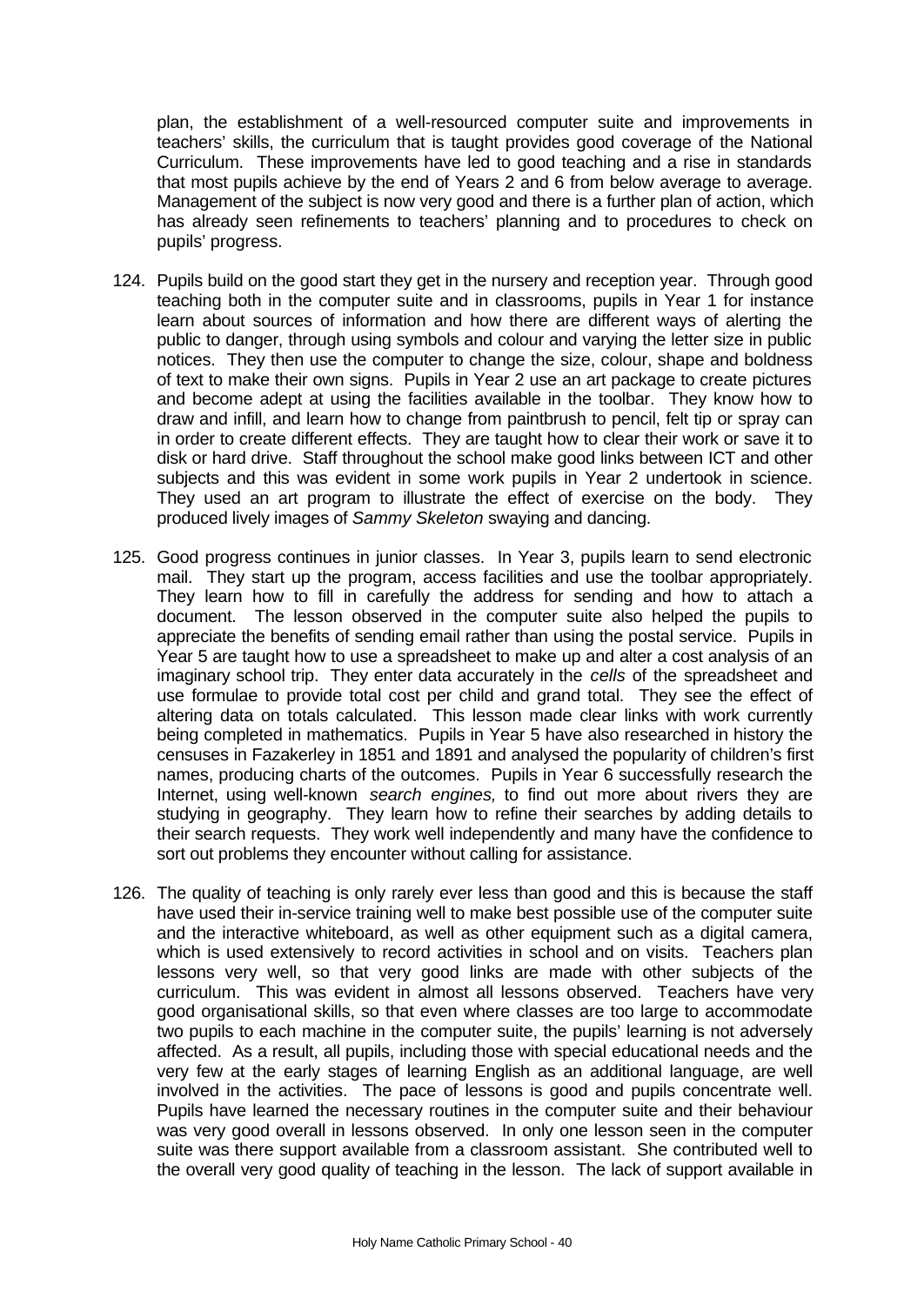some of the larger classes, for example in Years 3 and 4, reduces the overall rate of progress that pupils can make, and this is a point for improvement. A further point is the use that staff make of computers located in classrooms. There were very few examples of teachers in Years 1 to 6 planning for the effective use of available machines, except in occasional lessons in mathematics and science.

127. The co-ordinator is very effective in her leadership and management of the subject. She monitors teachers' planning and makes termly reports to the headteacher, evaluating work completed. There are appropriate systems in place to check on pupils' progress and record it and there is an extra-curricular club for pupils to enjoy.

# **MODERN FOREIGN LANGUAGES**

- 128. Pupils in Year 5 are taught weekly lessons of French through a service level agreement with the local education authority. The teaching is well co-ordinated by subject tutors in the modern languages service and undertaken by an *assistante* from a French university. One lesson was observed and this was an excellent example of how to enthuse primary-aged pupils in the enjoyment of speaking conversational French. The lesson, which was entirely oral, set a lively pace and covered greetings in French, answering questions about pupils' names and ages, and counting to twenty. The *assistante's* very lively manner helped the pupils to forget any embarrassment, and consequently there were plenty of volunteers to lead the pupils from the front in a series of fast-moving games. Particularly effective was the variation she put into her voice, by singing, whispering, chanting and shouting, which the pupils then had to repeat. This focused attention on new words that she was introducing and yet made the learning fun. There are simple homework assignments set, for example, *How many French footballers can you name?* As a result of this excellent provision, pupils' progress in a few short weeks has been very good. The pupils are well on the way to achieving well above average levels of attainment in speaking and listening skills in French by the end of Year 6.
- 129. The recently appointed deputy headteacher co-ordinates provision for the subject effectively and provides the link with the local education authority's service. Year 5 teachers attend lessons and this gives them the opportunity to learn from the expertise of the *assistante.* There is a good action plan to take the subject further and several staff have begun to take lessons in Primary French after school. Just prior to the week of the inspection, the whole school enjoyed a *French Theme Day,* which included a lunch menu celebrating French cuisine. There are proposals for the teaching to be extended to Year 6 as well as Year 5, for all classes to have a short focus on French at the start and end of each day, and for a short visit by older pupils to France in the summer of 2004. The subject makes an excellent contribution to the overall quality of the curriculum and to the pupils' social and cultural development.

# **MUSIC**

- 130. Attainment is average by the end of Years 2 and 6. This is better than at the time of the last inspection, when standards at the end of Year 6 were below average. There are two reasons for this improvement. First, a specialist music teacher now teaches pupils throughout the school, and, second, improvements have been made to the music curriculum following the introduction of national guidelines to support teachers' planning and fill any gaps in provision.
- 131. The quality of teaching overall is good, a significant improvement since the last inspection, when it was unsatisfactory. The music specialist uses his expertise well to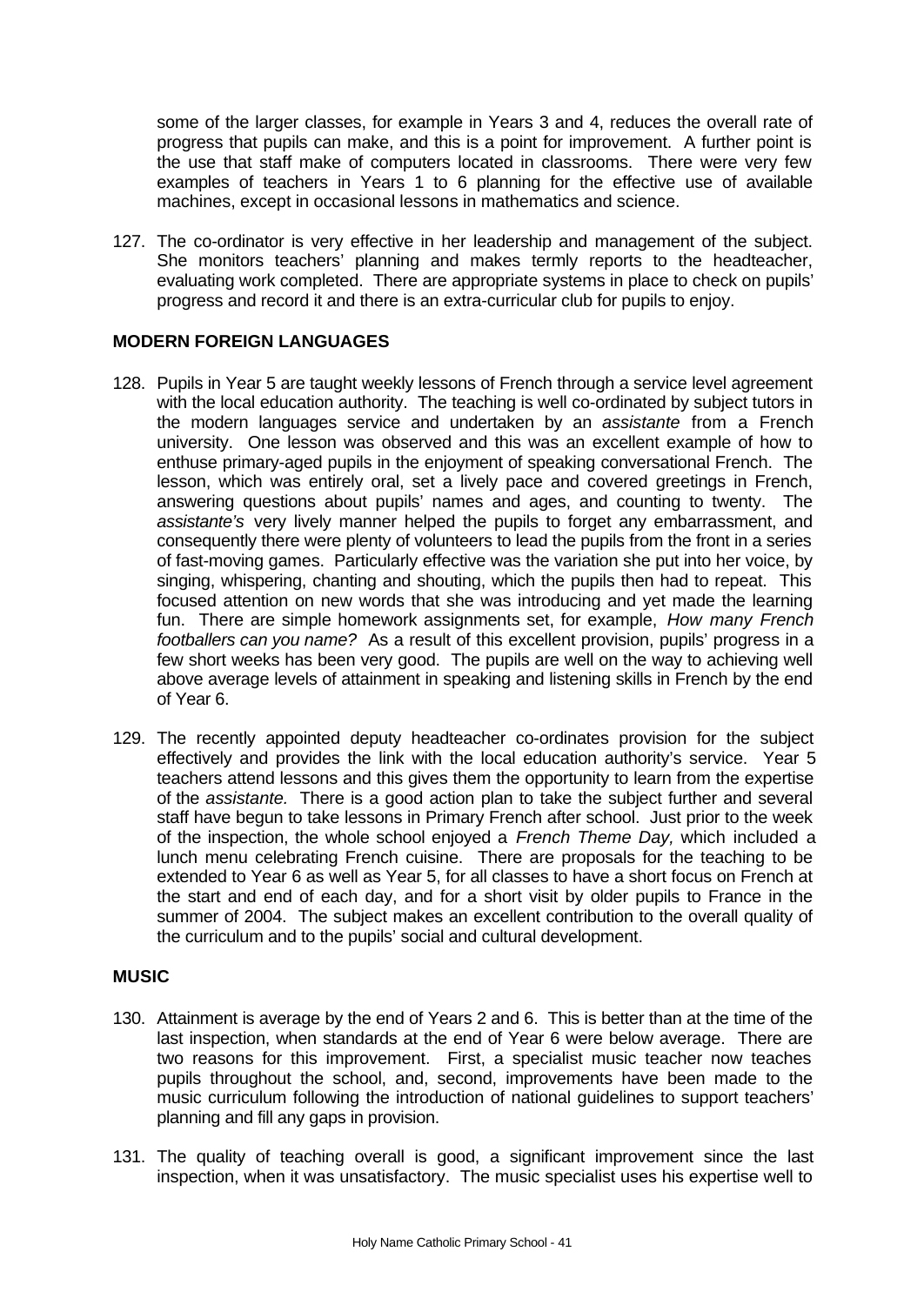lead by example. Clear demonstrations using voice or instruments help pupils to understand the work they are about to do. He has high expectations of pupils and provides them with a challenging range of musical activities. Pupils in Year 5, working in groups, rose to the challenge to concentrate on dynamics and to reach a *crescendo* as they played several layers of rhythm patterns. Particularly effective throughout the lesson was the use of correct musical terminology, and this helped pupils to appreciate how changes in *pitch, timbre* and *dynamics* affected the character of the music. Teachers have benefited from working alongside the specialist teacher and they have made good use of a commercial scheme to structure their teaching. In a good lesson in Year 6, there was a strong literacy content in examining and changing the lyrics of a well-known popular song. The teacher used her own clear singing voice well to help pupils as they tried out the new lyrics to the melody of the song.

- 132. As a result of enthusiastic teaching, pupils have good attitudes to music. They are well motivated and join in readily. They understand that they have to be good listeners. Pupils in the mixed Years 3 and 4 class showed this when they listened carefully to *The Carnival of the Animals* in order to pick out the instruments used to portray the movements of the elephant*.*
- 133. The co-ordinator provides satisfactory leadership of the subject. She has already implemented a scheme of work that covers all areas of the subject and increased the number and range of teaching resources in order to develop the musical expertise of the staff. A comprehensive action plan is in place and this ensures that the school is in a good position to raise standards. The school choir is a pleasing mixture of boys and girls. Under the guidance of the music specialist, they take a very professional attitude to their singing, which is tuneful, with clear diction. A number of pupils receive either brass or woodwind tuition from visiting teachers and there are three recorder clubs to extend pupils' interest in music. Provision is enhanced by participation in the concert for local schools held at the Liverpool Philharmonic Hall each year. The subject makes a good contribution to the pupils' spiritual, social and cultural development.

# **PHYSICAL EDUCATION**

- 134. Pupils' attainment is average at the end of Years 2 and 6. This is an improved position in the junior classes since the last inspection, as standards were then below average overall. Swimming was judged to be above average. The good teaching and learning and clear development of skills ensure that pupils make good improvements and learn well. The improved standards reflect the good improvements in teaching and learning.
- 135. Pupils in Years 1 and 2 enjoy lessons and are enthusiastic learners. In Year 1, they worked hard as they balanced a softball on a bat. They developed their skills further as they used the bat to bounce the ball on the floor. Pupils watched carefully those chosen to show good techniques and skills, so that they learned how to improve their own efforts. As a result, they made significant gains in their learning. In a Year 2 lesson the pupils bounced a ball firmly into a hoop so that their partners could catch it. The pupils learned to work co-operatively and to concentrate hard as they passed the ball and controlled its movements. In Year 4, pupils had been inventing their own invasion and defence games up to the week of the inspection. In the lesson observed, they demonstrated their games to the rest of the class. The teacher encouraged the pupils to watch each other's games and to evaluate them sensitively. The genuine applause and supportive and evaluative comments that pupils made showed the very good attitudes the pupils have to each other and the help they were prepared to give to enable all to improve. In a Year 6 gymnastics lesson, the pupils worked in pairs and larger groups to demonstrate their sequence of movements incorporating balance. The